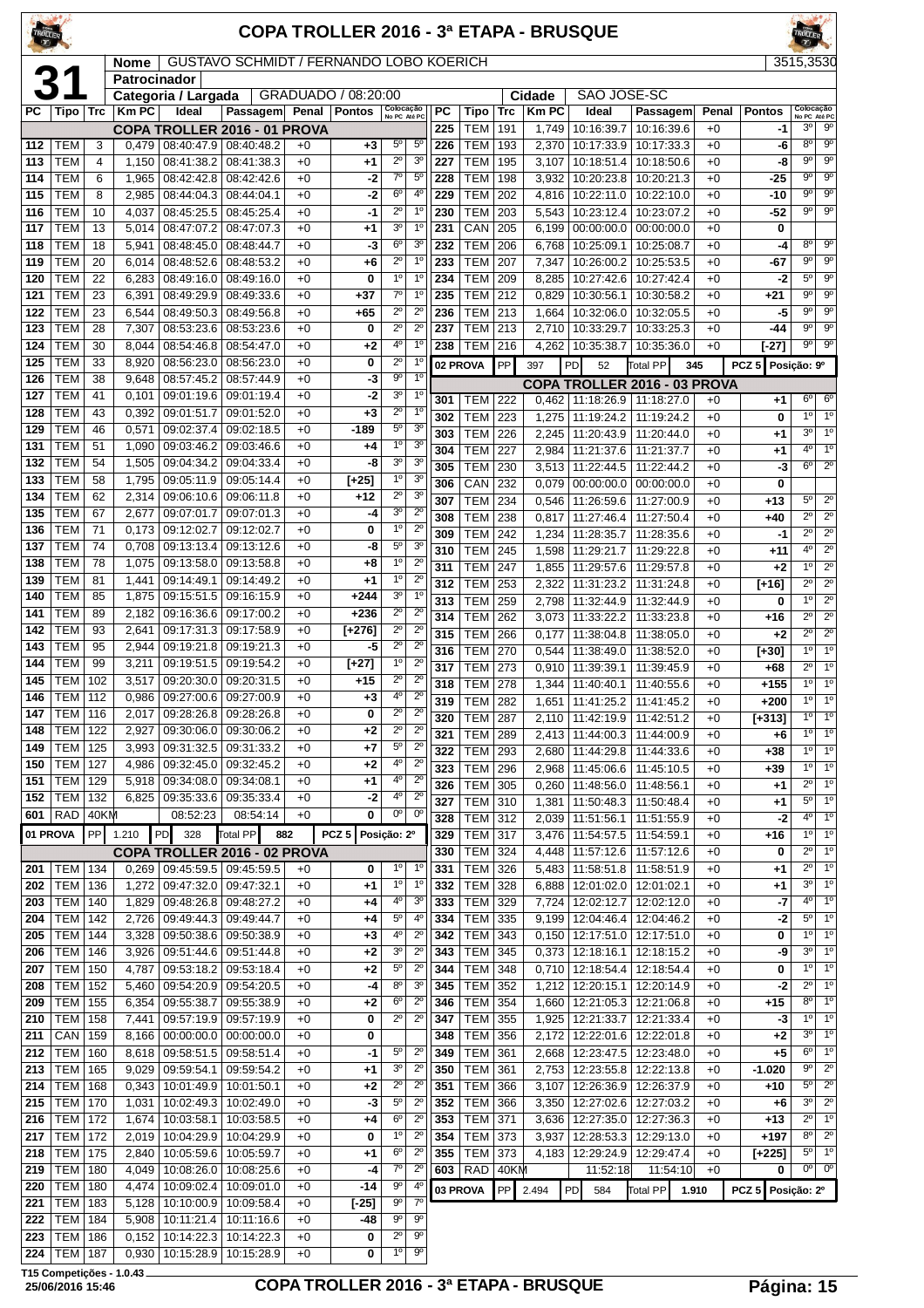| TROLLER    |                          |            |                                    |                          |                                              |              |                      |                                    |                               |            |                                  |            |                | <b>COPA TROLLER 2016 - 3ª ETAPA - BRUSQUE</b> |                                                          |              |                  |                               |                               |
|------------|--------------------------|------------|------------------------------------|--------------------------|----------------------------------------------|--------------|----------------------|------------------------------------|-------------------------------|------------|----------------------------------|------------|----------------|-----------------------------------------------|----------------------------------------------------------|--------------|------------------|-------------------------------|-------------------------------|
|            |                          |            | <b>Nome</b><br><b>Patrocinador</b> |                          | EDNILSO LEONEL BORGUEZANI / JOEL KRAVTCHENKO |              |                      |                                    |                               |            |                                  |            |                |                                               |                                                          |              |                  | 3555,3566                     |                               |
|            |                          |            |                                    | Categoria / Largada      |                                              |              | GRADUADO / 08:21:00  |                                    |                               |            |                                  |            | Cidade         | <b>CURITIBA-PR</b>                            |                                                          |              |                  |                               |                               |
| PC         | Tipo                     | Trc        | <b>Km PC</b>                       | Ideal                    | Passagem Penal                               |              | <b>Pontos</b>        | Colocação<br>No PC Até PC          |                               | PC         | Tipo                             | <b>Trc</b> | <b>KmPC</b>    | Ideal                                         | Passagem                                                 | Penal        | <b>Pontos</b>    | Colocação<br>No PC Até PC     |                               |
| 112        | <b>TEM</b>               | 3          | 0,479                              | 08:41:47.9               | COPA TROLLER 2016 - 01 PROVA<br> 08:41:47.8  |              |                      | 3 <sup>o</sup>                     | 3 <sup>0</sup>                | 225<br>226 | <b>TEM</b><br>TEM                | 191<br>193 | 1,749<br>2,370 | 10:17:39.7<br>10:18:33.9                      | 10:17:39.7<br>10:18:33.3                                 | $+0$<br>$+0$ | 0<br>-6          | 20<br>$9^{\circ}$             | $6^{\circ}$<br>$6^{\circ}$    |
| 113        | <b>TEM</b>               | 4          | 1,150                              | 08:42:38.2               | 08:42:38.5                                   | $+0$<br>$+0$ | -1<br>+3             | $7^{\circ}$                        | $4^{\circ}$                   | 227        | <b>TEM</b>                       | 195        | 3,107          | 10:19:51.4                                    | 10:19:50.9                                               | $+0$         | -5               | $8^{\circ}$                   | $6^{\circ}$                   |
| 114        | <b>TEM</b>               | 6          | 1,965                              | 08:43:42.8               | 08:43:42.7                                   | $+0$         | -1                   | $5^{\circ}$                        | $4^{\circ}$                   | 228        | <b>TEM</b>                       | 198        | 3,932          | 10:21:23.8                                    | 10:21:22.8                                               | $+0$         | -10              | $8^{\circ}$                   | $7^\circ$                     |
| 115        | TEM                      | 8          | 2,985                              | 08:45:04.3               | 08:45:03.7                                   | $+0$         | -6                   | 90                                 | $7^\circ$                     | 229        | TEM                              | 202        | 4,816          | 10:23:11.0                                    | 10:23:10.8                                               | $+0$         | $-2$             | $5^{\circ}$                   | $7^\circ$                     |
| 116        | <b>TEM</b>               | 10         | 4,037                              | 08:46:25.5               | 08:46:24.5                                   | $+0$         | -10                  | 10 <sup>o</sup>                    | $8^{\circ}$                   | 230        | <b>TEM</b>                       | 203        | 5,543          | 10:24:12.4                                    | 10:24:12.2                                               | $+0$         | $-2$             | 4 <sup>0</sup>                | $7^\circ$                     |
| 117<br>118 | <b>TEM</b><br><b>TEM</b> | 13<br>18   | 5,014<br>5,941                     | 08:48:07.2<br>08:49:45.0 | 08:48:06.4<br>08:49:44.4                     | $+0$<br>$+0$ | -8<br>-6             | 10 <sup>o</sup><br>10 <sup>o</sup> | $9^{\circ}$<br>9 <sup>o</sup> | 231<br>232 | CAN<br><b>TEM</b>                | 205<br>206 | 6,199<br>6,768 | 00:00:00.0<br>10:26:09.1                      | 00:00:00.0<br>10:26:09.3                                 | $+0$<br>$+0$ | 0<br>+2          | 4°                            | $7^\circ$                     |
| 119        | <b>TEM</b>               | 20         | 6,014                              | 08:49:52.6               | 08:49:53.2                                   | $+0$         | +6                   | $1^{\circ}$                        | 6 <sup>o</sup>                | 233        | <b>TEM</b>                       | 207        | 7,347          | 10:27:00.2                                    | 10:26:59.7                                               | $+0$         | -5               | $8^{\circ}$                   | $7^\circ$                     |
| 120        | TEM                      | 22         | 6,283                              | 08:50:16.0               | 08:50:15.9                                   | $+0$         | -1                   | 3 <sup>o</sup>                     | $6^{\circ}$                   | 234        | <b>TEM</b>                       | 209        | 8,285          | 10:28:42.6                                    | 10:28:42.0                                               | $+0$         | -6               | $9^{\circ}$                   | $7^\circ$                     |
| 121        | TEM                      | 23         | 6,391                              | 08:50:29.9               | 08:50:33.4                                   | +0           | $+35$                | $5^{\circ}$                        | 6 <sup>o</sup>                | 235        | <b>TEM</b>                       | 212        | 0,829          | 10:31:56.1                                    | 10:31:55.8                                               | $+0$         | -3               | $6^{\circ}$                   | $7^\circ$                     |
| 122        | <b>TEM</b>               | 23         | 6,544                              | 08:50:50.3               | 08:51:02.2                                   | $+0$         | $+119$               | $7^\circ$<br>$9^{\circ}$           | $7^\circ$                     | 236        | TEM                              | 213        | 1,664          | 10:33:06.0                                    | 10:33:05.8                                               | $+0$         | $-2$             | $8^{\circ}$<br>$7^\circ$      | $7^\circ$<br>$7^\circ$        |
| 123<br>124 | <b>TEM</b><br><b>TEM</b> | 28<br>30   | 7,307<br>8,044                     | 08:54:23.6<br>08:55:46.8 | 08:54:23.1<br>08:55:46.3                     | $+0$<br>$+0$ | -5<br>-5             | 80                                 | $7^\circ$<br>$7^\circ$        | 237<br>238 | <b>TEM</b><br><b>TEM</b>         | 213<br>216 | 2,710<br>4,262 | 10:34:29.7<br>10:36:38.7                      | 10:34:29.2<br>10:36:37.9                                 | $+0$<br>$+0$ | -5<br>-8         | 8°                            | $7^\circ$                     |
| 125        | TEM                      | 33         | 8,920                              | 08:57:23.0               | 08:57:22.7                                   | $+0$         | -3                   | 8 <sup>o</sup>                     | $7^\circ$                     |            | 02 PROVA                         | PP         | 136            | PD<br>22                                      | Total PP                                                 | 114          | PCZ <sub>4</sub> | Posição: 7º                   |                               |
| 126        | TEM                      | 38         | 9,648                              | 08:58:45.2               | 08:58:45.0                                   | $+0$         | -2                   | $6^{\circ}$                        | $7^\circ$                     |            |                                  |            |                |                                               | COPA TROLLER 2016 - 03 PROVA                             |              |                  |                               |                               |
| 127        | <b>TEM</b>               | 41         | 0,101                              | 09:02:19.6               | 09:02:19.2                                   | $+0$         | -4                   | $6^{\circ}$                        | $7^{\circ}$                   | 301        | TEM                              | 222        |                |                                               | $0,462$   11:19:26.9   11:19:26.4                        | $+0$         | -5               | $9^{\circ}$                   | 90                            |
| 128        | <b>TEM</b>               | 43         | 0,392                              | 09:02:51.7               | 09:02:51.6                                   | $+0$         | -1                   | 1 <sup>0</sup>                     | 3 <sup>0</sup>                | 302        | TEM                              | 223        | 1,275          | 11:20:24.2                                    | 11:20:23.9                                               | $+0$         | -3               | $7^\circ$                     | 90                            |
| 129<br>131 | <b>TEM</b><br><b>TEM</b> | 46<br>51   | 0,571<br>1,090                     | 09:03:37.4<br>09:04:46.2 | 09:03:33.8<br>09:04:46.7                     | $+0$<br>$+0$ | -36<br>$+5$          | 3 <sup>o</sup><br>$2^{\circ}$      | $2^{\circ}$<br>$2^{\circ}$    | 303        | <b>TEM</b>                       | 226        | 2,245          | 11:21:43.9                                    | 11:21:43.9                                               | $+0$         | 0                | $1^{\circ}$                   | $6^{\circ}$                   |
| 132        | TEM                      | 54         | 1,505                              | 09:05:34.2               | 09:05:35.7                                   | $+0$         | $+15$                | $5^{\circ}$                        | $2^{\circ}$                   | 304        | <b>TEM</b><br><b>TEM</b>         | 227<br>230 | 2,984          | 11:22:37.6                                    | 11:22:37.0                                               | $+0$<br>$+0$ | -6<br>-8         | $8^{\circ}$<br>$9^{\circ}$    | $8^{\circ}$<br>$8^{\circ}$    |
| 133        | TEM                      | 58         | 1,795                              | 09:06:11.9               | 09:06:18.3                                   | $+0$         | $+64$                | 3 <sup>o</sup>                     | $2^{\circ}$                   | 305<br>306 | CAN                              | 232        | 0,079          | 3,513   11:23:44.5                            | 11:23:43.7<br>$00:00:00.0$   $00:00:00.0$                | $+0$         | 0                |                               |                               |
| 134        | TEM                      | 62         | 2,314                              | 09:07:10.6               | 09:07:13.2                                   | +0           | [+26]                | 4°                                 | $\overline{2^0}$              | 307        | <b>TEM</b>                       | 234        | 0,546          | 11:27:59.6                                    | 11:28:00.7                                               | $+0$         | $+11$            | 3 <sup>o</sup>                | $7^\circ$                     |
| 135        | <b>TEM</b>               | 67         | 2,677                              | 09:08:01.7               | 09:08:00.5                                   | $+0$         | -12                  | 4 <sup>0</sup>                     | 3 <sup>o</sup>                | 308        | <b>TEM</b>                       | 238        | 0,817          | 11:28:46.4                                    | 11:28:51.8                                               | $+0$         | $+54$            | $5^{\circ}$                   | $5^{\circ}$                   |
| 136<br>137 | <b>TEM</b><br>TEM        | 71<br>74   | 0,173<br>0,708                     | 09:13:02.7<br>09:14:13.4 | 09:13:02.3                                   | $+0$<br>$+0$ | -4<br>$+1$           | 4 <sup>0</sup><br>$1^{\circ}$      | 3 <sup>o</sup><br>$2^{\circ}$ | 309        | <b>TEM</b>                       | 242        | 1,234          | 11:29:35.7                                    | 11:29:35.4                                               | $+0$         | -3               | $5^{\circ}$                   | $4^{\circ}$                   |
| 138        | TEM                      | 78         | 1,075                              | 09:14:58.0               | 09:14:13.5<br>09:15:00.5                     | $+0$         | $[+25]$              | 3 <sup>o</sup>                     | 3 <sup>o</sup>                | 310        | <b>TEM</b>                       | 245        | 1,598          | 11:30:21.7                                    | 11:30:22.2                                               | $+0$         | $+5$             | $2^{\circ}$<br>4º             | $4^{\circ}$<br>$4^{\circ}$    |
| 139        | <b>TEM</b>               | 81         | 1,441                              | 09:15:49.1               | 09:15:52.7                                   | $+0$         | +36                  | 4°                                 | 3 <sup>o</sup>                | 311<br>312 | <b>TEM</b><br><b>TEM</b>         | 247<br>253 | 1,855<br>2,322 | 11:30:57.6<br>11:32:23.2                      | 11:31:00.8<br>11:32:26.0                                 | $+0$<br>$+0$ | $+32$<br>[+28]   | $5^{\circ}$                   | $4^{\circ}$                   |
| 140        | <b>TEM</b>               | 85         | 1,875                              | 09:16:51.5               | 09:18:10.7                                   | $+0$         | $+792$               | 9 <sup>o</sup>                     | 4 <sup>0</sup>                | 313        | <b>TEM</b>                       | 259        | 2,798          | 11:33:44.9                                    | 11:33:43.2                                               | $+0$         | -17              | $7^\circ$                     | $4^{\circ}$                   |
| 141        | <b>TEM</b>               | 89         | 2,182                              | 09:17:36.6               | 09:19:18.0                                   | $+0$         | $+1.014$             | $9^{\circ}$                        | $4^{\circ}$                   | 314        | <b>TEM</b>                       | 262        | 3,073          | 11:34:22.2                                    | 11:34:24.1                                               | $+0$         | +19              | 3 <sup>0</sup>                | $4^{\circ}$                   |
| 142        | <b>TEM</b>               | 93         | 2,641                              | 09:18:31.3               | 09:20:59.0                                   | $+0$         | $[-1.477]$           | $9^{\circ}$<br>$9^{\circ}$         | 5 <sup>0</sup><br>$5^{\circ}$ | 315        | <b>TEM</b>                       | 266        | 0,177          | 11:39:04.8                                    | 11:39:04.2                                               | $+0$         | -6               | $7^\circ$                     | $4^{\circ}$                   |
| 143<br>144 | TEM<br><b>TEM</b>        | 95<br>99   | 2,944<br>3,211                     | 09:20:21.8<br>09:20:51.5 | 09:22:17.3<br>09:23:02.8                     | $+0$<br>$+0$ | $+1.155$<br>$+1.313$ | $9^{\circ}$                        | 5 <sup>0</sup>                | 316        | TEM                              | 270        | 0,544          | 11:39:49.0                                    | 11:39:53.9                                               | $+0$         | $+49$            | 3 <sup>o</sup><br>$5^{\circ}$ | $4^{\circ}$<br>4 <sup>0</sup> |
| 145        | <b>TEM</b>               | 102        | 3,517                              | 09:21:30.0               | 09:23:48.6                                   | $+0$         | $+1.386$             | $9^{\circ}$                        | $5^{\circ}$                   | 317<br>318 | <b>TEM</b><br><b>TEM</b>         | 273<br>278 | 0,910<br>1,344 | 11:40:39.1<br>11:41:40.1                      | 11:40:49.2<br>11:42:26.0                                 | $+0$<br>$+0$ | $+101$<br>$+459$ | $8^{\circ}$                   | $4^{\circ}$                   |
| 146        | TEM                      | 112        | 0,986                              | 09:28:00.6               | 09:28:00.3                                   | $+0$         | -3                   | $5^{\circ}$                        | $5^{\circ}$                   | 319        | <b>TEM 282</b>                   |            |                |                                               | 1,651   11:42:25.2   11:43:24.1                          | $+0$         | [+589]           | $8^{\circ}$                   | $5^{\circ}$                   |
| 147        | <b>TEM   116</b>         |            | 2,017                              | 09:29:26.8 09:29:26.8    |                                              | +0           | 0                    | 3 <sup>o</sup>                     | $5^{\circ}$                   | 320        | <b>TEM 287</b>                   |            |                |                                               | 2,110   11:43:19.9   11:44:37.8                          | $+0$         | $[-779]$         | $6^{\circ}$                   | 4 <sup>0</sup>                |
| 148        | TEM                      | 122        | 2,927                              | 09:31:06.0               | 09:30:57.1                                   | +0           | -89                  | $9^{\circ}$                        | $5^{\circ}$                   | 321        | <b>TEM 289</b>                   |            |                | 2,413 11:45:00.3                              | 11:45:39.7                                               | $+0$         | $+394$           | $7^\circ$                     | $5^{\circ}$                   |
| 149<br>150 | TEM<br>TEM               | 125<br>127 | 3,993<br>4,986                     | 09:32:32.5<br>09:33:45.0 | 09:32:33.3<br>09:33:44.7                     | +0<br>$+0$   | +8<br>-3             | $7^\circ$<br>$5^{\circ}$           | $5^{\circ}$<br>$5^{\circ}$    | 322        | <b>TEM 293</b>                   |            |                | 2,680   11:45:29.8                            | 11:46:15.5                                               | $+0$         | $+457$           | $7^{\circ}$                   | $6^{\circ}$                   |
| 151        | <b>TEM</b>               | 129        | 5,918                              | 09:35:08.0               | 09:35:08.1                                   | $+0$         | +1                   | $5^{\rm o}$                        | $5^{\circ}$                   | 323<br>326 | <b>TEM 296</b><br><b>TEM</b>     | 305        | 0,260          | 2,968   11:46:06.6  <br>11:49:56.0            | 11:46:54.9<br>11:49:55.8                                 | $+0$<br>$+0$ | $+483$<br>-2     | $7^\circ$<br>4°               | 6 <sup>o</sup><br>$6^{\circ}$ |
| 152        | TEM                      | 132        | 6,825                              | 09:36:33.6               | 09:36:32.8                                   | $+0$         | -8                   | $9^{\circ}$                        | $5^{\circ}$                   | 327        | <b>TEM 310</b>                   |            | 1,381          |                                               | 11:51:48.3   11:51:47.6                                  | $+0$         | -7               | $8^{\circ}$                   | $6^{\circ}$                   |
| 601        | RAD                      | 40KM       |                                    | 08:53:23                 | 08:55:13                                     | $+0$         | 0                    | $0^{\circ}$                        | $0^{\circ}$                   | 328        | <b>TEM 312</b>                   |            | 2,039          |                                               | 11:52:56.1 11:52:55.5                                    | $+0$         | -6               | $8^{\circ}$                   | $6^{\circ}$                   |
| 01 PROVA   |                          | PP         | 7.689                              | PD<br>1.528              | Total PP<br>6.161                            |              | PCZ <sub>1</sub>     | Posição: 5º                        |                               | 329        | <b>TEM 317</b>                   |            | 3,476          | 11:55:57.5                                    | 11:56:00.1                                               | $+0$         | $[+26]$          | $2^{\circ}$                   | $6^{\circ}$                   |
|            |                          |            |                                    |                          | COPA TROLLER 2016 - 02 PROVA                 |              |                      |                                    |                               | 330        | <b>TEM 324</b>                   |            | 4,448          | 11:58:12.6                                    | 11:58:12.8                                               | $+0$         | +2               | $5^{\circ}$                   | $6^{\circ}$                   |
| <b>201</b> | TEM                      | 134        |                                    | $0,269$ 09:46:59.5       | 09:46:59.4                                   | +0           | -1                   | 3 <sup>0</sup><br>$2^{\circ}$      | 3 <sup>o</sup>                | 331        | <b>TEM 326</b>                   |            |                | 5,483   11:59:51.8                            | 11:59:51.6                                               | $+0$         | -2               | $5^{\circ}$<br>$1^{\circ}$    | $6^{\circ}$<br>$6^{\circ}$    |
| 202<br>203 | TEM   136<br>TEM         | 140        | 1,272<br>1,829                     | 09:48:32.0<br>09:49:26.8 | 09:48:32.1<br>09:49:27.1                     | $+0$<br>$+0$ | $+1$<br>$+3$         | $\overline{2^{\circ}}$             | $2^{\circ}$<br>$2^{\circ}$    | 332<br>333 | <b>TEM 328</b><br><b>TEM 329</b> |            | 7,724          |                                               | 6,888   12:02:02.0   12:02:02.0<br>12:03:12.7 12:03:11.7 | $+0$<br>$+0$ | 0<br>-10         | $5^{\circ}$                   | $6^{\circ}$                   |
| 204        | TEM                      | 142        | 2,726                              |                          | 09:50:44.3 09:50:44.0                        | $+0$         | $-3$                 | 4 <sup>0</sup>                     | $2^{\circ}$                   | 334        | TEM 335                          |            |                |                                               | 9,199   12:05:46.4   12:05:46.5                          | $+0$         | $+1$             | $3^{\circ}$                   | $6^{\circ}$                   |
| 205        | <b>TEM</b>               | 144        | 3,328                              | 09:51:38.6               | 09:51:38.2                                   | $+0$         | -4                   | 6 <sup>o</sup>                     | 3 <sup>o</sup>                | 342        | <b>TEM 343</b>                   |            |                |                                               | $0,150$   12:18:51.0   12:18:51.0                        | $+0$         | 0                | $2^{\circ}$                   | $6^{\circ}$                   |
| 206        | <b>TEM</b>               | 146        | 3,926                              | 09:52:44.6               | 09:52:44.5                                   | +0           | $-1$                 | 1 <sup>0</sup>                     | $1^{\circ}$                   | 343        | <b>TEM 345</b>                   |            | 0,373          |                                               | 12:19:16.1   12:19:14.3                                  | $+0$         | -18              | $7^\circ$                     | $6^{\circ}$                   |
| 207        | TEM                      | 150        | 4,787                              | 09:54:18.2               | 09:54:18.0                                   | $+0$         | -2                   | $7^\circ$                          | $1^{\circ}$                   | 344        | TEM 348                          |            |                |                                               | 0,710   12:19:54.4   12:19:53.5                          | $+0$         | -9               | $7^\circ$                     | $6^{\circ}$                   |
| 208<br>209 | TEM<br>TEM               | 152<br>155 | 5,460<br>6,354                     | 09:55:20.9<br>09:56:38.7 | 09:55:20.8<br>09:56:38.1                     | $+0$<br>$+0$ | -1<br>-6             | $3o$<br>$8^{\circ}$                | $1^{\circ}$<br>3 <sup>o</sup> | 345<br>346 | TEM 352<br><b>TEM 354</b>        |            |                | $1,212$   12:21:15.1                          | 12:21:13.9<br>1,660   12:22:05.3   12:22:04.8            | $+0$<br>$+0$ | -12<br>$-5$      | $8^{\circ}$<br>$4^{\circ}$    | $6^{\circ}$<br>6 <sup>o</sup> |
| 210        | <b>TEM</b>               | 158        | 7,441                              | 09:58:19.9               | 09:58:19.9                                   | $+0$         | 0                    | 3 <sup>o</sup>                     | 3 <sup>o</sup>                | 347        | <b>TEM</b>                       | 355        | 1,925          | 12:22:33.7                                    | 12:22:32.6                                               | $+0$         | -11              | $5^{\circ}$                   | $6^{\circ}$                   |
| 211        | <b>CAN</b>               | 159        | 8,166                              | 00:00:00.0               | 00:00:00.0                                   | +0           | 0                    |                                    |                               | 348        | TEM 356                          |            | 2,172          |                                               | 12:23:01.6   12:23:01.4                                  | $+0$         | $-2$             | $4^{\circ}$                   | $6^{\circ}$                   |
| 212        | TEM                      | 160        |                                    | 8,618 09:59:51.5         | 09:59:51.1                                   | $+0$         | -4                   | $9^{\circ}$                        | 3 <sup>o</sup>                | 349        | TEM 361                          |            |                |                                               | 2,668   12:24:47.5   12:24:47.5                          | $+0$         | 0                | $1^{\circ}$                   | $6^{\circ}$                   |
| 213        | <b>TEM</b>               | 165        | 9,029                              | 10:00:54.1               | 10:00:54.3                                   | $+0$         | $+2$                 | $5^{\circ}$                        | 3 <sup>o</sup>                | 350        | TEM 361                          |            | 2,753          | 12:24:55.8                                    | 12:24:55.8                                               | $+0$         | 0                | $1^{\circ}$                   | $6^{\circ}$                   |
| 214        | <b>TEM</b>               | 168        | 0,343                              | 10:02:49.9               | 10:02:49.6                                   | $+0$         | -3                   | 6 <sup>o</sup>                     | 3 <sup>o</sup>                | 351        | TEM 366                          |            | 3,107          |                                               | 12:27:36.9   12:27:40.3                                  | $+0$         | +34              | g<br>$8^{\circ}$              | $6^{\circ}$<br>$6^{\circ}$    |
| 215<br>216 | <b>TEM</b><br>TEM        | 170<br>172 | 1,031<br>1,674                     | 10:03:49.3<br>10:04:58.1 | 10:03:48.6<br>10:04:58.1                     | +0<br>$+0$   | -7<br>0              | 90<br>$1^{\circ}$                  | $5^{\circ}$<br>$4^{\circ}$    | 352<br>353 | <b>TEM</b><br>TEM 371            | 366        | 3,350<br>3,636 | 12:28:02.6<br>12:28:35.0                      | 12:28:04.9<br>12:28:37.2                                 | $+0$<br>$+0$ | +23<br>+22       | $5^{\circ}$                   | $6^{\circ}$                   |
| 217        | TEM                      | 172        | 2,019                              | 10:05:29.9               | 10:05:29.2                                   | $+0$         | $-7$                 | $9^{\circ}$                        | $5^{\circ}$                   | 354        | TEM 373                          |            | 3,937          |                                               | 12:29:53.3   12:29:51.2                                  | $+0$         | $-21$            | $6^{\circ}$                   | $6^{\circ}$                   |
| 218        | TEM                      | 175        | 2,840                              | 10:06:59.6               | 10:06:59.4                                   | $+0$         | -2                   | 8 <sup>o</sup>                     | $5^{\circ}$                   | 355        | TEM 373                          |            |                |                                               | 4,183   12:30:24.9   12:30:29.8                          | $+0$         | +49              | $1^{\circ}$                   | $4^{\circ}$                   |
| 219        | <b>TEM</b>               | 180        | 4,049                              |                          | 10:09:26.0   10:09:25.9                      | $+0$         | $-1$                 | 3 <sup>o</sup>                     | $5^{\circ}$                   |            | 603 RAD 40KM                     |            |                | 11:53:16                                      | 11:55:10                                                 | $+0$         | 0                |                               | $00$ 0 <sup>o</sup>           |
| 220        | <b>TEM</b>               | 180        | 4,474                              | 10:10:02.4               | 10:10:01.6                                   | +0           | -8                   | $8^{\circ}$<br>6 <sup>o</sup>      | $7^\circ$                     |            | 03 PROVA                         | PP         | 3.770          | PD 1.422                                      | <b>Total PP</b>                                          | 2.348        | PCZ <sub>5</sub> | Posição: 3º                   |                               |
| 221        | TEM   183                |            |                                    |                          | $5,128$   10:11:00.9   10:11:00.7            | $+0$         | -2                   |                                    | 6 <sup>o</sup>                |            |                                  |            |                |                                               |                                                          |              |                  |                               |                               |

 TEM 184 5,908 10:12:21.4 10:12:20.2 +0 **[-12]** 8º 6º TEM 186 0,152 10:15:22.3 10:15:22.3 +0 **0** 3º 6º  $\boxed{224}$  TEM 187 0,930 10:16:28.9 10:16:27.9 +0 **[-10]**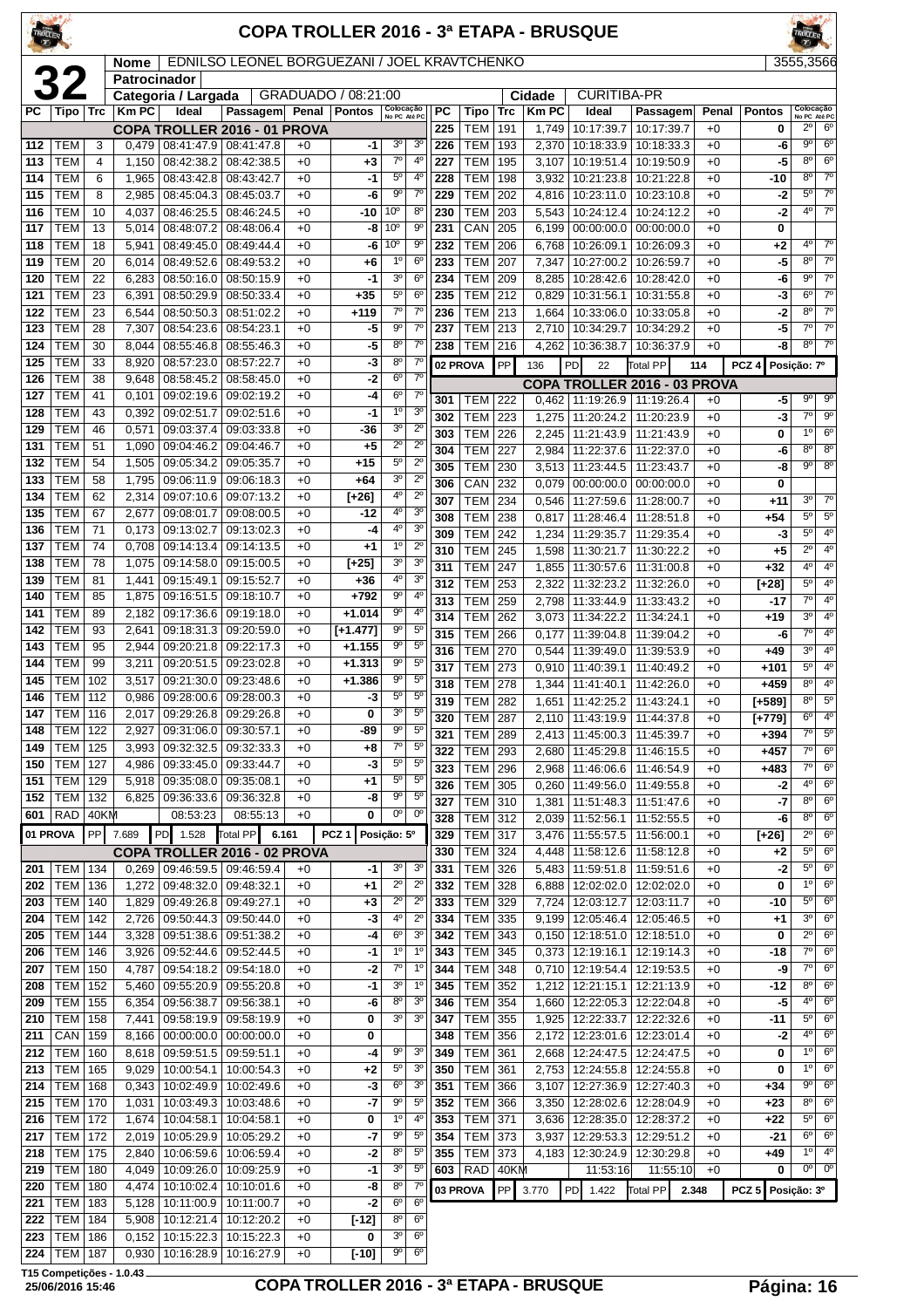| TROLLER    |                                  |          |                             |                             |                                                                    |              |                     |                               |                                           |            |                          |            |                | <b>COPA TROLLER 2016 - 3ª ETAPA - BRUSQUE</b> |                          |              |                        |                               |                                       |
|------------|----------------------------------|----------|-----------------------------|-----------------------------|--------------------------------------------------------------------|--------------|---------------------|-------------------------------|-------------------------------------------|------------|--------------------------|------------|----------------|-----------------------------------------------|--------------------------|--------------|------------------------|-------------------------------|---------------------------------------|
|            |                                  |          | <b>Nome</b><br>Patrocinador |                             | MAURI GLIR JUNIOR / HENRIQUE DOMINGOS GLIR                         |              |                     |                               |                                           |            |                          |            |                |                                               |                          |              |                        |                               | 3657,3588                             |
|            | <b>33</b>                        |          |                             | Categoria / Largada         |                                                                    |              | GRADUADO / 08:22:00 |                               |                                           |            |                          |            | Cidade         | <b>CURITIBA-PR</b>                            |                          |              |                        |                               |                                       |
| РC         |                                  |          | Tipo   Trc   Km PC          | Ideal                       | Passagem Penal                                                     |              | <b>Pontos</b>       | Colocação<br>No PC Até PC     |                                           | PC         | <b>Tipo</b>              | <b>Trc</b> | <b>KmPC</b>    | Ideal                                         | Passagem                 | Penal        | <b>Pontos</b>          |                               | Colocação<br>No PC Até PC             |
| 112        | TEM                              | 3        | 0,479                       |                             | COPA TROLLER 2016 - 01 PROVA<br>08:42:47.9 08:42:48.2              | $+0$         | $+3$                | $6^{\circ}$                   | 6 <sup>o</sup>                            | 225<br>226 | <b>TEM</b><br><b>TEM</b> | 191<br>193 | 1,749<br>2,370 | 10:18:39.7<br>10:19:33.9                      | 10:18:40.4<br>10:19:33.8 | $+0$<br>$+0$ | $[+7]$<br>$-1$         | $8^{\circ}$<br>$5^{\circ}$    | 3 <sup>o</sup><br>3 <sup>o</sup>      |
| 113        | <b>TEM</b>                       | 4        | 1,150                       | 08:43:38.2                  | 08:43:38.9                                                         | $+0$         | $+7$                | 90                            | $9^{\circ}$                               | 227        | <b>TEM</b>               | 195        | 3,107          | 10:20:51.4                                    | 10:20:51.5               | $+0$         | +1                     | $5^{\circ}$                   | $2^{\circ}$                           |
| 114        | <b>TEM</b>                       | 6        | 1,965                       | 08:44:42.8                  | 08:44:43.1                                                         | $+0$         | $+3$                | $9^{\circ}$                   | $8^{\circ}$                               | 228        | <b>TEM</b>               | 198        | 3,932          | 10:22:23.8                                    | 10:22:24.0               | $+0$         | +2                     | 4 <sup>0</sup>                | $2^{\circ}$                           |
| 115        | <b>TEM</b>                       | 8        | 2,985                       | 08:46:04.3                  | 08:46:04.5                                                         | $+0$         | $+2$                | $\overline{7}^{\circ}$        | 8 <sup>o</sup>                            | 229        | <b>TEM</b>               | 202        | 4,816          | 10:24:11.0                                    | 10:24:11.5               | $+0$         | $+5$                   | $7^{\circ}$                   | 3 <sup>0</sup>                        |
| 116<br>117 | <b>TEM</b><br><b>TEM</b>         | 10       | 4,037                       | 08:47:25.5                  | 08:47:25.5                                                         | $+0$         | 0                   | $1^{\circ}$<br>$1^{\circ}$    | $7^\circ$<br>$6^{\circ}$                  | 230<br>231 | <b>TEM</b>               | 203        | 5,543          | 10:25:12.4                                    | 10:25:12.8<br>00:00:00.0 | $+0$<br>$+0$ | +4                     | $7^{\circ}$                   | 4 <sup>0</sup>                        |
| 118        | <b>TEM</b>                       | 13<br>18 | 5,014<br>5,941              | 08:49:07.2<br>08:50:45.0    | 08:49:07.2<br>08:50:45.2                                           | $+0$<br>$+0$ | 0<br>$+2$           | $4^{\circ}$                   | $5^{\circ}$                               | 232        | CAN<br><b>TEM</b>        | 205<br>206 | 6,199<br>6,768 | 00:00:00.0<br>10:27:09.1                      | 10:27:09.4               | $+0$         | 0<br>+3                | $6^{\circ}$                   | $4^{\circ}$                           |
| 119        | <b>TEM</b>                       | 20       | 6,014                       | 08:50:52.6                  | 08:50:54.2                                                         | $+0$         | $+16$               | $6^{\circ}$                   | $\overline{5}^{\circ}$                    | 233        | <b>TEM</b>               | 207        | 7,347          | 10:28:00.2                                    | 10:28:00.3               | $+0$         | +1                     | $2^{\circ}$                   | 4°                                    |
| 120        | <b>TEM</b>                       | 22       | 6,283                       | 08:51:16.0                  | 08:51:16.4                                                         | $+0$         | +4                  | $5^{\circ}$                   | 3 <sup>o</sup>                            | 234        | <b>TEM</b>               | 209        | 8,285          | 10:29:42.6                                    | 10:29:42.6               | $+0$         | 0                      | $2^{\circ}$                   | $2^{\circ}$                           |
| 121        | <b>TEM</b>                       | 23       | 6,391                       | 08:51:29.9                  | 08:51:34.5                                                         | $+0$         | $+46$               | $9^{\circ}$                   | $\overline{8^0}$                          | 235        | <b>TEM</b>               | 212        | 0,829          | 10:32:56.1                                    | 10:32:56.3               | $+0$         | +2                     | 4 <sup>0</sup>                | $\overline{2^0}$                      |
| 122<br>123 | <b>TEM</b><br><b>TEM</b>         | 23<br>28 | 6,544<br>7,307              | 08:51:50.3<br>08:55:23.6    | 08:52:21.1<br>08:55:23.7                                           | $+0$<br>$+0$ | $[+308]$<br>$+1$    | 90<br>$4^{\circ}$             | 90<br>$9^{\circ}$                         | 236<br>237 | <b>TEM</b><br><b>TEM</b> | 213<br>213 | 1,664<br>2,710 | 10:34:06.0<br>10:35:29.7                      | 10:34:06.0<br>10:35:29.8 | $+0$<br>$+0$ | 0<br>+1                | $1^{\circ}$<br>$4^{\circ}$    | $2^{\circ}$<br>$\overline{2^{\circ}}$ |
| 124        | <b>TEM</b>                       | 30       | 8,044                       | 08:56:46.8                  | 08:56:46.8                                                         | $+0$         | 0                   | $2^{\circ}$                   | $9^{\circ}$                               | 238        | <b>TEM</b>               | 216        | 4,262          | 10:37:38.7                                    | 10:37:38.5               | $+0$         | $-2$                   | 4º                            | $2^{\circ}$                           |
| 125        | <b>TEM</b>                       | 33       | 8,920                       | 08:58:23.0                  | 08:58:23.6                                                         | $+0$         | +6                  | $9^{\circ}$                   | $9^{\circ}$                               |            | 02 PROVA                 | <b>PP</b>  | 82             | PD<br>14                                      | <b>Total PP</b>          | 68           | PCZ <sub>7</sub>       | Posicão: 3º                   |                                       |
| 126        | <b>TEM</b>                       | 38       | 9,648                       | 08:59:45.2                  | 08:59:45.3                                                         | $+0$         | $+1$                | 4 <sup>0</sup>                | $9^{\circ}$                               |            |                          |            |                | COPA TROLLER 2016 - 03 PROVA                  |                          |              |                        |                               |                                       |
| 127        | <b>TEM</b>                       | 41       | 0,101                       | 09:03:19.6                  | 09:03:19.7                                                         | $+0$         | $+1$                | $2^{\circ}$                   | $9^{\circ}$                               | 301        | <b>TEM</b>               | 222        | 0,462          | 11:20:26.9                                    | 11:20:26.9               | $+0$         | 0                      | $3^{\circ}$                   | 3 <sup>o</sup>                        |
| 128<br>129 | <b>TEM</b><br><b>TEM</b>         | 43<br>46 | 0,392<br>0,571              | 09:03:51.7<br>09:04:37.4    | 09:03:52.5<br>09:04:37.4                                           | $+0$<br>$+0$ | +8<br>0             | 3 <sup>0</sup><br>$1^{\circ}$ | $4^{\circ}$<br>$4^{\circ}$                | 302        | <b>TEM</b>               | 223        | 1,275          | 11:21:24.2                                    | 11:21:24.5               | $+0$         | $+3$                   | $6^{\circ}$                   | $5^{\circ}$                           |
| 131        | <b>TEM</b>                       | 51       | 1,090                       | 09:05:46.2                  | 09:05:49.9                                                         | $+0$         | $+37$               | $5^{\rm o}$                   | $4^{\circ}$                               | 303<br>304 | <b>TEM</b><br><b>TEM</b> | 226<br>227 | 2,245<br>2,984 | 11:22:43.9<br>11:23:37.6                      | 11:22:44.4<br>11:23:38.1 | $+0$<br>$+0$ | +5<br>+5               | $8^{\circ}$<br>$7^\circ$      | 7 <sup>0</sup><br>$7^\circ$           |
| 132        | TEM                              | 54       | 1,505                       | 09:06:34.2                  | 09:06:35.7                                                         | $+0$         | $+15$               | 4 <sup>0</sup>                | 4 <sup>0</sup>                            | 305        | <b>TEM</b>               | 230        |                | $3,513$   $11:24:44.5$                        | 11:24:45.0               | $+0$         | $+5$                   | $7^\circ$                     | $7^\circ$                             |
| 133        | <b>TEM</b>                       | 58       | 1,795                       | 09:07:11.9                  | 09:07:20.1                                                         | $+0$         | $+82$               | 4º                            | $4^{\circ}$                               | 306        | CAN                      | 232        | 0,079          | 00:00:00.0                                    | 00:00:00.0               | $+0$         | $\bf{0}$               |                               |                                       |
| 134        | <b>TEM</b>                       | 62       | 2,314                       | 09:08:10.6                  | 09:08:12.9                                                         | $+0$         | $+23$               | $3^{\circ}$                   | 4 <sup>0</sup>                            | 307        | <b>TEM</b>               | 234        | 0,546          | 11:28:59.6                                    | 11:29:01.1               | $+0$         | $+15$                  | $6^{\circ}$                   | $8^{\circ}$                           |
| 135        | <b>TEM</b><br><b>TEM</b>         | 67<br>71 | 2,677<br>0,173              | 09:09:01.7<br>09:14:02.7    | 09:09:01.7<br>09:14:03.2                                           | $+0$<br>$+0$ | 0                   | $1^{\circ}$<br>$5^{\circ}$    | $4^{\circ}$<br>$4^{\circ}$                | 308        | <b>TEM</b>               | 238        | 0,817          | 11:29:46.4                                    | 11:29:50.4               | $+0$         | $+40$                  | 3 <sup>o</sup>                | 3 <sup>o</sup>                        |
| 136<br>137 | <b>TEM</b>                       | 74       | 0,708                       | 09:15:13.4                  | 09:15:13.7                                                         | $+0$         | $+5$<br>$+3$        | 3 <sup>o</sup>                | 4 <sup>0</sup>                            | 309        | <b>TEM</b>               | 242        | 1,234          | 11:30:35.7                                    | 11:30:35.6               | $+0$         | $-1$                   | $1^{\circ}$<br>$5^{\circ}$    | 3 <sup>0</sup><br>3 <sup>o</sup>      |
| 138        | <b>TEM</b>                       | 78       | 1,075                       | 09:15:58.0                  | 09:16:01.8                                                         | $+0$         | $+38$               | 4º                            | $4^{\circ}$                               | 310<br>311 | <b>TEM</b><br><b>TEM</b> | 245<br>247 | 1,598<br>1,855 | 11:31:21.7<br>11:31:57.6                      | 11:31:23.1<br>11:32:00.6 | $+0$<br>$+0$ | $+14$<br>$[+30]$       | 3 <sup>0</sup>                | 3 <sup>o</sup>                        |
| 139        | <b>TEM</b>                       | 81       | 1,441                       | 09:16:49.1                  | 09:16:51.4                                                         | $+0$         | $[-23]$             | $3^{\circ}$                   | $4^{\circ}$                               | 312        | <b>TEM</b>               | 253        | 2,322          | 11:33:23.2                                    | 11:33:24.6               | $+0$         | $+14$                  | $\overline{1^{\circ}}$        | 3 <sup>o</sup>                        |
| 140        | <b>TEM</b>                       | 85       | 1,875                       | 09:17:51.5                  | 09:17:55.0                                                         | $+0$         | $+35$               | 1°                            | $2^{\circ}$                               | 313        | <b>TEM</b>               | 259        | 2,798          | 11:34:44.9                                    | 11:34:45.7               | $+0$         | $+8$                   | $5^{\circ}$                   | 3 <sup>0</sup>                        |
| 141        | <b>TEM</b>                       | 89       | 2.182                       | 09:18:36.6                  | 09:18:47.3                                                         | $+0$         | $+107$              | $1^{\circ}$                   | $1^{\circ}$                               | 314        | <b>TEM</b>               | 262        |                | 3,073 11:35:22.2                              | 11:35:26.2               | $+0$         | +40                    | $5^{\circ}$                   | 3 <sup>0</sup>                        |
| 142        | TEM                              | 93       | 2,641                       | 09:19:31.3                  | 09:19:38.0                                                         | $+0$         | +67                 | $1^{\circ}$<br>$1^{\circ}$    | $1^{\circ}$<br>1 <sup>0</sup>             | 315        | <b>TEM</b>               | 266        | 0,177          | 11:40:04.8                                    | 11:40:05.1               | $+0$         | $+3$                   | 3 <sup>o</sup>                | 3 <sup>0</sup>                        |
| 143<br>144 | <b>TEM</b><br><b>TEM</b>         | 95<br>99 | 2,944<br>3,211              | 09:21:21.8<br>09:21:51.5    | 09:21:21.7<br>09:21:54.4                                           | $+0$<br>$+0$ | -1<br>$[-29]$       | $2^{\circ}$                   | 1 <sup>0</sup>                            | 316        | <b>TEM</b>               | 270        | 0,544          | 11:40:49.0                                    | 11:40:54.4               | $+0$         | $+54$                  | $4^{\circ}$                   | 3 <sup>o</sup>                        |
| 145        | <b>TEM</b>                       | 102      | 3.517                       | 09:22:30.0                  | 09:22:30.2                                                         | $+0$         | $+2$                | $1^{\circ}$                   | $1^{\circ}$                               | 317<br>318 | <b>TEM</b><br><b>TEM</b> | 273<br>278 | 0,910<br>1,344 | 11:41:39.1<br>11:42:40.1                      | 11:41:44.9<br>11:43:08.9 | $+0$<br>$+0$ | $+58$<br>+288          | $1^{\circ}$<br>$3^{\circ}$    | $2^{\circ}$<br>$2^{\circ}$            |
| 146        | <b>TEM</b>                       | 112      | 0.986                       | 09:29:00.6                  | 09:29:01.0                                                         | $+0$         | $+4$                | $6^{\circ}$                   | $1^{\circ}$                               | 319        | <b>TEM 282</b>           |            |                | 1,651   11:43:25.2                            | 11:44:08.1               | $+0$         | [+429]                 | $3^{\circ}$                   | 3 <sup>o</sup>                        |
| 147        | TEM   116                        |          |                             |                             | 2,017 09:30:26.8 09:30:26.8                                        | $+0$         | 0                   | $1^{\circ}$                   | $1^{\circ}$                               | 320        | <b>TEM 287</b>           |            |                | 2,110   11:44:19.9   11:45:10.8               |                          | $+0$         | $[-509]$               | $2^{\circ}$                   | 3 <sup>o</sup>                        |
| 148        | TEM                              | 122      | 2,927                       | 09:32:06.0                  | 09:32:06.2                                                         | $+0$         | $+2$                | $3^{\circ}$                   | $1^{\circ}$                               | 321        | <b>TEM</b>               | 289        | 2,413          | 11:46:00.3                                    | 11:46:07.6               | +0           | $+73$                  | $3^{\circ}$                   | $\overline{2^{\circ}}$                |
| 149<br>150 | <b>TEM 125</b><br><b>TEM 127</b> |          | 4,986                       |                             | 3,993   09:33:32.5   09:33:33.2<br>09:34:45.0 09:34:45.0           | $+0$<br>$+0$ | $+7$<br>0           | $2^{\circ}$                   | $6^{\circ}$ 1 <sup>0</sup><br>$1^{\circ}$ | 322        | <b>TEM</b>               | 293        |                | 2,680 11:46:29.8                              | 11:46:42.2               | $+0$         | $+124$                 | $2^{\circ}$                   | $2^{\circ}$                           |
| 151        | <b>TEM 129</b>                   |          | 5,918                       | 09:36:08.0                  | 09:36:07.9                                                         | $+0$         | -1                  | $2^{\circ}$                   | $1^{\circ}$                               | 323        | <b>TEM</b>               | 296        | 2,968          | 11:47:06.6                                    | 11:47:19.9               | $+0$         | $+133$                 | $2^{\circ}$<br>3 <sup>0</sup> | $2^{\circ}$<br>$2^{\circ}$            |
| 152        | <b>TEM</b>                       | 132      | 6,825                       | 09:37:33.6                  | 09:37:33.3                                                         | $+0$         | -3                  | $5^{\circ}$                   | $1^{\circ}$                               | 326<br>327 | <b>TEM</b><br><b>TEM</b> | 305<br>310 | 1,381          | $0,260$   11:50:56.0<br>11:52:48.3            | 11:50:56.2<br>11:52:48.3 | $+0$<br>$+0$ | $+2$<br>0              | $2^{\circ}$                   | $\overline{2^{\circ}}$                |
|            | 601   RAD                        | 40KM     |                             | 08:54:24                    | 08:56:15                                                           | $+0$         | 0                   |                               | $0^{\circ}$ 0°                            | 328        | <b>TEM 312</b>           |            | 2,039          | 11:53:56.1                                    | 11:53:56.1               | $+0$         | 0                      | 1°                            | $2^{\circ}$                           |
| 01 PROVA   |                                  | PP       | 892                         | PD<br>360                   | Total PP                                                           | 532          | PCZ <sub>7</sub>    | Posição: 1º                   |                                           | 329        | <b>TEM</b>               | 317        |                | 3,476   11:56:57.5                            | 11:57:01.7               | $+0$         | +42                    | $8^{\circ}$                   | $2^{\circ}$                           |
|            |                                  |          |                             |                             | COPA TROLLER 2016 - 02 PROVA                                       |              |                     |                               |                                           | 330        | <b>TEM</b>               | 324        | 4,448          | 11:59:12.6                                    | 11:59:12.9               | $+0$         | $+3$                   | $6^{\circ}$                   | $2^{\circ}$                           |
| 201        | TEM   134                        |          |                             |                             | $0,269$   09:47:59.5   09:48:00.1                                  | $+0$         | +6                  |                               | $7°$ 7°<br>$8^{\circ}$ 8°                 | 331        | TEM 326                  |            |                | 5,483   12:00:51.8   12:00:51.9               |                          | $+0$         | $+1$                   | $3^{\circ}$<br>$4^{\circ}$    | $2^{\circ}$<br>$2^{\circ}$            |
| 202<br>203 | <b>TEM 136</b><br><b>TEM 140</b> |          | 1,829                       | 1,272 09:49:32.0 09:49:32.5 | 09:50:26.8 09:50:27.5                                              | $+0$<br>$+0$ | $+5$<br>$[+7]$      | $8^{\circ}$                   | $8^{\circ}$                               | 332<br>333 | <b>TEM</b><br><b>TEM</b> | 328<br>329 | 7,724          | 6,888 12:03:02.0<br>12:04:12.7                | 12:03:02.3<br>12:04:12.5 | $+0$<br>$+0$ | +3<br>$-2$             | $2^{\circ}$                   | $2^{\circ}$                           |
| 204        | <b>TEM</b>                       | 142      | 2,726                       |                             | 09:51:44.3 09:51:44.6                                              | $+0$         | $+3$                | $3^{\circ}$                   | $7^\circ$                                 | 334        | <b>TEM</b>               | 335        |                | 9,199   12:06:46.4                            | 12:06:47.0               | $+0$         | +6                     | $8^{\circ}$                   | $2^{\circ}$                           |
| 205        | <b>TEM</b>                       | 144      | 3,328                       | 09:52:38.6                  | 09:52:38.6                                                         | $+0$         | 0                   | $1^{\circ}$                   | $7^{\circ}$                               | 342        | <b>TEM</b>               | 343        |                | $0,150$   12:19:51.0                          | 12:19:51.5               | $+0$         | +5                     | $7^\circ$                     | $2^{\circ}$                           |
| 206        | TEM   146                        |          |                             |                             | 3,926   09:53:44.6   09:53:44.9                                    | $+0$         | $+3$                | $5^{\circ}$                   | $5^{\circ}$                               | 343        | TEM 345                  |            |                | $0,373$   12:20:16.1   12:20:17.4             |                          | $+0$         | $+13$                  | $5^{\circ}$                   | $2^{\circ}$                           |
| 207<br>208 | <b>TEM</b><br>$TEM$ 152          | 150      | 4,787<br>5,460              |                             | 09:55:18.2 09:55:18.2<br>09:56:20.9 09:56:21.0                     | $+0$<br>$+0$ | 0                   | $1^{\circ}$<br>$4^{\circ}$    | $5^{\circ}$<br>$5^{\circ}$                | 344<br>345 | <b>TEM</b><br><b>TEM</b> | 348        |                | $0,710$   12:20:54.4<br>$1,212$ 12:22:15.1    | 12:20:54.4               | $+0$         | 0                      | $2^{\circ}$<br>3 <sup>0</sup> | $2^{\circ}$<br>$2^{\circ}$            |
| 209        | <b>TEM 155</b>                   |          | 6,354                       | 09:57:38.7                  | 09:57:38.6                                                         | $+0$         | $+1$<br>$-1$        | $4^{\circ}$                   | $4^{\circ}$                               | 346        | <b>TEM</b>               | 352<br>354 |                | 1,660 12:23:05.3                              | 12:22:15.4<br>12:23:04.8 | $+0$<br>$+0$ | +3<br>$-5$             | $5^{\circ}$                   | $2^{\circ}$                           |
| 210        | <b>TEM</b>                       | 158      | 7,441                       |                             | 09:59:19.9 09:59:20.1                                              | $+0$         | $+2$                | $8^{\circ}$                   | $4^{\circ}$                               | 347        | <b>TEM</b>               | 355        | 1,925          | 12:23:33.7                                    | 12:23:31.9               | $+0$         | -18                    | $7^\circ$                     | $2^{\circ}$                           |
| 211        | CAN                              | 159      |                             |                             | 8,166   00:00:00.0   00:00:00.0                                    | $+0$         | 0                   |                               |                                           | 348        | TEM 356                  |            |                | 2,172 12:24:01.6 12:24:03.5                   |                          | $+0$         | $+19$                  | $7^\circ$                     | $2^{\circ}$                           |
| 212        | <b>TEM</b>                       | 160      | 8,618                       |                             | 10:00:51.5   10:00:51.5                                            | $+0$         | 0                   | $2^{\circ}$                   | $4^{\rm o}$                               | 349        | <b>TEM</b>               | 361        | 2,668          | 12:25:47.5                                    | 12:25:47.1               | $+0$         | -4                     | $4^{\circ}$                   | $2^{\circ}$                           |
| 213        | <b>TEM 165</b>                   |          | 9,029                       | 10:01:54.1                  | 10:01:54.5                                                         | $+0$         | $+4$                |                               | $7°$ 4 <sup>o</sup>                       | 350        | <b>TEM</b>               | 361        | 2,753          | 12:25:55.8                                    | 12:25:56.1               | $+0$         | $+3$                   | $3^{\circ}$                   | $1^{\circ}$                           |
| 214        | <b>TEM 168</b>                   | 170      | 0,343                       | 10:03:49.9                  | 10:03:49.5                                                         | $+0$<br>$+0$ | -4                  | $9^{\circ}$<br>3 <sup>0</sup> | $5^{\circ}$<br>$4^{\circ}$                | 351<br>352 | <b>TEM</b><br><b>TEM</b> | 366        | 3,107          | 12:28:36.9                                    | 12:28:39.9               | $+0$<br>$+0$ | $[+30]$                | $8^{\circ}$<br>$9^{\circ}$    | 1 <sup>0</sup><br>$1^{\circ}$         |
| 215        | TEM<br>216   TEM   172           |          | 1,031<br>1,674              | 10:04:49.3<br>10:05:58.1    | 10:04:49.2<br>10:05:58.5                                           | $+0$         | -1<br>+4            | $7^\circ$                     | $5^{\circ}$                               | 353        | TEM 371                  | 366        | 3,350          | 12:29:02.6<br>3,636 12:29:35.0                | 12:29:05.4<br>12:29:38.9 | $+0$         | +28<br>$+39$           | $8^{\circ}$                   | $\overline{2^{\circ}}$                |
| 217        | <b>TEM 172</b>                   |          | 2,019                       |                             | 10:06:29.9 10:06:30.0                                              | $+0$         | $+1$                | $3^{\circ}$                   | $4^{\circ}$                               | 354        | <b>TEM</b>               | 373        | 3,937          | 12:30:53.3                                    | 12:30:53.3               | $+0$         | 0                      | 1 <sup>0</sup>                | $1^{\circ}$                           |
| 218        | <b>TEM   175</b>                 |          | 2,840                       | 10:07:59.6                  | 10:07:59.7                                                         | $+0$         | $+1$                | $5^{\circ}$                   | 3 <sup>0</sup>                            | 355        | TEM 373                  |            |                | 4,183 12:31:24.9                              | 00:00:00.0               | $+0$         | $*6.000$               | $0^{\circ}$                   | 0 <sup>o</sup>                        |
| 219        | <b>TEM</b>                       | 180      | 4,049                       | 10:10:26.0                  | 10:10:26.4                                                         | $+0$         | $+4$                | $8^{\circ}$                   | $4^{\circ}$                               | 603        | RAD                      | 40KM       |                | 11:54:19                                      | 11:56:10                 | $+0$         | 0                      | $0^{\circ}$                   | 0 <sup>o</sup>                        |
| 220        | <b>TEM</b><br><b>TEM 183</b>     | 180      | 4,474                       | 10:11:02.4                  | 10:11:02.5                                                         | $+0$         | $+1$                | $2^{\circ}$<br>$2^{\circ}$    | 3 <sup>o</sup><br>$2^{\circ}$             |            | 03 PROVA                 | PP         | 8.077          | PD<br>998                                     | Total PP                 | 7.079        | $PCZ$ 5<br>Posição: 7º |                               |                                       |
| 221        | 222 TEM 184                      |          |                             |                             | 5,128   10:12:00.9   10:12:00.9<br>5,908   10:13:21.4   10:13:21.4 | $+0$<br>$+0$ | 0<br>0              | $2^{\circ}$                   | $2^{\circ}$                               |            |                          |            |                |                                               |                          |              |                        |                               |                                       |

 TEM 186 0,152 10:16:22.3 10:16:22.7 +0 **+4** 7º 2º  $\begin{array}{|c|c|c|c|c|c|c|c|c|}\n\hline\n0,930 & 10:17:28.9 & 10:17:29.0 & +0 & \textbf{+1} \\
\hline\n\end{array}$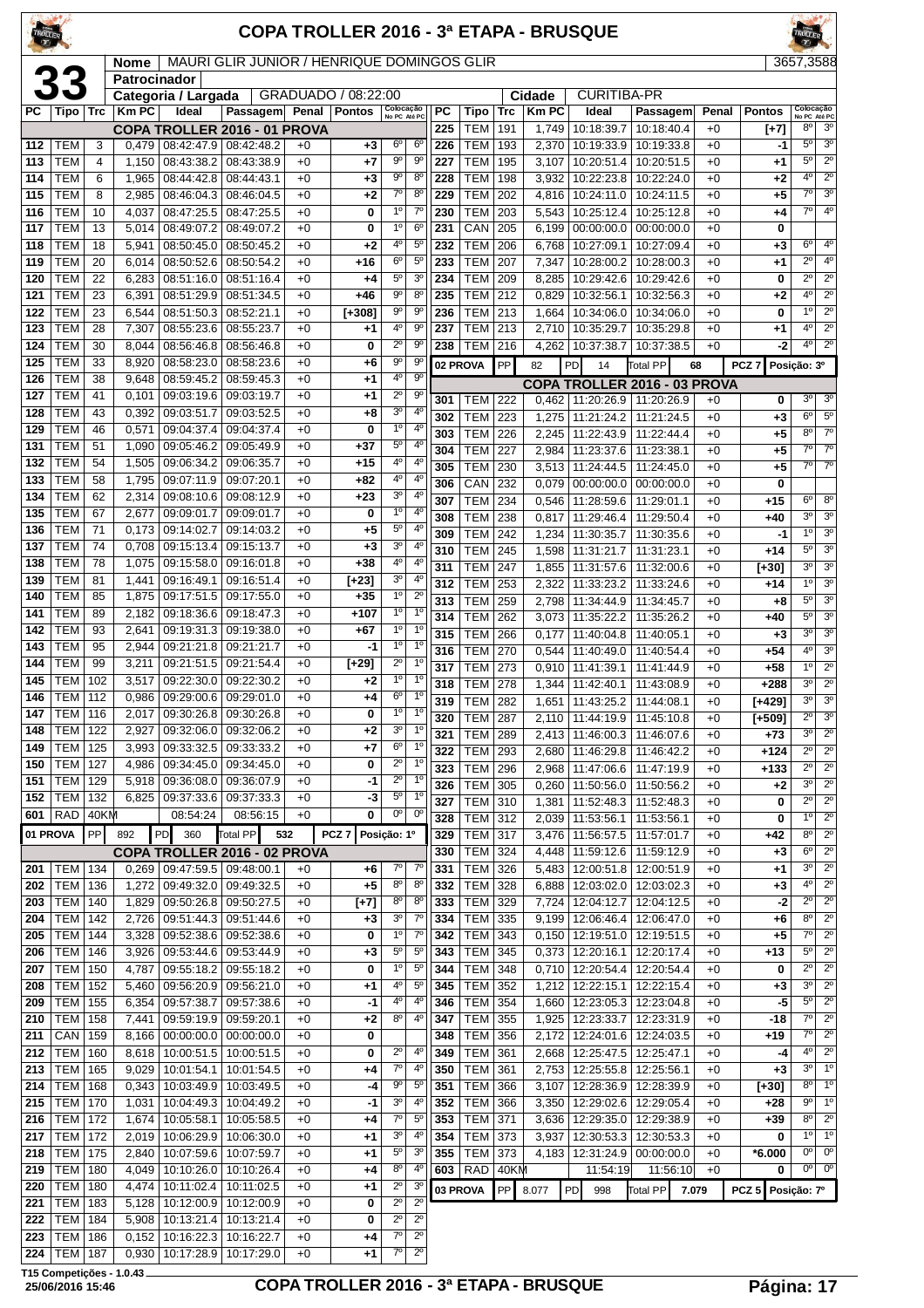#### **COPA TROLLER 2016 - 3ª ETAPA - BRUSQUE**

| **Nome** | AURÉLIO BORIO BILHALVA / TIAGO POISL 3529,359

|            | 35                       |                | Patrocinador   |                          |                                   |              |                     |                               |                                  |     |                              |            |              |                             |                                     |       |                  |                            |                                  |
|------------|--------------------------|----------------|----------------|--------------------------|-----------------------------------|--------------|---------------------|-------------------------------|----------------------------------|-----|------------------------------|------------|--------------|-----------------------------|-------------------------------------|-------|------------------|----------------------------|----------------------------------|
|            |                          |                |                | Categoria / Largada      |                                   |              | GRADUADO / 08:23:00 |                               |                                  |     |                              |            | Cidade       | PELOTAS-RS                  |                                     |       |                  |                            |                                  |
| PC         | Tipo   Trc               |                | <b>Km PC</b>   | Ideal                    | Passagem                          | Penal        | <b>Pontos</b>       | Colocação<br>No PC Até PC     |                                  | РC  | Tipo                         | <b>Trc</b> | <b>Km PC</b> | Ideal                       | Passagem                            | Penal | <b>Pontos</b>    | Colocação<br>No PC Até PC  |                                  |
|            |                          |                |                |                          | COPA TROLLER 2016 - 01 PROVA      |              |                     |                               |                                  | 225 | TEM                          | 191        | 1,749        | 10:19:39.7                  | 10:19:39.7                          | $+0$  | 0                | 1 <sup>0</sup>             | $2^{\circ}$                      |
| 112        | TEM                      | 3              | 0,479          | 08:43:47.9               | 08:43:48.3                        | $+0$         | +4                  | $7^\circ$                     | $7^{\circ}$                      | 226 | <b>TEM</b>                   | 193        | 2,370        | 10:20:33.9                  | 10:20:33.8                          | $+0$  | -1               | 4º                         | $\overline{2^0}$                 |
| 113        | <b>TEM</b>               | $\overline{4}$ | 1,150          | 08:44:38.2               | 08:44:38.1                        | $+0$         | -1                  | 3 <sup>o</sup>                | $6^{\circ}$                      | 227 | <b>TEM</b>                   | 195        | 3,107        | 10:21:51.4                  | 10:21:51.3                          | $+0$  | -1               | $6^{\circ}$                | 3 <sup>0</sup>                   |
| 114        | <b>TEM</b>               | 6              | 1,965          | 08:45:42.8               | 08:45:41.0                        | $+0$         | $-18$               | 10 <sup>o</sup>               | 10 <sup>o</sup>                  | 228 | <b>TEM</b>                   | 198        | 3,932        | 10:23:23.8                  | 10:23:23.1                          | $+0$  | -7               | 6 <sup>o</sup>             | 3 <sup>o</sup>                   |
| 115        | <b>TEM</b>               | 8              | 2,985          | 08:47:04.3               | 08:47:03.6                        | $+0$         | -7                  | 10 <sup>o</sup>               | 10°                              | 229 | <b>TEM</b>                   | 202        | 4,816        | 10:25:11.0                  | 10:25:11.0                          | $+0$  | 0                | 1 <sup>0</sup>             | $2^{\circ}$                      |
| 116        | <b>TEM</b>               | 10             | 4,037          | 08:48:25.5               | 08:48:24.8                        | $+0$         | -7                  | $8^{\circ}$                   | 10°                              | 230 | <b>TEM</b>                   | 203        | 5,543        | 10:26:12.4                  | 10:26:12.7                          | $+0$  | $+3$             | 5 <sup>0</sup>             | 3 <sup>o</sup>                   |
| 117        | <b>TEM</b>               | 13             | 5,014          | 08:50:07.2               | 08:50:06.5                        | $+0$         | -7                  |                               | 9° 10°                           | 231 | CAN                          | 205        | 6,199        | 00:00:00.0                  | 00:00:00.0                          | $+0$  | 0                |                            |                                  |
| 118        | <b>TEM</b>               | 18             | 5,941          | 08:51:45.0               | 08:51:44.8                        | $+0$         | $-2$                |                               | $5^{\circ}10^{\circ}$            | 232 | <b>TEM</b>                   | 206        | 6,768        | 10:28:09.1                  | 10:28:09.1                          | $+0$  | 0                | $1^{\circ}$                | $\overline{2^{\circ}}$           |
| 119        | <b>TEM</b>               | 20             | 6,014          | 08:51:52.6               | 08:51:53.6                        | $+0$         | +10                 |                               | 3º 10º                           | 233 | <b>TEM</b>                   | 207        | 7,347        | 10:29:00.2                  | 10:28:59.9                          | $+0$  | -3               | 6 <sup>o</sup>             | $\overline{2^{\circ}}$           |
| 120        | <b>TEM</b>               | 22             | 6,283          | 08:52:16.0               | 08:52:15.3                        | $+0$         | -7                  | 8 <sup>o</sup>                | 10 <sup>o</sup>                  | 234 | TEM                          | 209        | 8,285        | 10:30:42.6                  | 10:30:42.8                          | $+0$  | +2               | 3 <sup>o</sup>             | 3 <sup>o</sup>                   |
| 121        | <b>TEM</b>               | 23             | 6,391          | 08:52:29.9               | 08:52:31.2                        | $+0$         | $+13$               | 1 <sup>o</sup>                | $5^{\circ}$                      | 235 | <b>TEM</b>                   | 212        | 0,829        | 10:33:56.1                  | 10:33:56.7                          | $+0$  | $+6$             | 8 <sup>o</sup>             | 4 <sup>0</sup>                   |
| 122        | <b>TEM</b>               | 23             | 6,544          | 08:52:50.3               | 08:52:54.1                        | $+0$         | +38                 | 1 <sup>0</sup>                | 1 <sup>0</sup>                   | 236 | <b>TEM</b>                   | 213        | 1,664        | 10:35:06.0                  | 10:35:06.2                          | $+0$  | $+2$             | 7 <sup>0</sup>             | 4°<br>$5^{\circ}$                |
| 123        | <b>TEM</b>               | 28             | 7,307          | 08:56:23.6               | 08:56:23.3                        | $+0$         | -3                  | $7^\circ$                     | $1^{\circ}$                      | 237 | <b>TEM</b>                   | 213        | 2,710        | 10:36:29.7                  | 10:36:30.3                          | $+0$  | $+6$             | 8 <sup>o</sup>             | 4 <sup>0</sup>                   |
| 124        | <b>TEM</b>               | 30             | 8,044          | 08:57:46.8               | 08:57:46.1                        | $+0$         | -7                  | $9^{\circ}$                   | $2^{\circ}$                      | 238 | <b>TEM</b>                   | 216        | 4,262        | 10:38:38.7                  | 10:38:38.7                          | $+0$  | 0                | 1 <sup>0</sup>             |                                  |
| 125        | <b>TEM</b>               | 33             | 8,920          | 08:59:23.0               | 08:59:22.0                        | $+0$         | -10                 | 10 <sup>o</sup>               | $2^{\circ}$                      |     | 02 PROVA                     | PP         | 91           | PD<br>15                    | Total PP                            | 76    | <b>PCZ 11</b>    | Posição: 6º                |                                  |
| 126        | <b>TEM</b>               | 38             | 9,648          | 09:00:45.2               | 09:00:45.1                        | $+0$         | -1                  | $5^\circ$                     | $2^{\circ}$                      |     |                              |            |              |                             | <b>COPA TROLLER 2016 - 03 PROVA</b> |       |                  |                            |                                  |
| 127        | <b>TEM</b>               | 41             | 0,101          | 09:04:19.6               | 09:04:19.6                        | $+0$         | 0                   | 1 <sup>0</sup>                | $2^{\circ}$                      | 301 | TEM                          | 222        | 0,462        | 11:21:26.9                  | 11:21:26.9                          | $+0$  | 0                | $2^{\circ}$                | $2^{\circ}$                      |
| 128        | <b>TEM</b>               | 43             | 0,392          | 09:04:51.7               | 09:04:53.4                        | $+0$         | +17                 | 4 <sup>0</sup><br>$2^{\circ}$ | $2^{\circ}$<br>$\overline{1^0}$  | 302 | TEM                          | 223        | 1,275        | 11:22:24.2                  | 11:22:23.8                          | $+0$  | -4               | 8 <sup>0</sup>             | 7 <sup>o</sup>                   |
| 129        | <b>TEM</b>               | 46             | 0,571          | 09:05:37.4               | 09:05:37.7                        | $+0$         | $+3$                | 4°                            | 1 <sup>0</sup>                   | 303 | <b>TEM</b>                   | 226        | 2,245        | 11:23:43.9                  | 11:23:43.9                          | $+0$  | 0                | $2^{\circ}$                | $2^{\circ}$                      |
| 131        | <b>TEM</b>               | 51             | 1,090          | 09:06:46.2               | 09:06:49.1                        | $+0$         | $[+29]$             |                               |                                  | 304 | <b>TEM</b>                   | 227        | 2,984        | 11:24:37.6                  | 11:24:37.6                          | $+0$  | 0                | 1 <sup>0</sup>             | $\overline{2^0}$                 |
| 132        | <b>TEM</b>               | 54             | 1,505          | 09:07:34.2               | 09:07:34.9                        | $+0$         | +7                  | $\overline{2^0}$              | 1 <sup>0</sup>                   | 305 | <b>TEM</b>                   | 230        | 3,513        | 11:25:44.5                  | 11:25:44.4                          | $+0$  | -1               | $4^{\circ}$                | 10                               |
| 133        | <b>TEM</b>               | 58             | 1,795          | 09:08:11.9               | 09:08:17.6                        | $+0$         | +57                 | $2^{\circ}$                   | 1 <sup>0</sup><br>$1^{\circ}$    | 306 | CAN                          | 232        | 0,079        | 00:00:00.0                  | 00:00:00.0                          | $+0$  | 0                |                            |                                  |
| 134        | <b>TEM</b>               | 62             | 2,314          | 09:09:10.6               | 09:09:11.0                        | $+0$         | +4                  | 1 <sup>0</sup>                | 1 <sup>0</sup>                   | 307 | TEM                          | 234        | 0,546        | 11:29:59.6                  | 11:30:00.4                          | $+0$  | $+8$             | $2^{\circ}$                | 1 <sup>0</sup>                   |
| 135        | <b>TEM</b>               | 67             | 2,677          | 09:10:01.7               | 09:10:01.9                        | $+0$         | +2                  | $2^{\circ}$<br>$2^{\circ}$    | $\overline{1^0}$                 | 308 | <b>TEM</b>                   | 238        | 0,817        | 11:30:46.4                  | 11:30:48.9                          | $+0$  | $[+25]$          | 1 <sup>0</sup>             | 1 <sup>0</sup>                   |
| 136        | <b>TEM</b>               | 71             | 0,173          | 09:15:02.7               | 09:15:02.9                        | $+0$         | $+2$                |                               |                                  | 309 | <b>TEM</b>                   | 242        | 1,234        | 11:31:35.7                  | 11:31:35.5                          | $+0$  | -2               | 3 <sup>o</sup>             | 1 <sup>0</sup>                   |
| 137        | <b>TEM</b>               | 74             | 0,708          | 09:16:13.4               | 09:16:13.2                        | $+0$         | $-2$                | $2^{\circ}$                   | 1 <sup>0</sup><br>1 <sup>0</sup> | 310 | <b>TEM</b>                   | 245        | 1,598        | 11:32:21.7                  | 11:32:21.4                          | $+0$  | -3               | 1 <sup>0</sup>             | 1 <sup>0</sup>                   |
| 138        | <b>TEM</b>               | 78             | 1,075          | 09:16:58.0               | 09:16:59.8                        | $+0$         | [+18]               | $2^{\circ}$<br>$5^{\circ}$    | 1 <sup>0</sup>                   | 311 | <b>TEM</b>                   | 247        | 1,855        | 11:32:57.6                  | 11:32:59.3                          | $+0$  | $+17$            | $2^{\circ}$                | 1 <sup>0</sup>                   |
| 139        | <b>TEM</b>               | 81             | 1,441          | 09:17:49.1               | 09:17:54.3                        | $+0$         | $+52$               | $\overline{7^{\circ}}$        | 3 <sup>o</sup>                   | 312 | <b>TEM</b>                   | 253        | 2,322        | 11:34:23.2                  | 11:34:25.0                          | $+0$  | $+18$            | 4 <sup>0</sup>             | 10                               |
| 140        | <b>TEM</b>               | 85             | 1,875          | 09:18:51.5               | 09:19:38.1                        | $+0$         | +466                | $7^\circ$                     | 3 <sup>0</sup>                   | 313 | <b>TEM</b>                   | 259        | 2,798        | 11:35:44.9                  | 11:35:45.0                          | $+0$  | $+1$             | $2^{\circ}$                | 1 <sup>0</sup>                   |
| 141        | <b>TEM</b>               | 89             | 2,182          | 09:19:36.6               | 09:20:40.8                        | $+0$         | $+642$              | $7^\circ$                     | 3 <sup>o</sup>                   | 314 | <b>TEM</b>                   | 262        | 3,073        | 11:36:22.2                  | 11:36:23.8                          | $+0$  | $+16$            | 10                         | 1 <sup>0</sup>                   |
| 142        | <b>TEM</b>               | 93             | 2,641          | 09:20:31.3               | 09:21:46.5                        | $+0$         | $[+752]$            | 6 <sup>o</sup>                | 3 <sup>o</sup>                   | 315 | TEM                          | 266        | 0,177        | 11:41:04.8                  | 11:41:05.1                          | $+0$  | $+3$             | $4^{\circ}$                | 1 <sup>0</sup>                   |
| 143        | <b>TEM</b>               | 95             | 2,944          | 09:22:21.8               | 09:22:40.8                        | $+0$         | $+190$              | 4 <sup>0</sup>                | 3 <sup>o</sup>                   | 316 | <b>TEM</b>                   | 270        | 0,544        | 11:41:49.0                  | 11:41:58.2                          | $+0$  | $+92$            | 8 <sup>o</sup>             | $2^{\circ}$                      |
| 144        | <b>TEM</b>               | 99             | 3,211          | 09:22:51.5               | 09:23:12.2                        | $+0$         | $+207$              |                               | 3 <sup>o</sup>                   | 317 | <b>TEM</b>                   | 273        | 0,910        | 11:42:39.1                  | 11:42:52.2                          | $+0$  | $+131$           | 6 <sup>o</sup>             | 3 <sup>o</sup>                   |
| 145        | <b>TEM</b><br><b>TEM</b> | 102            | 3,517          | 09:23:30.0               | 09:23:50.6                        | $+0$         | $+206$              | $4^{\rm o}$<br>$7^\circ$      | 3 <sup>o</sup>                   | 318 | <b>TEM</b>                   | 278        | 1,344        | 11:43:40.1                  | 11:44:36.6                          | $+0$  | $+565$           | 9 <sup>o</sup>             | $5^{\circ}$                      |
| 146        |                          | 112            | 0,986          | 09:30:00.6               | 09:30:01.3                        | $+0$         | +7                  | 4°                            | 3 <sup>o</sup>                   | 319 | <b>TEM</b>                   | 282        | 1,651        | 11:44:25.2                  | 11:45:36.5                          | $+0$  | [+713]           | 9 <sup>o</sup>             | 6 <sup>o</sup>                   |
| 147<br>148 | <b>TEM</b><br>TEM        | 116<br>122     | 2,017<br>2,927 | 09:31:26.8<br>09:33:06.0 | 09:31:26.9<br>09:33:06.3          | $+0$<br>$+0$ | +1<br>$+3$          | $5^{\circ}$                   | 3 <sup>o</sup>                   | 320 | <b>TEM</b>                   | 287        | 2,110        | 11:45:19.9                  | 11:46:34.1                          | $+0$  | $[-742]$         | 5 <sup>0</sup>             | 6 <sup>o</sup>                   |
|            | <b>TEM</b>               | 125            |                | 09:34:32.5               | 09:34:33.0                        | $+0$         | $+5$                | 3 <sup>o</sup>                | 3 <sup>o</sup>                   | 321 | <b>TEM</b>                   | 289        | 2,413        | 11:47:00.3                  | 11:47:22.3                          | $+0$  | $+220$           | $5^{\circ}$                | 4 <sup>0</sup>                   |
| 149<br>150 | TEM                      | 127            | 3,993<br>4,986 | 09:35:45.0               | 09:35:44.6                        | $+0$         | $-4$                | 8 <sup>o</sup>                | 3 <sup>o</sup>                   | 322 | <b>TEM</b>                   | 293        | 2,680        | 11:47:29.8                  | 11:47:59.2                          | $+0$  | $+294$           | $5^{\circ}$                | 4 <sup>0</sup>                   |
|            | 151   TEM   129          |                |                |                          | 5,918 09:37:08.0 09:37:08.4       | $+0$         |                     | $7^{\circ}$                   | 3 <sup>o</sup>                   |     | 323 TEM 296                  |            |              | 2,968 11:48:06.6 11:48:37.1 |                                     | $+0$  | $+305$           | $5^{\circ}$                | 4 <sup>0</sup>                   |
| 152        | <b>TEM 132</b>           |                |                |                          | 6,825   09:38:33.6   09:38:33.0   | $+0$         | +4<br>-6            | $6^{\circ}$                   | $\overline{3^0}$                 | 326 | TEM 305                      |            |              | $0,260$   11:51:56.0        | 11:51:56.1                          | $+0$  | $+1$             | $1^{\circ}$                | 4 <sup>0</sup>                   |
| 601        | <b>RAD 40KM</b>          |                |                | 08:55:23                 | 08:57:13                          | $+0$         | 0                   | 0 <sup>o</sup>                | $0^{\rm o}$                      | 327 | <b>TEM</b>                   | 310        | 1,381        | 11:53:48.3                  | 11:53:48.0                          | $+0$  | -3               | $\overline{7^{\circ}}$     | 4 <sup>0</sup>                   |
|            |                          |                |                |                          |                                   |              |                     |                               |                                  | 328 | <b>TEM 312</b>               |            |              | 2,039 11:54:56.1            | 11:54:55.8                          | $+0$  | $-3$             | $7^\circ$                  | $\overline{4^0}$                 |
| 01 PROVA   |                          | PP             | 2.821          | PD <br>799               | Total PP<br>2.022                 |              | PCZ <sub>1</sub>    | Posição: 3º                   |                                  | 329 | <b>TEM 317</b>               |            |              | 3,476 11:57:57.5            | 11:58:01.1                          | $+0$  | $+36$            | $7^\circ$                  | 4°                               |
|            |                          |                |                |                          | COPA TROLLER 2016 - 02 PROVA      |              |                     |                               |                                  | 330 | <b>TEM 324</b>               |            | 4,448        | 12:00:12.6                  | 12:00:13.0                          | $+0$  | +4               | $7^{\circ}$                | 4 <sup>0</sup>                   |
| 201        | <b>TEM 134</b>           |                |                |                          | $0,269$   09:48:59.5   09:49:00.2 | $+0$         | +7                  | $9^{\circ}$                   | $9^{\rm o}$                      | 331 | <b>TEM 326</b>               |            | 5,483        | 12:01:51.8                  | 12:01:51.6                          | $+0$  | $-2$             | $6^{\circ}$                | 4 <sup>0</sup>                   |
| 202        | <b>TEM 136</b>           |                | 1,272          | 09:50:32.0               | 09:50:32.4                        | $+0$         | +4                  | $6^{\circ}$                   | $7^\circ$                        | 332 | <b>TEM</b>                   | 328        | 6,888        | 12:04:02.0                  | 12:04:02.3                          | $+0$  | +3               | 6 <sup>o</sup>             | 4 <sup>0</sup>                   |
| 203        | <b>TEM 140</b>           |                | 1,829          |                          | 09:51:26.8 09:51:27.4             | $+0$         | +6                  | $6^{\circ}$                   | $7^\circ$                        | 333 | TEM 329                      |            | 7,724        | 12:05:12.7                  | 12:05:12.6                          | $+0$  | -1               | $1^{\circ}$                | $\overline{4^0}$                 |
| 204        | <b>TEM 142</b>           |                | 2,726          |                          | 09:52:44.3 09:52:45.0             | $+0$         | $[+7]$              | $8^{\circ}$                   | $8^{\circ}$                      | 334 | TEM 335                      |            |              | 9,199   12:07:46.4          | 12:07:46.4                          | $+0$  | 0                | 1 <sup>0</sup>             | 4°                               |
| 205        | <b>TEM</b>               | 144            | 3,328          | 09:53:38.6               | 09:53:39.4                        | $+0$         | [+8]                | $8^{\circ}$<br>$4^{\circ}$    | 8 <sup>0</sup><br>8 <sup>0</sup> | 342 | <b>TEM</b><br><b>TEM 345</b> | 343        | 0,150        | 12:20:51.0                  | 12:20:51.5                          | $+0$  | $+5$             | $6^{\rm o}$<br>$4^{\circ}$ | 4 <sup>0</sup><br>4 <sup>0</sup> |
| 206        | <b>TEM   146</b>         |                | 3,926          |                          | 09:54:44.6 09:54:44.9             | $+0$         | +3                  | 3 <sup>o</sup>                |                                  | 343 |                              |            |              | $0,373$   12:21:16.1        | 12:21:14.9                          | $+0$  | -12              | $3^{\rm o}$                | 4 <sup>0</sup>                   |
| 207        | <b>TEM   150</b>         |                | 4,787          | 09:56:18.2               | 09:56:18.4                        | $+0$         | +2                  | $7^{\circ}$                   | 8 <sup>0</sup><br>8 <sup>o</sup> | 344 | <b>TEM</b>                   | 348        | 0,710        | 12:21:54.4                  | 12:21:54.4                          | $+0$  | 0                | $7^\circ$                  | 4 <sup>0</sup>                   |
| 208        | <b>TEM   152</b>         |                | 5,460          |                          | 09:57:20.9 09:57:20.6             | $+0$         | -3                  | $2^{\circ}$                   | $7^\circ$                        | 345 | TEM 352                      |            | 1,212        | $\boxed{12:23:15.1}$        | 12:23:15.7                          | $+0$  | +6               | $1^{\circ}$                | 4 <sup>0</sup>                   |
| 209        | <b>TEM 155</b>           |                | 6,354          | 09:58:38.7               | 09:58:38.7                        | $+0$         | 0                   | $1^{\circ}$                   | $7^{\circ}$                      | 346 | <b>TEM 354</b>               |            |              | 1,660 12:24:05.3            | 12:24:05.2                          | $+0$  | $-1$             | $8^{\circ}$                | 4 <sup>0</sup>                   |
| 210        | <b>TEM 158</b>           |                | 7,441          | 10:00:19.9               | 10:00:19.9                        | $+0$         | 0                   |                               |                                  | 347 | TEM 355                      |            | 1,925        | 12:24:33.7                  | 12:24:31.7                          | $+0$  | $[-20]$          | $2^{\circ}$                | 4°                               |
| 211        | CAN                      | 159            | 8,166          | 00:00:00.0               | 00:00:00.0                        | $+0$         | 0                   |                               |                                  | 348 | TEM 356                      |            | 2,172        | 12:25:01.6                  | 12:25:01.7                          | $+0$  | +1               | $7^\circ$                  | 4 <sup>0</sup>                   |
| 212        | TEM                      | 160            | 8,618          | 10:01:51.5               | 10:01:51.5                        | $+0$         | 0                   | $4^{\circ}$<br>1 <sup>o</sup> | $7^{\circ}$<br>$7^\circ$         | 349 | TEM                          | 361        | 2,668        | 12:26:47.5                  | 12:26:46.9                          | $+0$  | -6               | $\overline{5^0}$           | 4 <sup>0</sup>                   |
| 213        | TEM   165                |                | 9,029          | 10:02:54.1               | 10:02:54.1                        | $+0$         | 0                   |                               |                                  | 350 | TEM 361                      |            |              | 2,753 12:26:55.8            | 12:26:55.5                          | $+0$  | -3               | $2^{\circ}$                | 4 <sup>0</sup>                   |
| 214        | <b>TEM   168</b>         |                | 0,343          | 10:04:49.9               | 10:04:49.6                        | $+0$         | -3                  | $8^{\circ}$<br>6 <sup>o</sup> | $7^\circ$<br>$7^\circ$           | 351 | <b>TEM</b>                   | 366        | 3,107        | 12:29:36.9                  | 12:29:37.3                          | $+0$  | +4               | $2^{\circ}$                | 4 <sup>0</sup>                   |
| 215        | <b>TEM 170</b>           |                | 1,031          | 10:05:49.3               | 10:05:49.0                        | $+0$         | $-3$                |                               |                                  | 352 | <b>TEM</b>                   | 366        | 3,350        | 12:30:02.6                  | 12:30:02.8                          | $+0$  | $+2$             |                            |                                  |
| 216        | <b>TEM   172</b>         |                | 1,674          | 10:06:58.1               | 10:06:58.1                        | $+0$         | 0                   | $2^{\circ}$                   | 6 <sup>o</sup>                   | 353 | TEM 371                      |            | 3,636        | 12:30:35.0                  | 12:30:36.9                          | $+0$  | +19              | $4^{\circ}$<br>$2^{\circ}$ | 4 <sup>0</sup><br>4 <sup>0</sup> |
| 217        | <b>TEM 172</b>           |                | 2,019          | 10:07:29.9               | 10:07:30.2                        | $+0$         | +3                  | $7^\circ$                     | $7^{\circ}$                      | 354 | <b>TEM</b>                   | 373        | 3,937        | 12:31:53.3                  | 12:31:53.2                          | +0    | -1               | $4^{\circ}$                | $2^{\circ}$                      |
| 218        | <b>TEM   175</b>         |                | 2,840          |                          | 10:08:59.6   10:08:59.6           | $+0$         | 0                   | 1 <sup>0</sup>                | $6^{\circ}$                      | 355 | TEM 373                      |            |              | 4,183 12:32:24.9            | 12:32:32.5                          | $+0$  | $+76$            | $0^{\circ}$                | $0^{\circ}$                      |
| 219        | <b>TEM   180</b>         |                | 4,049          | 10:11:26.0               | 10:11:25.9                        | $+0$         | $-1$                | $5^{\circ}$<br>$5^{\circ}$    | $6^{\circ}$<br>$5^{\circ}$       |     | 603   RAD                    | 40KM       |              | 11:55:18                    | 11:57:09                            | $+0$  | 0                |                            |                                  |
| 220        | <b>TEM 180</b>           |                | 4,474          | 10:12:02.4               | 10:12:02.1                        | $+0$         | -3                  | 3 <sup>o</sup>                | 5 <sup>0</sup>                   |     | 03 PROVA                     | PP         | 3.369        | PD 1.500                    | Total PP                            | 1.869 | PCZ <sub>5</sub> | Posição: 1º                |                                  |
| 221        | TEM  <br>TEM   184       | 183            | 5,128          | 10:13:00.9<br>10:14:21.4 | 10:13:00.8                        | $+0$<br>$+0$ | -1<br>-2            | 3 <sup>o</sup>                | 4º                               |     |                              |            |              |                             |                                     |       |                  |                            |                                  |
| 222<br>223 | <b>TEM   186</b>         |                | 5,908<br>0,152 | 10:17:22.3               | 10:14:21.2<br>10:17:22.7          | $+0$         | +4                  | $8^{\circ}$                   | $4^{\circ}$                      |     |                              |            |              |                             |                                     |       |                  |                            |                                  |
| 224        | <b>TEM 187</b>           |                | 0,930          | 10:18:28.9               | 10:18:28.9                        | $+0$         | 0                   | 3 <sup>o</sup>                | 40                               |     |                              |            |              |                             |                                     |       |                  |                            |                                  |
|            |                          |                |                |                          |                                   |              |                     |                               |                                  |     |                              |            |              |                             |                                     |       |                  |                            |                                  |

**T15 Competições - 1.0.43**

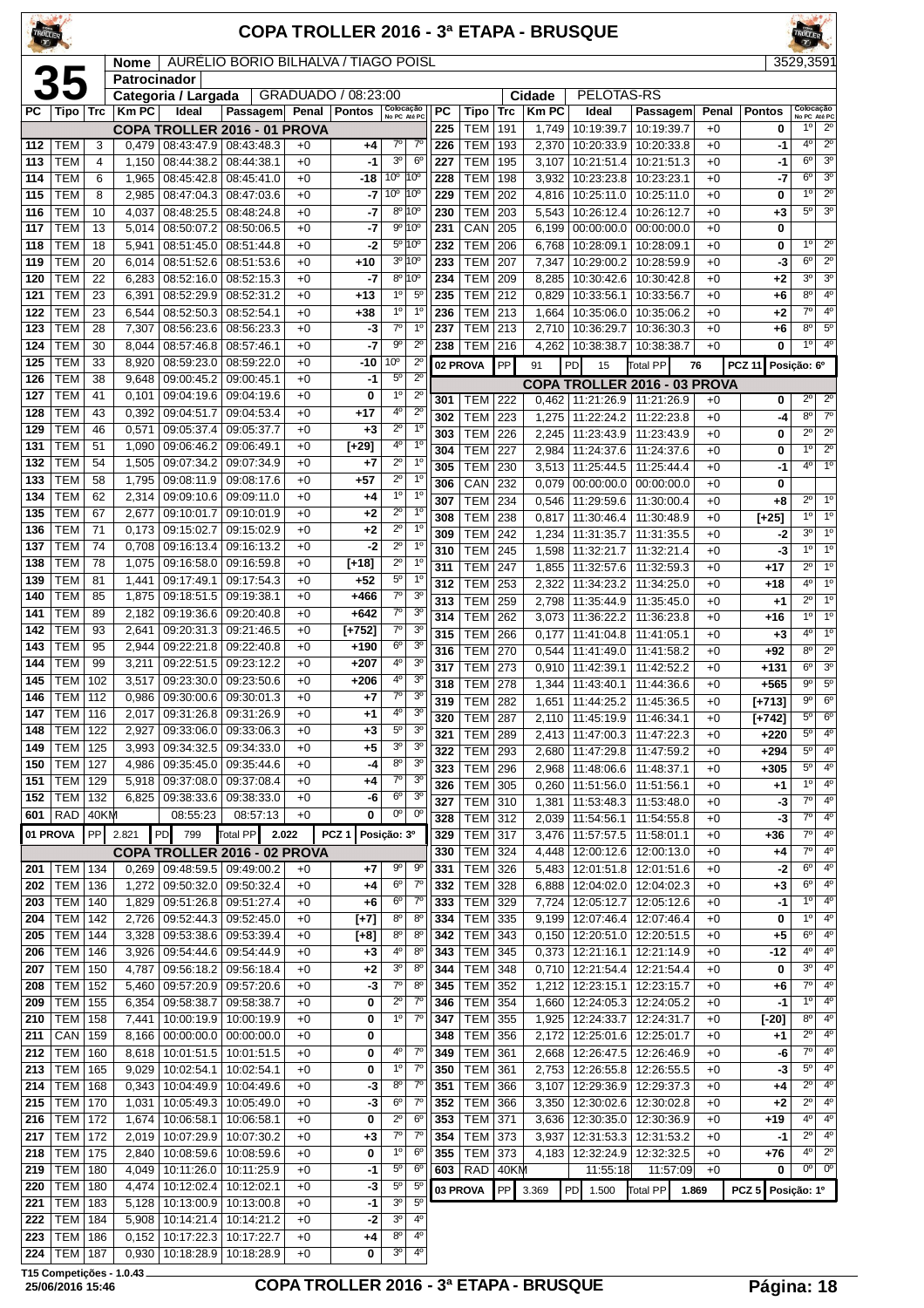| TROLLER    |                          |             |                             |                                                       |                                                   |              |                      |                                       |                                  |            |                                  |             |                | <b>COPA TROLLER 2016 - 3ª ETAPA - BRUSQUE</b> |                                     |                 |                         | TROLLER                               |                                          |
|------------|--------------------------|-------------|-----------------------------|-------------------------------------------------------|---------------------------------------------------|--------------|----------------------|---------------------------------------|----------------------------------|------------|----------------------------------|-------------|----------------|-----------------------------------------------|-------------------------------------|-----------------|-------------------------|---------------------------------------|------------------------------------------|
|            |                          |             | <b>Nome</b><br>Patrocinador |                                                       | RAFAEL DE SIMAS MACHADO / BRUNO EDUARDO LINDEMANN |              |                      |                                       |                                  |            |                                  |             |                |                                               |                                     |                 |                         | 3564,3578                             |                                          |
|            |                          |             |                             | Categoria / Largada                                   |                                                   |              | GRADUADO / 08:24:00  |                                       |                                  |            |                                  |             | Cidade         | <b>ITAJAI-SC</b>                              |                                     |                 |                         |                                       |                                          |
| PС         | Tipo                     | Trc         | <b>Km PC</b>                | Ideal                                                 | Passagem                                          | Penal        | <b>Pontos</b>        | Colocação<br>No PC Até PC             |                                  | <b>PC</b>  | <b>Tipo</b>                      | Trc         | <b>Km PC</b>   | Ideal                                         | Passagem                            | Penal           | <b>Pontos</b>           | Colocação<br>No PC Até PC             | $0^{\circ}$                              |
| 112        | TEM                      | 3           | 0,479                       | COPA TROLLER 2016 - 01 PROVA<br>08:44:47.9 08:44:48.1 |                                                   | $+0$         | $+2$                 | 4°                                    | $4^{\circ}$                      | 225<br>226 | <b>TEM</b><br>TEM                | 191<br>193  | 1,749<br>2,370 | 10:20:39.7<br>10:21:33.9                      | 00:00:00.0<br>00:00:00.0            | $+0$<br>$+0$    | $*6.000$<br>$*6.000$    | 0°<br>$0^{\circ}$                     | $\overline{0^{\circ}}$                   |
| 113        | <b>TEM</b>               | 4           | 1,150                       | 08:45:38.2                                            | 08:45:38.3                                        | $+0$         | +1                   | 1 <sup>0</sup>                        | $1^{\circ}$                      | 227        | <b>TEM</b>                       | 195         | 3,107          | 10:22:51.4                                    | 00:00:00.0                          | $+0$            | *6.000                  | $0^{\circ}$                           | $0^{\circ}$                              |
| 114        | <b>TEM</b>               | 6<br>8      | 1,965                       | 08:46:42.8                                            | 08:46:42.8                                        | $+0$         | 0                    | $\overline{1^0}$<br>1 <sup>0</sup>    | 1 <sup>0</sup><br>$1^{\circ}$    | 228<br>229 | <b>TEM</b>                       | 198         | 3,932          | 10:24:23.8                                    | 00:00:00.0                          | $+0$            | $*6.000$                | $0^{\circ}$<br>$\overline{0}$         | $\overline{0^{\circ}}$<br>$0^{\circ}$    |
| 115<br>116 | <b>TEM</b><br><b>TEM</b> | 10          | 2,985<br>4,037              | 08:48:04.3<br>08:49:25.5                              | 08:48:04.3<br>08:49:24.6                          | $+0$<br>$+0$ | 0<br>-9              | $9^{\circ}$                           | 6 <sup>o</sup>                   | 230        | <b>TEM</b><br><b>TEM</b>         | 202<br>203  | 4,816<br>5,543 | 10:26:11.0<br>10:27:12.4                      | 00:00:00.0<br>00:00:00.0            | $+0$<br>$+0$    | $*6.000$<br>$*6.000$    | $0^{\circ}$                           | $0^{\circ}$                              |
| 117        | TEM                      | 13          | 5,014                       | 08:51:07.2                                            | 08:51:06.9                                        | $+0$         | -3                   | $5^{\circ}$                           | $7^\circ$                        | 231        | CAN                              | 205         | 6,199          | 00:00:00.0                                    | 00:00:00.0                          | $+0$            | 0                       |                                       |                                          |
| 118        | <b>TEM</b>               | 18          | 5,941                       | 08:52:45.0                                            | 08:52:45.1                                        | $+0$         | +1                   | 3 <sup>o</sup><br>$9^{\circ}$         | $4^{\circ}$<br>$7^{\circ}$       | 232        | <b>TEM</b>                       | 206         | 6,768          | 10:29:09.1                                    | 00:00:00.0                          | $+0$            | *6.000                  | $0^{\circ}$<br>$0^{\circ}$            | $0^{\circ}$<br>$0^{\circ}$               |
| 119<br>120 | <b>TEM</b><br><b>TEM</b> | 20<br>22    | 6,014<br>6,283              | 08:52:52.6<br>08:53:16.0                              | 08:52:55.1<br>08:53:15.0                          | $+0$<br>$+0$ | $[+25]$<br>$[-10]$   | 10 <sup>o</sup>                       | 90                               | 233<br>234 | <b>TEM</b><br><b>TEM</b>         | 207<br>209  | 7,347<br>8,285 | 10:30:00.2<br>10:31:42.6                      | 00:00:00.0<br>00:00:00.0            | $+0$<br>$+0$    | *6.000<br>*6.000        | $\overline{0}$                        | $0^{\circ}$                              |
| 121        | <b>TEM</b>               | 23          | 6,391                       | 08:53:29.9                                            | 08:53:33.1                                        | $+0$         | $+32$                | 3 <sup>o</sup>                        | $7^\circ$                        | 235        | <b>TEM</b>                       | 212         | 0,829          | 10:34:56.1                                    | 00:00:00.0                          | $+0$            | $*6.000$                | 0°                                    | $0^{\circ}$                              |
| 122        | <b>TEM</b>               | 23          | 6,544                       | 08:53:50.3                                            | 08:53:59.2                                        | $+0$         | $[+89]$              | $4^{\circ}$<br>$5^{\circ}$            | 6 <sup>°</sup><br>$5^{\circ}$    | 236        | <b>TEM</b>                       | 213         | 1,664          | 10:36:06.0                                    | 00:00:00.0                          | $+0$            | $*6.000$                | $0^{\circ}$<br>$\overline{0}$         | $0^{\circ}$<br>$0^{\circ}$               |
| 123<br>124 | <b>TEM</b><br><b>TEM</b> | 28<br>30    | 7,307<br>8,044              | 08:57:23.6<br>08:58:46.8                              | 08:57:23.4<br>08:58:46.5                          | $+0$<br>$+0$ | -2<br>-3             | $5^{\circ}$                           | $5^{\circ}$                      | 237<br>238 | <b>TEM</b><br><b>TEM</b>         | 213<br>216  | 2,710<br>4,262 | 10:37:29.7<br>10:39:38.7                      | 00:00:00.0<br>00:00:00.0            | $+0$<br>$+0$    | *6.000<br>$*6.000$      | 0 <sup>o</sup>                        | $0^{\circ}$                              |
| 125        | <b>TEM</b>               | 33          | 8,920                       | 09:00:23.0                                            | 09:00:23.0                                        | $+0$         | 0                    | 3 <sup>o</sup>                        | $5^\circ$                        |            | 02 PROVA                         |             | PP 216.000     | PD<br>$\mathbf 0$                             | Total PP                            | 216.000         | PCZ 0 Posição: 10°      |                                       |                                          |
| 126        | <b>TEM</b>               | 38          | 9,648                       | 09:01:45.2                                            | 09:01:45.3                                        | $+0$         | +1                   | 3 <sup>o</sup><br>4°                  | 5 <sup>0</sup>                   |            |                                  |             |                |                                               | <b>COPA TROLLER 2016 - 03 PROVA</b> |                 |                         |                                       |                                          |
| 127<br>128 | <b>TEM</b><br><b>TEM</b> | 41<br>43    | 0,101<br>0,392              | 09:05:19.6<br>09:05:51.7                              | 09:05:19.8<br>00:00:00.0                          | $+0$<br>$+0$ | +2<br>$*6.000$       | $0^{\circ}$                           | $4^{\circ}$<br>$0^{\circ}$       | 301        | <b>TEM</b><br><b>TEM</b>         | 222         |                | $0,462$   11:22:26.9                          | 00:00:00.0<br>00:00:00.0            | $+0$            | $*6.000$<br>$*6.000$    | $0^{\circ}$<br>$0^{\circ}$            | $0^{\circ}$<br>$0^{\circ}$               |
| 129        | <b>TEM</b>               | 46          | 0,571                       | 09:06:37.4                                            | 00:00:00.0                                        | $+0$         | $*6.000$             | 0 <sup>o</sup>                        | $0^{\circ}$                      | 302<br>303 | <b>TEM</b>                       | 223<br>226  | 1,275<br>2,245 | 11:23:24.2<br>11:24:43.9                      | 00:00:00.0                          | $+0$<br>$+0$    | $*6.000$                | 0°                                    | $0^{\circ}$                              |
| 131        | <b>TEM</b>               | 51          | 1,090                       | 09:07:46.2                                            | 00:00:00.0                                        | $+0$         | $*6.000$             | 0°                                    | $0^{\circ}$                      | 304        | <b>TEM</b>                       | 227         | 2,984          | 11:25:37.6                                    | 00:00:00.0                          | $+0$            | $*6.000$                | $0^{\circ}$                           | $0^{\circ}$                              |
| 132<br>133 | <b>TEM</b><br><b>TEM</b> | 54<br>58    | 1,505<br>1,795              | 09:08:34.2<br>09:09:11.9                              | 00:00:00.0<br>00:00:00.0                          | $+0$<br>$+0$ | *6.000<br>$*6.000$   | $0^{\circ}$<br>$0^{\circ}$            | $0^{\circ}$<br>$0^{\circ}$       | 305<br>306 | <b>TEM</b>                       | 230         |                | 3,513 11:26:44.5                              | 00:00:00.0                          | $+0$<br>$+0$    | *6.000                  | $\overline{0}$                        | $0^{\circ}$                              |
| 134        | <b>TEM</b>               | 62          | 2,314                       | 09:10:10.6                                            | 00:00:00.0                                        | $+0$         | $*6.000$             | $\overline{0^{\circ}}$                | $0^{\circ}$                      | 307        | CAN<br><b>TEM</b>                | 232<br>234  | 0,079<br>0,546 | 00:00:00.0<br>11:30:59.6                      | 00:00:00.0<br>00:00:00.0            | $+0$            | 0<br>$*6.000$           | $0^{\circ}$                           | $0^{\circ}$                              |
| 135        | <b>TEM</b>               | 67          | 2,677                       | 09:11:01.7                                            | 00:00:00.0                                        | $+0$         | $*6.000$             | $0^{\circ}$                           | $0^{\circ}$                      | 308        | <b>TEM</b>                       | 238         | 0,817          | 11:31:46.4                                    | 00:00:00.0                          | $+0$            | $*6.000$                | $0^{\circ}$                           | $0^{\circ}$                              |
| 136<br>137 | <b>TEM</b><br><b>TEM</b> | 71<br>74    | 0,173<br>0,708              | 09:16:02.7<br>09:17:13.4                              | 00:00:00.0<br>00:00:00.0                          | $+0$<br>$+0$ | $*6.000$<br>$*6.000$ | $0^{\circ}$<br>$0^{\rm o}$            | $0^{\circ}$<br>$0^{\circ}$       | 309        | <b>TEM</b>                       | 242         | 1,234          | 11:32:35.7                                    | 00:00:00.0                          | $+0$            | *6.000                  | $\overline{0}$<br>$0^{\circ}$         | 0 <sup>o</sup><br>$\overline{0^{\circ}}$ |
| 138        | <b>TEM</b>               | 78          | 1,075                       | 09:17:58.0                                            | 00:00:00.0                                        | $+0$         | $*6.000$             | 0°                                    | $0^{\circ}$                      | 310<br>311 | <b>TEM</b><br><b>TEM</b>         | 245<br>247  | 1,598<br>1,855 | 11:33:21.7<br>11:33:57.6                      | 00:00:00.0<br>00:00:00.0            | $+0$<br>$+0$    | *6.000<br>$*6.000$      | $0^{\circ}$                           | $0^{\circ}$                              |
| 139        | <b>TEM</b>               | 81          | 1,441                       | 09:18:49.1                                            | 00:00:00.0                                        | $+0$         | $*6.000$             | $0^{\circ}$                           | $0^{\circ}$                      | 312        | <b>TEM</b>                       | 253         | 2,322          | 11:35:23.2                                    | 00:00:00.0                          | $+0$            | $*6.000$                | $0^{\circ}$                           | $0^{\circ}$                              |
| 140<br>141 | <b>TEM</b><br><b>TEM</b> | 85<br>89    | 1,875<br>2,182              | 09:19:51.5<br>09:20:36.6                              | 00:00:00.0<br>00:00:00.0                          | $+0$<br>$+0$ | $*6.000$<br>$*6.000$ | $0^{\rm o}$<br>$0^{\circ}$            | $0^{\circ}$<br>$0^{\circ}$       | 313        | <b>TEM</b>                       | 259         | 2,798          | 11:36:44.9                                    | 00:00:00.0                          | $+0$            | *6.000                  | $0^{\circ}$                           | $0^{\circ}$                              |
| 142        | <b>TEM</b>               | 93          | 2,641                       | 09:21:31.3                                            | 00:00:00.0                                        | $+0$         | $*6.000$             | $0^{\circ}$                           | $0^{\circ}$                      | 314<br>315 | <b>TEM</b><br><b>TEM</b>         | 262<br>266  | 3,073<br>0,177 | 11:37:22.2<br>11:42:04.8                      | 00:00:00.0<br>00:00:00.0            | $+0$<br>$+0$    | $*6.000$<br>*6.000      | $0^{\circ}$<br>$0^{\circ}$            | $0^{\circ}$<br>$\overline{0^{\circ}}$    |
| 143        | <b>TEM</b>               | 95          | 2,944                       | 09:23:21.8                                            | 00:00:00.0                                        | $+0$         | $*6.000$             | 0 <sup>o</sup>                        | $\overline{0}$                   | 316        | <b>TEM</b>                       | 270         | 0,544          | 11:42:49.0                                    | 00:00:00.0                          | $+0$            | $*6.000$                | $0^{\circ}$                           | $0^{\circ}$                              |
| 144<br>145 | <b>TEM</b><br><b>TEM</b> | 99<br>102   | 3,211<br>3,517              | 09:23:51.5<br>09:24:30.0                              | 00:00:00.0<br>00:00:00.0                          | $+0$<br>$+0$ | $*6.000$<br>$*6.000$ | $0^{\circ}$<br>$0^{\circ}$            | $0^{\circ}$<br>$0^{\circ}$       | 317        | <b>TEM</b>                       | 273         | 0,910          | 11:43:39.1                                    | 00:00:00.0                          | $+0$            | $*6.000$                | $0^{\circ}$                           | $0^{\circ}$                              |
| 146        | <b>TEM</b>               | 112         | 0,986                       | 09:31:00.6                                            | 00:00:00.0                                        | $+0$         | $*6.000$             | $\overline{0^{\circ}}$                | $\overline{0}^{\circ}$           | 318<br>319 | <b>TEM</b><br><b>TEM 282</b>     | 278         | 1,344          | 11:44:40.1<br>1,651   11:45:25.2              | 00:00:00.0<br>00:00:00.0            | $+0$<br>$+0$    | *6.000<br>$*6.000$      | $\overline{0^{\circ}}$<br>$0^{\circ}$ | $\overline{0^{\circ}}$<br>$0^{\circ}$    |
| 147        | TEM   116                |             | 2,017                       | 09:32:26.8 00:00:00.0                                 |                                                   | $+0$         | *6.000               | $\overline{0^{\circ}}$                | $0^{\circ}$                      | 320        | <b>TEM 287</b>                   |             |                | 2,110   11:46:19.9   00:00:00.0               |                                     | $+0$            | $*6.000$                | $0^{\circ}$                           | $\overline{0^{\circ}}$                   |
| 148<br>149 | <b>TEM</b><br><b>TEM</b> | 122<br>125  | 2,927<br>3,993              | 09:34:06.0<br>09:35:32.5                              | 00:00:00.0<br>00:00:00.0                          | $+0$<br>$+0$ | $*6.000$<br>$*6.000$ | $0^{\circ}$<br>0°                     | 0 <sup>o</sup><br>0 <sup>o</sup> | 321        | <b>TEM</b>                       | 289         | 2.413          | 11:48:00.3                                    | 00:00:00.0                          | $+0$            | $*6.000$                | 0 <sup>o</sup>                        | $0^{\circ}$                              |
| 150        | <b>TEM</b>               | 127         | 4,986                       | 09:36:45.0                                            | 00:00:00.0                                        | $+0$         | $*6.000$             | $0^{\rm o}$                           | $0^{\circ}$                      | 322<br>323 | <b>TEM 293</b><br><b>TEM</b>     | 296         | 2,680<br>2,968 | 11:48:29.8<br>11:49:06.6                      | 00:00:00.0<br>00:00:00.0            | $+0$<br>$+0$    | $*6.000$<br>*6.000      | 0 <sup>o</sup><br>$0^{\circ}$         | $0^{\circ}$<br>$0^{\circ}$               |
| 151        | <b>TEM</b>               | 129         | 5,918                       | 09:38:08.0                                            | 00:00:00.0                                        | $+0$         | $*6.000$             | $0^{\rm o}$                           | $0^{\circ}$                      | 326        | <b>TEM</b>                       | 305         | 0,260          | 11:52:56.0                                    | 00:00:00.0                          | $+0$            | $*6.000$                | $0^{\circ}$                           | $0^{\circ}$                              |
| 152<br>601 | <b>TEM</b><br>RAD        | 132<br>40KM | 6,825                       | 09:39:33.6<br>08:56:23                                | 00:00:00.0<br>08:58:14                            | $+0$<br>$+0$ | $*6.000$<br>0        | 0 <sup>o</sup><br>0°                  | $0^{\circ}$<br>$0^{\circ}$       | 327        | TEM 310                          |             | 1,381          | 11:54:48.3                                    | 00:00:00.0                          | $+0$            | $*6.000$                | 0 <sup>o</sup>                        | $0^{\circ}$                              |
|            | 01 PROVA                 | PP          | 144.180 PD                  | 124                                                   | Total PP 144.056                                  |              | PCZ3                 | Posição: 10°                          |                                  | 328<br>329 | <b>TEM 312</b><br><b>TEM 317</b> |             | 2,039<br>3,476 | 11:55:56.1<br>11:58:57.5                      | 00:00:00.0<br>00:00:00.0            | $+0$<br>$+0$    | $*6.000$<br>$*6.000$    | 0 <sup>o</sup><br>0 <sup>o</sup>      | $0^{\circ}$<br>$\overline{0^{\circ}}$    |
|            |                          |             |                             | COPA TROLLER 2016 - 02 PROVA                          |                                                   |              |                      |                                       |                                  | 330        | <b>TEM</b>                       | 324         | 4.448          | 12:01:12.6                                    | 00:00:00.0                          | $+0$            | *6.000                  | $0^{\circ}$                           | $0^{\circ}$                              |
| 201        | TEM                      | 134         | 0,269                       | 09:49:59.5 00:00:00.0                                 |                                                   | $+0$         | $*6.000$             | $0^{\circ}$                           | $0^{\circ}$                      | 331        | <b>TEM</b>                       | 326         | 5,483          | 12:02:51.8                                    | 00:00:00.0                          | $+0$            | $*6.000$                | 0 <sup>o</sup>                        | $0^{\circ}$                              |
| 202<br>203 | TEM<br><b>TEM</b>        | 136<br>140  | 1,272<br>1,829              | $\overline{09}$ :51:32.0<br>09:52:26.8                | 00:00:00.0<br>00:00:00.0                          | $+0$<br>$+0$ | *6.000<br>*6.000     | $0^{\circ}$<br>0 <sup>o</sup>         | $0^{\circ}$<br>0 <sup>o</sup>    | 332<br>333 | <b>TEM 328</b><br><b>TEM 329</b> |             | 6,888<br>7,724 | 12:06:12.7                                    | 12:05:02.0 00:00:00.0<br>00:00:00.0 | $+0$<br>$+0$    | $*6.000$<br>*6.000      | $0^{\circ}$<br>0 <sup>o</sup>         | $0^{\circ}$<br>$0^{\circ}$               |
| 204        | <b>TEM</b>               | 142         | 2,726                       | 09:53:44.3 00:00:00.0                                 |                                                   | $+0$         | $*6.000$             | $\overline{0^{\circ}}$                | $0^{\circ}$                      | 334        | TEM 335                          |             |                | $9,199$   12:08:46.4                          | 00:00:00.0                          | $+0$            | $*6.000$                | 0 <sup>o</sup>                        | $0^{\circ}$                              |
| 205        | <b>TEM</b>               | 144         | 3,328                       | 09:54:38.6                                            | 00:00:00.0                                        | $+0$         | $*6.000$             | $0^{\rm o}$                           | $0^{\circ}$                      | 342        | <b>TEM</b>                       | 343         | 0,150          | 12:21:51.0                                    | 00:00:00.0                          | $+0$            | $*6.000$                | $0^{\circ}$                           | $0^{\circ}$                              |
| 206<br>207 | <b>TEM</b><br><b>TEM</b> | 146<br>150  | 3,926<br>4,787              | 09:55:44.6<br>09:57:18.2 00:00:00.0                   | 00:00:00.0                                        | $+0$<br>$+0$ | $*6.000$<br>$*6.000$ | $0^{\circ}$<br>$0^{\rm o}$            | 0 <sup>o</sup><br>$0^{\circ}$    | 343<br>344 | <b>TEM</b><br><b>TEM</b>         | 345<br>348  | 0,373          | 12:22:16.1<br>$0,710$   12:22:54.4            | 00:00:00.0<br>00:00:00.0            | $+0$<br>$+0$    | $*6.000$<br>$*6.000$    | 0 <sup>o</sup><br>$0^{\circ}$         | $0^{\circ}$<br>$0^{\circ}$               |
| 208        | <b>TEM</b>               | 152         | 5,460                       | 09:58:20.9                                            | 00:00:00.0                                        | $+0$         | $*6.000$             | $0^{\rm o}$                           | $0^{\circ}$                      | 345        | <b>TEM</b>                       | 352         | 1,212          | 12:24:15.1                                    | 00:00:00.0                          | $+0$            | $*6.000$                | $0^{\circ}$                           | $0^{\circ}$                              |
| 209        | <b>TEM</b>               | 155         | 6,354                       | 09:59:38.7                                            | 00:00:00.0                                        | $+0$         | $*6.000$             | 0 <sup>o</sup>                        | $0^{\circ}$                      | 346        | <b>TEM 354</b>                   |             |                | 1,660   12:25:05.3                            | 00:00:00.0                          | $+0$            | $*6.000$                | 0 <sup>o</sup>                        | $\overline{0^{\circ}}$                   |
| 210<br>211 | <b>TEM</b><br>CAN        | 158<br>159  | 7,441                       | 10:01:19.9                                            | 00:00:00.0                                        | $+0$<br>$+0$ | $*6.000$<br>0        | $0^{\rm o}$                           | $0^{\circ}$                      | 347<br>348 | <b>TEM</b><br><b>TEM</b>         | 355<br>356  | 1,925          | 12:25:33.7                                    | 00:00:00.0                          | $+0$<br>$+0$    | *6.000<br>$*6.000$      | $0^{\circ}$<br>$0^{\circ}$            | $0^{\circ}$<br>$\overline{0^{\circ}}$    |
| 212        | <b>TEM</b>               | 160         | 8,166<br>8,618              | 00:00:00.0<br>10:02:51.5 00:00:00.0                   | 00:00:00.0                                        | $+0$         | *6.000               | $0^{\rm o}$                           | $0^{\circ}$                      | 349        | <b>TEM</b>                       | 361         | 2,172<br>2,668 | 12:26:01.6<br>12:27:47.5 00:00:00.0           | 00:00:00.0                          | $+0$            | *6.000                  | $0^{\circ}$                           | $0^{\circ}$                              |
| 213        | <b>TEM</b>               | 165         | 9,029                       | 10:03:54.1                                            | 00:00:00.0                                        | $+0$         | *6.000               | $0^{\circ}$                           | 0 <sup>o</sup>                   | 350        | <b>TEM</b>                       | 361         | 2,753          | 12:27:55.8                                    | 00:00:00.0                          | $+0$            | $*6.000$                | 0 <sup>o</sup>                        | $0^{\circ}$                              |
| 214        | <b>TEM</b>               | 168         | 0,343                       | 10:05:49.9                                            | 00:00:00.0                                        | $+0$         | $*6.000$             | $0^{\circ}$                           | 0 <sup>o</sup>                   | 351        | TEM 366                          |             | 3,107          | 12:30:36.9                                    | 00:00:00.0                          | $+0$            | $*6.000$                | $0^{\circ}$                           | $0^{\circ}$                              |
| 215<br>216 | <b>TEM</b><br><b>TEM</b> | 170<br>172  | 1,031<br>1,674              | 10:06:49.3<br>10:07:58.1                              | 00:00:00.0<br>00:00:00.0                          | $+0$<br>$+0$ | $*6.000$<br>$*6.000$ | $0^{\rm o}$<br>$\overline{0^{\circ}}$ | 0 <sup>o</sup><br>0 <sup>o</sup> | 352<br>353 | <b>TEM</b><br><b>TEM</b>         | 366<br> 371 | 3,350<br>3,636 | 12:31:02.6<br>12:31:35.0                      | 00:00:00.0<br>00:00:00.0            | $+0$<br>$+0$    | *6.000<br>$*6.000$      | $0^{\circ}$<br>0 <sup>o</sup>         | $0^{\circ}$<br>$0^{\circ}$               |
| 217        | <b>TEM</b>               | 172         | 2,019                       | 10:08:29.9                                            | 00:00:00.0                                        | $+0$         | *6.000               | $0^{\circ}$                           | $0^{\circ}$                      | 354        | <b>TEM</b>                       | 373         | 3,937          | 12:32:53.3 00:00:00.0                         |                                     | $+0$            | *6.000                  | 0 <sup>o</sup>                        | $0^{\circ}$                              |
| 218        | <b>TEM</b>               | 175         | 2,840                       | 10:09:59.6                                            | 00:00:00.0                                        | $+0$         | $*6.000$             | $0^{\circ}$                           | $0^{\circ}$                      | 355        | <b>TEM</b>                       | 373         | 4,183          | 12:33:24.9                                    | 00:00:00.0                          | $+0$            | $*6.000$                | $0^{\circ}$                           | $0^{\circ}$                              |
| 219<br>220 | TEM<br><b>TEM</b>        | 180<br>180  | 4,049<br>4,474              | 10:12:26.0<br>10:13:02.4                              | 00:00:00.0<br>00:00:00.0                          | $+0$<br>$+0$ | $*6.000$<br>$*6.000$ | $0^{\circ}$<br>0 <sup>o</sup>         | $0^{\circ}$<br>$0^{\circ}$       | 603        | RAD<br>03 PROVA                  | 40KM        | PP 270.000 PD  | 00:00:00<br>0                                 | 00:00:00<br>Total PP                | $+0$<br>270.000 | 0<br>PCZ 0 Posição: 10° | 0 <sup>0</sup>                        | 0 <sup>o</sup>                           |
| 221        | <b>TEM</b>               | 183         | 5,128                       | 10:14:00.9                                            | 00:00:00.0                                        | $+0$         | $*6.000$             | $0^{\circ}$                           | $0^{\circ}$                      |            |                                  |             |                |                                               |                                     |                 |                         |                                       |                                          |
| 222        | <b>TEM</b>               | 184         | 5,908                       | 10:15:21.4                                            | 00:00:00.0                                        | $+0$         | *6.000               | 0 <sup>o</sup>                        | $0^{\circ}$                      |            |                                  |             |                |                                               |                                     |                 |                         |                                       |                                          |
| 223        | <b>TEM</b>               | 186         | 0,152                       | 10:18:22.3                                            | 00:00:00.0                                        | $+0$         | $*6.000$             | $0^{\rm o}$                           | $0^{\circ}$                      |            |                                  |             |                |                                               |                                     |                 |                         |                                       |                                          |

 TEM 186 0,152 10:18:22.3 00:00:00.0 +0 **\*6.000** 0º 0º TEM 187 0,930 10:19:28.9 00:00:00.0 +0 **\*6.000** 0º 0º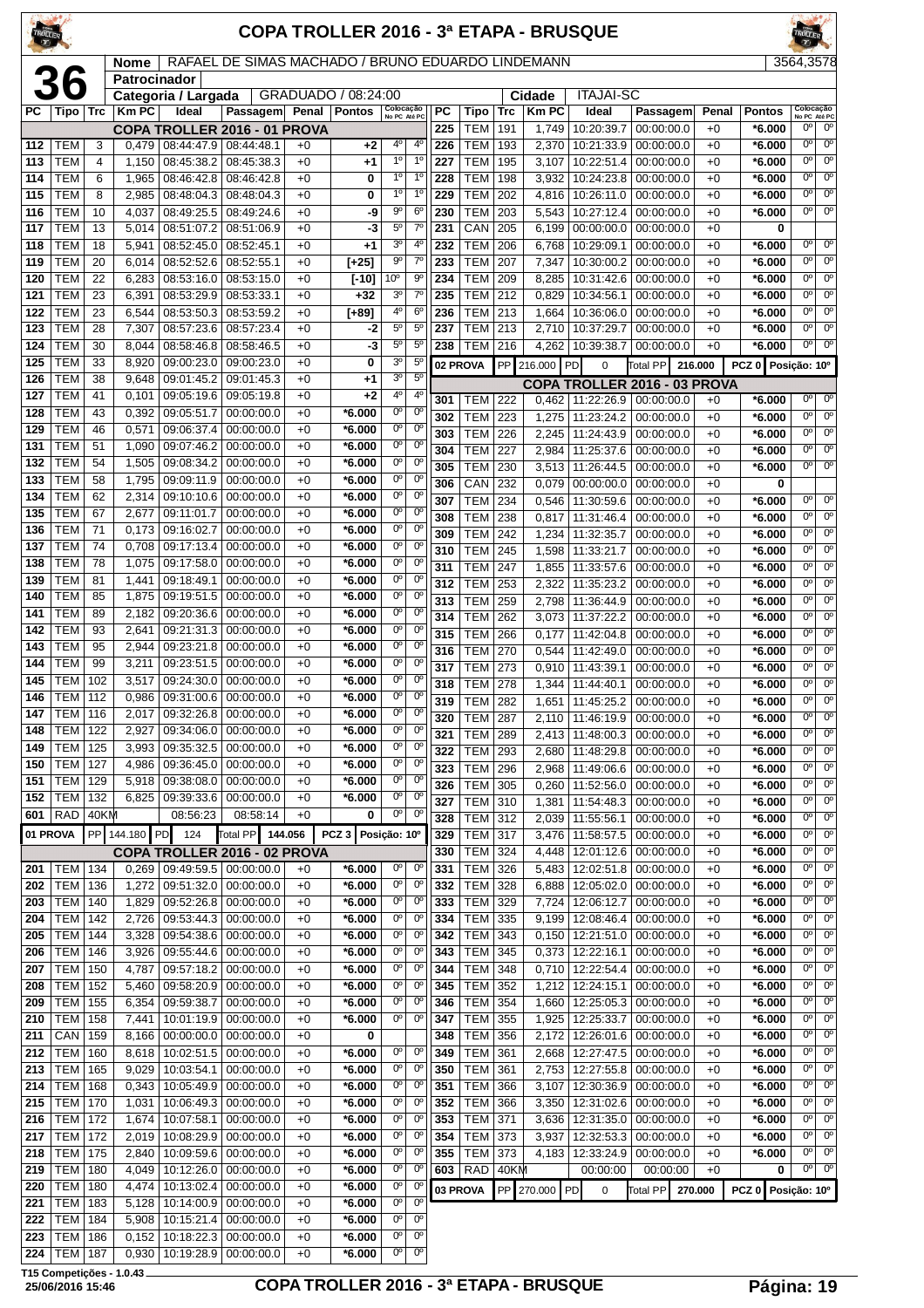| TROLLER          |                          |                 |                |                              |                                                   |              |                                      |                               |                               |            |                              |            |                       | COPA TROLLER 2016 - 3ª ETAPA - BRUSQUE                  |                          |              |                     | TROLLER <sup>COMM</sup>               |                                       |
|------------------|--------------------------|-----------------|----------------|------------------------------|---------------------------------------------------|--------------|--------------------------------------|-------------------------------|-------------------------------|------------|------------------------------|------------|-----------------------|---------------------------------------------------------|--------------------------|--------------|---------------------|---------------------------------------|---------------------------------------|
|                  |                          |                 | <b>Nome</b>    |                              | MARCELO PREVIDELI / RAFAEL AUGUSTO AVELAR E PINTO |              |                                      |                               |                               |            |                              |            |                       |                                                         |                          |              |                     | 3615,3669                             |                                       |
|                  | <b>37</b>                |                 | Patrocinador   |                              |                                                   |              |                                      |                               |                               |            |                              |            |                       |                                                         |                          |              |                     |                                       |                                       |
| PC               | Tipo   Trc               |                 | <b>Km PC</b>   | Categoria / Largada<br>Ideal | Passagem                                          | Penal        | GRADUADO / 08:25:00<br><b>Pontos</b> |                               | Colocação<br>No PC Até PC     | <b>PC</b>  | Tipo                         | <b>Trc</b> | Cidade<br><b>KmPC</b> | <b>CURITIBA-PR</b><br>Ideal                             | Passagem                 | Penal        | <b>Pontos</b>       |                                       | Colocação<br>No PC Até PC             |
|                  |                          |                 |                |                              | COPA TROLLER 2016 - 01 PROVA                      |              |                                      |                               |                               | 225        | <b>TEM</b>                   | 191        | 1,749                 | 10:21:39.7                                              | 10:21:40.4               | $+0$         | $+7$                | 90                                    | $8^{\circ}$                           |
| 112              | TEM                      | 3               | 0,479          |                              | 08:45:47.9 08:45:48.6                             | $+0$         | +7                                   | 10 <sup>o</sup>               | 10 <sup>o</sup>               | 226        | <b>TEM</b>                   | 193        |                       | 2,370 10:22:33.9                                        | 10:22:34.0               | $+0$         | +1                  | $2^{\circ}$                           | $8^{\circ}$                           |
| 113              | <b>TEM</b>               | 4               | 1,150          |                              | 08:46:38.2 08:46:38.9                             | $+0$         | +7                                   | 10 <sup>o</sup>               | 10°                           | 227        | <b>TEM</b>                   | 195        | 3,107                 | 10:23:51.4                                              | 10:23:51.4               | $+0$         | 0                   | 4°                                    | $8^{\circ}$                           |
| 114              | <b>TEM</b>               | 6               | 1,965          |                              | 08:47:42.8 08:47:43.1                             | $+0$         | $+3$                                 | 8 <sup>o</sup>                | $9^{\circ}$                   | 228        | <b>TEM</b>                   | 198        | 3,932                 | 10:25:23.8                                              | 10:25:24.1               | $+0$         | +3                  | $5^{\circ}$                           | 8 <sup>o</sup>                        |
| 115              | <b>TEM</b>               | 8               | 2,985          |                              | 08:49:04.3   08:49:04.6                           | $+0$         | +3                                   | $8^{\circ}$                   | 90                            | 229        | <b>TEM</b>                   | 202        |                       | 4,816 10:27:11.0                                        | 10:27:11.6               | $+0$         | $+6$                | $8^{\circ}$                           | $8^{\circ}$                           |
| 116              | <b>TEM</b>               | 10              | 4,037          | 08:50:25.5                   | 08:50:25.3                                        | $+0$         | $-2$                                 | $4^{\circ}$<br>$7^\circ$      | 90<br>$8^{\circ}$             | 230        | <b>TEM</b>                   | 203        | 5,543                 | 10:28:12.4                                              | 10:28:12.9               | $+0$         | $+5$                | 8°                                    | $8^{\circ}$                           |
| 117<br>118       | <b>TEM</b><br><b>TEM</b> | 13<br>18        | 5,014<br>5.941 | 08:52:07.2<br>08:53:45.0     | 08:52:07.6<br>08:53:45.3                          | $+0$<br>$+0$ | +4<br>+3                             | $7^\circ$                     | $8^{\circ}$                   | 231<br>232 | CAN<br><b>TEM</b>            | 205<br>206 | 6,199<br>6,768        | 00:00:00.0<br>10:30:09.1                                | 00:00:00.0<br>10:30:09.8 | $+0$<br>$+0$ | 0<br>+7             | $9^{\circ}$                           | $8^\circ$                             |
| 119              | <b>TEM</b>               | 20              | 6,014          | 08:53:52.6                   | 08:53:54.0                                        | $+0$         | $[-14]$                              | $5^{\circ}$                   | $8^{\circ}$                   | 233        | <b>TEM</b>                   | 207        | 7,347                 | 10:31:00.2                                              | 10:31:00.6               | $+0$         | +4                  | $\overline{7^{\circ}}$                | 8 <sup>o</sup>                        |
| 120              | <b>TEM</b>               | 22              | 6,283          | 08:54:16.0                   | 08:54:15.9                                        | $+0$         | -1                                   | 4 <sup>0</sup>                | 7 <sup>0</sup>                | 234        | <b>TEM</b>                   | 209        | 8,285                 | 10:32:42.6                                              | 10:32:42.9               | $+0$         | +3                  | 6 <sup>o</sup>                        | $8^{\circ}$                           |
| 121              | <b>TEM</b>               | 23              | 6,391          | 08:54:29.9                   | 08:54:32.8                                        | $+0$         | $[+29]$                              | $2^{\circ}$                   | 3 <sup>o</sup>                | 235        | <b>TEM</b>                   | 212        | 0,829                 | 10:35:56.1                                              | 10:35:56.4               | $+0$         | $+3$                | $5^{\circ}$                           | 8 <sup>o</sup>                        |
| 122              | <b>TEM</b>               | 23              | 6,544          | 08:54:50.3                   | 08:54:57.9                                        | $+0$         | $+76$                                | 3 <sup>o</sup>                | 3 <sup>o</sup>                | 236        | <b>TEM</b>                   | 213        | 1,664                 | 10:37:06.0                                              | 10:37:06.1               | $+0$         | +1                  | 6 <sup>o</sup>                        | 8 <sup>o</sup>                        |
| 123              | <b>TEM</b>               | 28              | 7,307          | 08:58:23.6                   | 08:58:23.7                                        | $+0$         | +1                                   | 3 <sup>o</sup>                | 3 <sup>o</sup>                | 237        | <b>TEM</b>                   | 213        | 2,710                 | 10:38:29.7                                              | 10:38:30.2               | $+0$         | $+5$                | $6^{\circ}$                           | 8 <sup>o</sup>                        |
| 124              | <b>TEM</b>               | 30              | 8.044          | 08:59:46.8                   | 08:59:46.9                                        | $+0$         | +1                                   | 3 <sup>0</sup>                | 3 <sup>o</sup>                | 238        | <b>TEM</b>                   | 216        |                       | 4,262   10:40:38.7                                      | 10:40:39.1               | $+0$         | +4                  | $7^\circ$                             | $8^{\circ}$                           |
| 125              | <b>TEM</b>               | $\overline{33}$ | 8,920          | 09:01:23.0                   | 09:01:23.1                                        | $+0$         | +1                                   | 6 <sup>o</sup>                | 3 <sup>0</sup>                |            | 02 PROVA                     | PP         | 152                   | PD<br>24                                                | Total PP                 | 128          | $PCZ$ 4             | Posicão: 8º                           |                                       |
| 126              | <b>TEM</b>               | 38              | 9.648          | 09:02:45.2                   | 09:02:45.2                                        | $+0$         | 0                                    | 10                            | 3 <sup>0</sup>                |            |                              |            |                       | <b>COPA TROLLER 2016 - 03 PROVA</b>                     |                          |              |                     |                                       |                                       |
| 127<br>128       | <b>TEM</b><br><b>TEM</b> | 41<br>43        | 0,101<br>0,392 | 09:06:19.6<br>09:06:51.7     | 09:06:19.8<br>09:10:15.5                          | $+0$<br>$+0$ | $+2$<br>$+2.038$                     | $5^{\circ}$<br>$9^{\circ}$    | 3 <sup>o</sup><br>$8^{\circ}$ | 301        | <b>TEM 222</b>               |            |                       | $0.462$   11:23:26.9                                    | 11:23:26.9               | $+0$         | 0                   | $1^{\circ}$                           | $1^{\circ}$                           |
| 129              | <b>TEM</b>               | 46              | 0,571          | 09:07:37.4                   | 09:10:51.0                                        | $+0$         | $+1.936$                             | $\overline{9^{\circ}}$        | $\overline{9^{\circ}}$        | 302        | <b>TEM</b>                   | 223        | 1,275                 | 11:24:24.2                                              | 11:24:24.4               | $+0$         | +2                  | 3°                                    | $2^{\circ}$                           |
| 131              | <b>TEM</b>               | 51              | 1,090          | 09:08:46.2                   | 09:12:14.5                                        | $+0$         | $+2.083$                             | $9^{\circ}$                   | 9 <sup>o</sup>                | 303<br>304 | <b>TEM</b><br><b>TEM</b>     | 226<br>227 | 2,984                 | 2,245   11:25:43.9<br>11:26:37.6                        | 11:25:44.3<br>11:26:37.9 | $+0$<br>$+0$ | +4<br>+3            | 6 <sup>o</sup><br>$6^{\circ}$         | 4 <sup>0</sup><br>$6^{\circ}$         |
| 132              | <b>TEM</b>               | 54              | 1.505          | 09:09:34.2                   | 09:13:06.9                                        | $+0$         | $+2.127$                             | $9^{\circ}$                   | $9^{\circ}$                   | 305        | <b>TEM</b>                   | 230        |                       | $3,513$   11:27:44.5                                    | 11:27:44.5               | $+0$         | 0                   | $2^{\circ}$                           | 4 <sup>0</sup>                        |
| 133              | <b>TEM</b>               | 58              | 1,795          | 09:10:11.9                   | 09:14:00.3                                        | $+0$         | $+2.284$                             | $9^{\circ}$                   | $9^{\circ}$                   | 306        | CAN                          | 232        | 0,079                 | 00:00:00.0                                              | 00:00:00.0               | $+0$         | 0                   |                                       |                                       |
| 134              | <b>TEM</b>               | 62              | 2,314          | 09:11:10.6                   | 09:15:00.5                                        | $+0$         | $+2.299$                             | $9^{\circ}$                   | 9 <sup>o</sup>                | 307        | <b>TEM</b>                   | 234        | 0,546                 | 11:31:59.6                                              | 11:32:00.8               | $+0$         | $+12$               | $4^{\circ}$                           | $3^{\circ}$                           |
| 135              | <b>TEM</b>               | 67              | 2,677          | 09:12:01.7                   | 09:15:52.7                                        | $+0$         | $[-2.310]$                           | $9^{\circ}$                   | $9^{\circ}$                   | 308        | <b>TEM</b>                   | 238        | 0,817                 | 11:32:46.4                                              | 11:32:58.3               | $+0$         | +119                | $9^{\circ}$                           | $9^{\circ}$                           |
| 136              | <b>TEM</b>               | 71              | 0,173          | 09:17:02.7                   | 09:17:42.2                                        | $+0$         | $+395$                               | $9^{\circ}$                   | $9^{\circ}$                   | 309        | <b>TEM</b>                   | 242        | 1,234                 | 11:33:35.7                                              | 11:33:43.7               | $+0$         | +80                 | $9^{\circ}$                           | $9^{\circ}$                           |
| 137              | <b>TEM</b>               | 74              | 0,708          | 09:18:13.4                   | 09:18:47.1                                        | $+0$         | $+337$                               | $9^{\circ}$<br>$9^{\circ}$    | 90<br>$9^{\circ}$             | 310        | <b>TEM</b>                   | 245        | 1,598                 | 11:34:21.7                                              | 11:34:38.4               | $+0$         | +167                | g                                     | $9^{\circ}$                           |
| 138<br>139       | <b>TEM</b><br><b>TEM</b> | 78<br>81        | 1,075<br>1,441 | 09:18:58.0<br>09:19:49.1     | 09:19:36.4<br>09:20:24.8                          | $+0$<br>$+0$ | $+384$<br>$+357$                     | $8^{\circ}$                   | $9^{\circ}$                   | 311        | <b>TEM</b>                   | 247        | 1,855                 | 11:34:57.6                                              | 11:35:19.9               | $+0$         | $+223$              | $9^{\circ}$                           | 90                                    |
| 140              | <b>TEM</b>               | 85              | 1,875          |                              | 09:20:51.5   09:21:52.9                           | $+0$         | $+614$                               | 8 <sup>o</sup>                | 9 <sup>o</sup>                | 312        | <b>TEM</b>                   | 253        | 2,322                 | 11:36:23.2                                              | 11:36:52.7               | $+0$         | $+295$              | $9^{\circ}$                           | $9^{\circ}$                           |
| 141              | <b>TEM</b>               | 89              | 2,182          | 09:21:36.6                   | 09:22:50.8                                        | $+0$         | $+742$                               | 8 <sup>o</sup>                | $9^\circ$                     | 313<br>314 | <b>TEM</b><br><b>TEM</b>     | 259<br>262 | 2,798                 | 11:37:44.9                                              | 11:38:00.8               | $+0$<br>$+0$ | $+159$              | $9^{\circ}$<br>$\overline{9^{\circ}}$ | $9^{\circ}$<br>$\overline{9^{\circ}}$ |
| 142              | <b>TEM</b>               | 93              | 2.641          | 09:22:31.3                   | 09:23:55.9                                        | $+0$         | +846                                 | 8 <sup>o</sup>                | $9^{\circ}$                   | 315        | <b>TEM</b>                   | 266        | 3,073<br>0,177        | 11:38:22.2<br>11:43:04.8                                | 11:38:44.0<br>11:43:05.2 | $+0$         | $+218$<br>+4        | $6^{\circ}$                           | $\overline{9^{\circ}}$                |
| 143              | <b>TEM</b>               | 95              | 2,944          |                              | 09:24:21.8 09:24:48.2                             | $+0$         | $+264$                               | $8^{\circ}$                   | $9^{\circ}$                   | 316        | <b>TEM</b>                   | 270        | 0,544                 | 11:43:49.0                                              | 11:43:53.8               | $+0$         | +48                 | $2^{\circ}$                           | $9^{\circ}$                           |
| 144              | <b>TEM</b>               | 99              | 3,211          | 09:24:51.5                   | 09:25:26.3                                        | $+0$         | $+348$                               | 8 <sup>o</sup>                | $9^{\circ}$                   | 317        | <b>TEM</b>                   | 273        | 0,910                 | 11:44:39.1                                              | 11:44:46.4               | $+0$         | $+73$               | $3^{\circ}$                           | 90                                    |
| 145              | <b>TEM</b>               | 102             | 3,517          | 09:25:30.0                   | 09:26:04.8                                        | $+0$         | $+348$                               | 8 <sup>o</sup>                | $9^\circ$                     | 318        | <b>TEM</b>                   | 278        | 1,344                 | 11:45:40.1                                              | 11:46:14.9               | $+0$         | $+348$              | $5^{\circ}$                           | $9^{\circ}$                           |
| 146              | <b>TEM</b>               | 112             | 0,986          |                              | 09:32:00.6 09:32:01.4                             | $+0$         | +8                                   | $9^{\circ}$                   | $9^{\circ}$                   | 319        | <b>TEM</b>                   | 282        | 1,651                 | 11:46:25.2                                              | 11:47:11.4               | $+0$         | $[+462]$            | $5^{\circ}$                           | $9^\circ$                             |
| $\overline{147}$ | $TEM$ 116                |                 |                |                              | 2,017 09:33:26.8 09:33:27.4                       | $+0$         | $+6$                                 | 90                            | 9 <sup>o</sup>                |            | 320 TEM 287                  |            |                       | 2,110 11:47:19.9 11:48:14.0                             |                          | $+0$         | $\overline{[+541]}$ |                                       | $30$ 8 <sup>0</sup>                   |
| 148              | TEM                      | 122             | 2,927          |                              | 09:35:06.0 09:35:06.9                             | $+0$         | +9                                   | $7^\circ$<br>9 <sup>o</sup>   | $9^{\circ}$                   | 321        | <b>TEM 289</b>               |            |                       | 2,413   11:49:00.3                                      | 11:49:07.2               | $+0$         | $+69$               | $2^{\circ}$                           | $7^\circ$                             |
| 149<br>150       | <b>TEM</b><br><b>TEM</b> | 125<br>127      | 3.993<br>4,986 | 09:36:32.5                   | 09:36:33.5<br>09:37:45.0 09:37:45.3               | $+0$<br>$+0$ | +10<br>+3                            | $6^{\circ}$                   | $9^{\rm o}$<br>$-9^{\circ}$   | 322        | <b>TEM 293</b>               |            | 2,680                 | 11:49:29.8                                              | 11:49:46.5               | $+0$         | $+167$              | $3^{\circ}$                           | 5 <sup>o</sup>                        |
| 151              | <b>TEM</b>               | 129             | 5,918          |                              | 09:39:08.0 09:39:08.9                             | $+0$         | +9                                   | $9^{\circ}$                   | 90                            | 323        | <b>TEM 296</b>               |            |                       | 2,968   11:50:06.6                                      | 11:50:26.1               | $+0$         | $+195$              | 3 <sup>o</sup><br>$7^\circ$           | $5^{\circ}$<br>$5^{\circ}$            |
| 152              | <b>TEM</b>               | 132             | 6,825          |                              | 09:40:33.6 09:40:33.4                             | $+0$         | $-2$                                 | $3^{\circ}$                   | $9^{\circ}$                   | 326<br>327 | <b>TEM</b><br><b>TEM 310</b> | 305        | 0,260<br>1,381        | 11:53:56.0<br>11:55:48.3                                | 11:53:56.5<br>11:55:48.4 | $+0$<br>$+0$ | +5<br>+1            | 3 <sup>o</sup>                        | $5^{\circ}$                           |
| 601              | <b>RAD</b>               | 40KM            |                | 08:57:24                     | 08:59:14                                          | $+0$         | 0                                    | $0^{\circ}$                   | $0^{\rm o}$                   | 328        | <b>TEM 312</b>               |            | 2,039                 | 11:56:56.1                                              | 11:56:56.1               | $+0$         | 0                   | $\overline{2^{\circ}}$                | $5^{\circ}$                           |
|                  | 01 PROVA                 | PP              |                | 19.913 PD 2.353              | Total PP 17.560                                   |              | PCZ <sub>1</sub>                     | Posição: 9º                   |                               | 329        | <b>TEM 317</b>               |            | 3,476                 | 11:59:57.5                                              | 12:00:00.2               | $+0$         | $[+27]$             | $3^{\circ}$                           | $5^{\circ}$                           |
|                  |                          |                 |                |                              | COPA TROLLER 2016 - 02 PROVA                      |              |                                      |                               |                               | 330        | $TEM$ 324                    |            | 4,448                 | 12:02:12.6   12:02:13.2                                 |                          | $+0$         | +6                  | $9^{\circ}$                           | $5^{\circ}$                           |
| 201              | TEM                      | 134             | 0,269          |                              | 09:50:59.5   09:51:00.2                           | $+0$         | +7                                   | 8 <sup>o</sup>                | $8^{\circ}$                   | 331        | <b>TEM</b>                   | 326        | 5,483                 | 12:03:51.8                                              | 12:03:52.2               | $+0$         | +4                  | $8^{\circ}$                           | $5^{\circ}$                           |
| 202              | <b>TEM</b>               | 136             | 1,272          |                              | 09:52:32.0 09:52:32.9                             | $+0$         | +9                                   | 9 <sup>o</sup>                | $9^{\circ}$                   | 332        | TEM 328                      |            | 6,888                 | 12:06:02.0   12:06:02.6                                 |                          | $+0$         | +6                  | 8°                                    | $5^{\circ}$                           |
| 203              | <b>TEM</b>               | 140             | 1,829          |                              | 09:53:26.8 09:53:28.2                             | $+0$         | $[-14]$                              | $9^{\circ}$                   | $9^{\circ}$                   | 333        | TEM 329                      |            |                       | 7,724 12:07:12.7                                        | 12:07:12.2               | $+0$         | -5                  | 3 <sup>o</sup>                        | $5^{\circ}$                           |
| 204              | <b>TEM</b>               | 142             | 2,726          |                              | 09:54:44.3 09:54:45.3                             | $+0$         | $[+10]$                              | $9^{\circ}$                   | $9^{\circ}$                   | 334        | TEM 335                      |            |                       | 9,199   12:09:46.4                                      | 12:09:47.2               | $+0$         | +8                  | $9^{\circ}$                           | $5^{\circ}$                           |
| 205              | TEM                      | 144             | 3,328          |                              | 09:55:38.6 09:55:39.4                             | $+0$         | +8                                   | 90                            | $9^{\circ}$                   | 342        | <b>TEM</b>                   | 343        |                       | $0,150$   12:22:51.0                                    | 12:22:51.3               | $+0$         | +3                  | $5^{\circ}$                           | $5^{\circ}$                           |
| 206<br>207       | <b>TEM</b><br><b>TEM</b> | 146<br>150      | 3,926          |                              | 09:56:44.6   09:56:45.4                           | $+0$<br>$+0$ | +8                                   | 8 <sup>o</sup><br>$8^{\rm o}$ | $9^\circ$<br>$9^{\circ}$      | 343<br>344 | <b>TEM</b><br>TEM 348        | 345        |                       | $0,373$ 12:23:16.1<br>$0,710$   12:23:54.4   12:23:54.8 | 12:23:16.0               | $+0$<br>$+0$ | -1                  | 1 <sup>°</sup><br>$5^{\circ}$         | $5^{\circ}$<br>$5^{\circ}$            |
| 208              | <b>TEM</b>               | 152             | 4,787<br>5,460 |                              | 09:58:18.2   09:58:18.7<br>09:59:20.9 09:59:21.5  | $+0$         | +5<br>+6                             | $9^{\rm o}$                   | 90                            | 345        | <b>TEM 352</b>               |            |                       | 1,212 12:25:15.1                                        | 12:25:15.5               | $+0$         | +4<br>+4            | $6^{\circ}$                           | $5^{\circ}$                           |
| 209              | <b>TEM</b>               | 155             | 6,354          | 10:00:38.7                   | 10:00:38.6                                        | $+0$         | -1                                   | $5^\circ$                     | $9^{\circ}$                   | 346        | TEM 354                      |            | 1,660                 | 12:26:05.3                                              | 12:26:06.4               | $+0$         | $+11$               | $\overline{7^{\circ}}$                | $5^{\circ}$                           |
| 210              | <b>TEM</b>               | 158             | 7,441          |                              | 10:02:19.9 10:02:19.8                             | $+0$         | -1                                   | $6^{\rm o}$                   | 90                            | 347        | TEM 355                      |            |                       | 1,925   12:26:33.7                                      | 12:26:33.3               | $+0$         | -4                  | $2^{\circ}$                           | $5^{\circ}$                           |
| 211              | CAN                      | 159             | 8,166          |                              | $00:00:00.0$   $00:00:00.0$                       | $+0$         | 0                                    |                               |                               | 348        | <b>TEM</b>                   | 356        | 2,172                 | 12:27:01.6                                              | 12:27:02.1               | $+0$         | +5                  | $6^{\circ}$                           | $5^{\circ}$                           |
| 212              | <b>TEM</b>               | 160             | 8,618          |                              | 10:03:51.5 10:03:51.6                             | $+0$         | +1                                   | $6^{\rm o}$                   | $9^{\circ}$                   | 349        | TEM 361                      |            |                       | 2,668   12:28:47.5   12:28:47.5                         |                          | $+0$         | 0                   | $2^{\circ}$                           | $5^{\circ}$                           |
| 213              | <b>TEM</b>               | 165             | 9,029          | 10:04:54.1                   | 10:04:54.8                                        | $+0$         | +7                                   | $9^{\circ}$                   | $9^\circ$                     | 350        | <b>TEM</b>                   | 361        |                       | 2,753   12:28:55.8                                      | 12:28:56.2               | $+0$         | +4                  | $6^{\circ}$                           | $5^{\circ}$                           |
| 214              | <b>TEM</b>               | 168             | 0,343          |                              | 10:06:49.9   10:06:50.1                           | $+0$         | +2                                   | 3 <sup>0</sup>                | $9^{\circ}$                   | 351        | <b>TEM 366</b>               |            | 3,107                 | 12:31:36.9                                              | 12:31:37.8               | $+0$         | +9                  | 4 <sup>0</sup>                        | $5^{\circ}$                           |
| 215              | <b>TEM</b>               | 170             | 1,031          |                              | 10:07:49.3   10:07:49.5                           | $+0$         | +2                                   | 4°                            | $9^{\rm o}$                   | 352        | <b>TEM</b>                   | 366        |                       | 3,350   12:32:02.6                                      | 12:32:04.4               | $+0$         | +18                 | $6^{\circ}$                           | $5^{\circ}$                           |
| 216              | <b>TEM</b>               | 172             | 1,674          | 10:08:58.1                   | 10:08:58.4                                        | $+0$         | +3                                   | $5^{\rm o}$                   | $9^{\circ}$                   | 353        | <b>TEM</b>                   | 371        | 3,636                 | 12:32:35.0                                              | 12:32:38.0               | $+0$         | [+30]               | $7^\circ$                             | $5^{\rm o}$                           |
| 217              | <b>TEM</b>               | 172             | 2,019          |                              | 10:09:29.9   10:09:30.2                           | $+0$         | +3                                   | $6^{\circ}$<br>3 <sup>o</sup> | $9^{\circ}$                   | 354        | TEM 373                      |            |                       | 3,937   12:33:53.3                                      | 12:33:52.7               | $+0$         | -6                  | 4 <sup>0</sup><br>$3^{\circ}$         | $5^{\circ}$<br>3 <sup>o</sup>         |
| 218<br>219       | <b>TEM</b><br><b>TEM</b> | 175<br>180      | 2,840<br>4,049 |                              | 10:10:59.6   10:10:59.6<br>10:13:26.0 10:13:26.7  | $+0$<br>$+0$ | 0<br>+7                              | $9^{\circ}$                   | $9^{\rm o}$<br>$9^{\circ}$    | 355<br>603 | TEM 373<br>$RAD$ 40KM        |            |                       | 4,183 12:34:24.9<br>11:57:18                            | 12:34:31.6<br>11:59:10   | $+0$<br>$+0$ | +67<br>0            |                                       | $00$ 0 <sup>o</sup>                   |
| 220              | <b>TEM</b>               | 180             | 4,474          | 10:14:02.4                   | 10:14:02.7                                        | $+0$         | +3                                   | $7^\circ$                     | 90                            |            | 03 PROVA                     | PP         | 3.417                 | PD 1.060                                                | <b>Total PP</b>          |              | PCZ <sub>4</sub>    |                                       |                                       |
| 221              | <b>TEM</b>               | 183             | 5,128          |                              | 10:15:00.9   10:15:01.1                           | $+0$         | +2                                   | $5^{\circ}$                   | $9^{\circ}$                   |            |                              |            |                       |                                                         |                          | 2.357        |                     | Posição: 4º                           |                                       |
| 222              | <b>TEM 184</b>           |                 |                |                              | 5,908   10:16:21.4   10:16:21.4                   | $+0$         | 0                                    | $1^{\circ}$                   | 8 <sup>o</sup>                |            |                              |            |                       |                                                         |                          |              |                     |                                       |                                       |

 TEM 186 0,152 10:19:22.3 10:19:22.7 +0 **+4** 9º 8º TEM 187 0,930 10:20:28.9 10:20:28.9 +0 **0** 4º 8º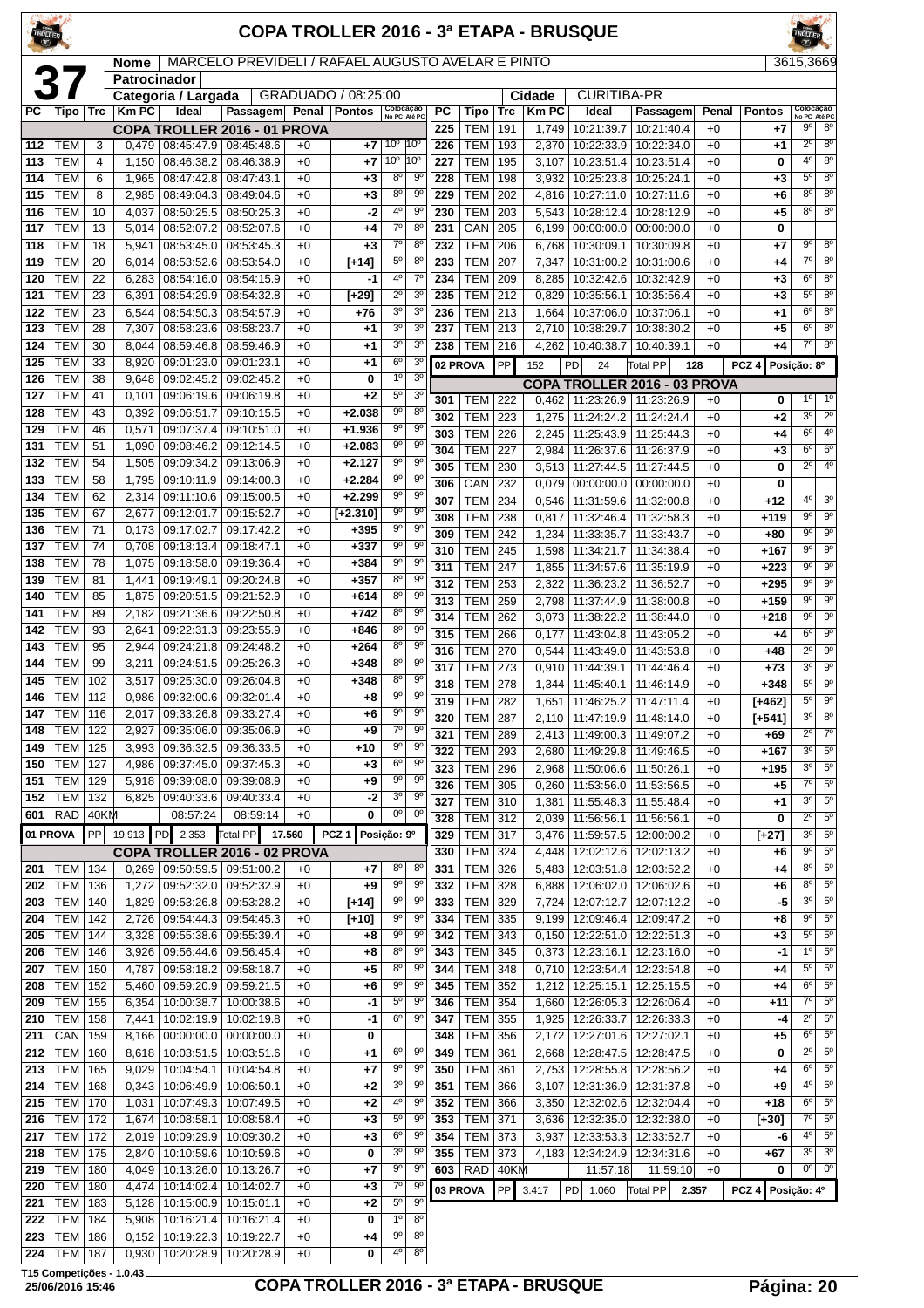| <b>FROLLER</b> |                          |                 |                                    |                                                                |                                             |              |                      |                                  |                                  |            |                              |            |                | <b>COPA TROLLER 2016 - 3ª ETAPA - BRUSQUE</b>                  |                          |              |                  |                                  |                               |
|----------------|--------------------------|-----------------|------------------------------------|----------------------------------------------------------------|---------------------------------------------|--------------|----------------------|----------------------------------|----------------------------------|------------|------------------------------|------------|----------------|----------------------------------------------------------------|--------------------------|--------------|------------------|----------------------------------|-------------------------------|
|                |                          |                 | <b>Nome</b><br><b>Patrocinador</b> |                                                                | EDUARDO BONOME NEVES / ANDRÉ DE MELO XAVIER |              |                      |                                  |                                  |            |                              |            |                |                                                                |                          |              |                  | 3654,3683                        |                               |
|                | 39                       |                 |                                    | Categoria / Largada                                            |                                             |              | GRADUADO / 08:26:00  |                                  |                                  |            |                              |            | Cidade         |                                                                | <b>BELO HORIZONTE-MG</b> |              |                  |                                  |                               |
| PC I           | Tipo                     | <b>Trc</b>      | Km PC                              | Ideal                                                          | Passagem Penal Pontos                       |              |                      | Colocação<br>No PC Até PC        |                                  | <b>PC</b>  | Tipo                         | <b>Trc</b> | <b>KmPC</b>    | Ideal                                                          | Passagem                 | Penal        | <b>Pontos</b>    |                                  | Colocação<br>No PC Até PC     |
| 112            | TEM                      | 3               | 0,479                              | COPA TROLLER 2016 - 01 PROVA<br>08:46:47.9                     | 08:46:48.4                                  | $+0$         | +5                   | $8^{\circ}$                      | $8^{\circ}$                      | 225<br>226 | <b>TEM</b><br><b>TEM</b>     | 191<br>193 | 1,749<br>2,370 | 10:22:39.7<br>10:23:33.9                                       | 10:22:40.1<br>10:23:33.7 | $+0$<br>$+0$ | +4<br>$-2$       | $6^{\circ}$<br>$7^\circ$         | $5^{\rm o}$<br>$5^{\circ}$    |
| 113            | <b>TEM</b>               | $\overline{4}$  | 1,150                              | 08:47:38.2                                                     | 08:47:38.5                                  | $+0$         | $+3$                 | $5^{\rm o}$                      | $7^{\circ}$                      | 227        | <b>TEM</b>                   | 195        | 3,107          | 10:24:51.4                                                     | 10:24:51.4               | $+0$         | 0                | $2^{\circ}$                      | $5^{\circ}$                   |
| 114            | <b>TEM</b>               | 6               | 1,965                              | 08:48:42.8                                                     | 08:48:42.7                                  | $+0$         | -1                   | $6^{\circ}$                      | $7^\circ$                        | 228        | <b>TEM</b>                   | 198        | 3,932          | 10:26:23.8                                                     | 10:26:23.7               | $+0$         | -1               | 1 <sup>o</sup>                   | $5^{\circ}$                   |
| 115            | <b>TEM</b>               | 8               |                                    | 2,985   08:50:04.3                                             | 08:50:04.3                                  | $+0$         | 0                    | $2^{\circ}$                      | $5^{\circ}$                      | 229        | <b>TEM 202</b>               |            |                | 4,816   10:28:11.0   10:28:11.3                                |                          | $+0$         | $+3$             | 6 <sup>o</sup>                   | $5^{\circ}$                   |
| 116            | <b>TEM</b>               | 10              | 4,037                              | 08:51:25.5                                                     | 08:51:25.3                                  | $+0$         | -2                   | $5^{\rm o}$                      | $5^{\circ}$                      | 230        | <b>TEM</b>                   | 203        | 5,543          | 10:29:12.4                                                     | 10:29:12.7               | $+0$         | +3               | 6 <sup>o</sup>                   | $5^{\circ}$                   |
| 117<br>118     | <b>TEM</b><br><b>TEM</b> | 13<br>18        | 5,014<br>5,941                     | 08:53:07.2<br>08:54:45.0                                       | 08:53:06.9<br>08:54:44.5                    | $+0$<br>$+0$ | -3<br>-5             | 4°<br>$9^{\circ}$                | 4 <sup>0</sup><br>$7^{\circ}$    | 231<br>232 | CAN<br><b>TEM</b>            | 205<br>206 | 6,199<br>6,768 | 00:00:00.0<br>10:31:09.1                                       | 00:00:00.0<br>10:31:09.5 | $+0$<br>$+0$ | 0<br>$+4$        | $7^\circ$                        | $5^{\circ}$                   |
| 119            | <b>TEM</b>               | 20              | 6,014                              | 08:54:52.6                                                     | 08:54:55.5                                  | $+0$         | $[+29]$              | 10 <sup>o</sup>                  | 90                               | 233        | <b>TEM</b>                   | 207        | 7,347          | 10:32:00.2                                                     | 10:32:00.3               | $+0$         | +1               | 3 <sup>0</sup>                   | $5^{\rm o}$                   |
| 120            | <b>TEM</b>               | $\overline{22}$ |                                    | 6,283   08:55:16.0                                             | 08:55:16.0                                  | $+0$         | 0                    | $2^{\circ}$                      | 8 <sup>o</sup>                   | 234        | <b>TEM</b>                   | 209        | 8,285          | 10:33:42.6                                                     | 10:33:42.6               | $+0$         | 0                | $1^{\circ}$                      | $5^{\circ}$                   |
| 121            | <b>TEM</b>               | 23              | 6,391                              | 08:55:29.9                                                     | 08:55:34.3                                  | $+0$         | $+44$                | 8 <sup>o</sup>                   | $9^{\circ}$                      | 235        | <b>TEM</b>                   | 212        | 0,829          | 10:36:56.1                                                     | 10:36:56.5               | $+0$         | +4               | $7^\circ$                        | $5^{\circ}$                   |
| 122            | <b>TEM</b>               | 23              | 6,544                              | 08:55:50.3                                                     | 08:57:02.6                                  | $+0$         | $+723$               | 10 <sup>o</sup>                  | 10°<br>$8^{\circ}$ 10 $^{\circ}$ | 236        | <b>TEM</b>                   | 213        | 1,664          | 10:38:06.0                                                     | 10:38:06.1               | $+0$         | $+1$             | $4^{\circ}$<br>$2^{\circ}$       | $5^{\circ}$<br>$4^{\circ}$    |
| 123<br>124     | TEM<br>TEM               | 28<br>30        | 7,307<br>8,044                     | 08:59:23.6<br>09:00:46.8                                       | 08:59:23.1<br>09:00:46.8                    | $+0$<br>$+0$ | -5<br>0              |                                  | 1° 10°                           | 237<br>238 | <b>TEM</b><br><b>TEM</b>     | 213<br>216 | 2,710<br>4,262 | 10:39:29.7<br>10:41:38.7                                       | 10:39:29.8<br>10:41:38.6 | $+0$<br>$+0$ | +1<br>-1         | $2^{\circ}$                      | $5^{\rm o}$                   |
| 125            | <b>TEM</b>               | 33              | 8,920                              | 09:02:23.0                                                     | 09:02:23.3                                  | $+0$         | $+3$                 |                                  | 7º 10º                           |            | 02 PROVA                     | PP         | 91             | <b>PD</b><br>16                                                | Total PP                 | 75           | PCZ <sub>5</sub> | Posição: 5°                      |                               |
| 126            | <b>TEM</b>               | 38              | 9,648                              | 09:03:45.2                                                     | 09:03:45.4                                  | $+0$         | $+2$                 |                                  | 7º 10º                           |            |                              |            |                | COPA TROLLER 2016 - 03 PROVA                                   |                          |              |                  |                                  |                               |
| 127            | <b>TEM</b>               | 41              | 0,101                              | 09:07:19.6                                                     | 09:07:21.4                                  | $+0$         | $+18$                |                                  | 9° 10°                           | 301        | <b>TEM 222</b>               |            |                | 0,462 11:24:26.9 11:24:27.1                                    |                          | $+0$         | +2               | 8°                               | $8^{\circ}$                   |
| 128            | TEM                      | 43              | 0,392                              | 09:07:51.7                                                     | 09:10:38.8                                  | $+0$         | $+1.671$             | $8^{\circ}$                      | 90                               | 302        | <b>TEM</b>                   | 223        | 1,275          | 11:25:24.2                                                     | 11:25:24.4               | $+0$         | $+2$             | $2^{\circ}$                      | $6^{\circ}$                   |
| 129            | <b>TEM</b>               | 46<br>51        | 0,571                              | 09:08:37.4                                                     | 09:11:05.2                                  | $+0$         | $+1.478$             | $8^{\circ}$<br>$8^{\circ}$       | $8^{\circ}$<br>$8^{\circ}$       | 303        | <b>TEM</b>                   | 226        | 2.245          | 11:26:43.9                                                     | 11:26:44.4               | $+0$         | $+5$             | $7^\circ$                        | 8 <sup>o</sup>                |
| 131<br>132     | <b>TEM</b><br><b>TEM</b> | 54              | 1,090<br>1,505                     | 09:09:46.2<br>09:10:34.2                                       | 09:12:17.4<br>09:13:09.7                    | $+0$<br>$+0$ | $+1.512$<br>$+1.555$ | $8^{\circ}$                      | 8 <sup>o</sup>                   | 304        | <b>TEM</b>                   | 227        | 2,984          | 11:27:37.6                                                     | 11:27:37.6               | $+0$         | 0                | $2^{\circ}$<br>$8^{\circ}$       | $5^{\circ}$<br>$6^{\circ}$    |
| 133            | <b>TEM</b>               | 58              | 1,795                              | 09:11:11.9                                                     | 09:14:03.7                                  | $+0$         | $+1.718$             | 8 <sup>o</sup>                   | $8^{\circ}$                      | 305<br>306 | <b>TEM</b><br>CAN            | 230<br>232 | 3,513          | 11:28:44.5<br>$0.079$   00:00:00.0   00:00:00.0                | 11:28:44.0               | $+0$<br>$+0$ | -5<br>0          |                                  |                               |
| 134            | TEM                      | 62              | 2,314                              | 09:12:10.6                                                     | 09:15:03.3                                  | $+0$         | $+1.727$             | 8 <sup>o</sup>                   | 8 <sup>o</sup>                   | 307        | <b>TEM</b>                   | 234        | 0,546          | 11:32:59.6                                                     | 11:33:02.3               | $+0$         | [+27]            | $9^{\circ}$                      | $9^{\circ}$                   |
| 135            | TEM                      | 67              | 2,677                              | 09:13:01.7                                                     | 09:15:55.8                                  | $+0$         | $[+1.741]$           | 8 <sup>o</sup>                   | 8 <sup>o</sup>                   | 308        | <b>TEM</b>                   | 238        | 0,817          | 11:33:46.4                                                     | 11:33:55.6               | $+0$         | $+92$            | 8°                               | $8^{\circ}$                   |
| 136            | <b>TEM</b>               | 71              | 0,173                              | 09:18:02.7                                                     | 09:18:04.9                                  | $+0$         | $[-22]$              | $8^{\circ}$                      | 8 <sup>o</sup>                   | 309        | <b>TEM</b>                   | 242        | 1,234          | 11:34:35.7                                                     | 11:34:41.0               | $+0$         | $+53$            | 경                                | 8 <sup>o</sup>                |
| 137<br>138     | <b>TEM</b><br><b>TEM</b> | 74<br>78        | 0,708<br>1,075                     | 09:19:13.4<br>09:19:58.0                                       | 09:19:15.3<br>09:20:04.1                    | $+0$<br>$+0$ | $+19$<br>$+61$       | $8^{\circ}$<br>$6^{\circ}$       | 8 <sup>o</sup><br>$8^{\circ}$    | 310        | <b>TEM</b>                   | 245        | 1,598          | 11:35:21.7                                                     | 11:35:22.4               | $+0$         | $+7$             | 3 <sup>0</sup>                   | $6^{\circ}$                   |
| 139            | <b>TEM</b>               | 81              | 1,441                              | 09:20:49.1                                                     | 09:20:50.6                                  | $+0$         | $+15$                | $2^{\circ}$                      | 8 <sup>o</sup>                   | 311        | <b>TEM</b><br><b>TEM</b>     | 247        | 1,855          | 11:35:57.6                                                     | 11:36:01.9               | $+0$<br>$+0$ | $+43$<br>+49     | $5^{\circ}$<br>$\overline{7^0}$  | $6^{\circ}$<br>$6^{\circ}$    |
| 140            | <b>TEM</b>               | 85              | 1,875                              | 09:21:51.5                                                     | 09:22:28.1                                  | $+0$         | +366                 | $5^{\circ}$                      | 8 <sup>0</sup>                   | 312<br>313 | <b>TEM</b>                   | 253<br>259 | 2,322<br>2,798 | 11:37:23.2<br>11:38:44.9                                       | 11:37:28.1<br>11:38:45.4 | $+0$         | $+5$             | 3 <sup>0</sup>                   | $6^{\circ}$                   |
| 141            | <b>TEM</b>               | 89              | 2,182                              | 09:22:36.6                                                     | 09:23:36.8                                  | $+0$         | +602                 | $6^{\circ}$                      | 8 <sup>0</sup>                   | 314        | <b>TEM</b>                   | 262        | 3,073          | 11:39:22.2                                                     | 11:39:27.4               | $+0$         | $+52$            | $\overline{7^\circ}$             | $6^{\circ}$                   |
| 142            | <b>TEM</b>               | 93              | 2,641                              | 09:23:31.3                                                     | 09:24:37.4                                  | $+0$         | +661                 | $6^{\circ}$                      | $8^{\circ}$                      | 315        | <b>TEM</b>                   | 266        | 0,177          | 11:44:04.8                                                     | 11:44:04.7               | $+0$         | -1               | $1^{\circ}$                      | $6^{\circ}$                   |
| 143            | <b>TEM</b>               | 95              | 2,944                              | 09:25:21.8                                                     | 09:25:45.7                                  | $+0$         | $+239$               | $7^\circ$<br>$7^\circ$           | $8^{\circ}$<br>8 <sup>o</sup>    | 316        | <b>TEM</b>                   | 270        | 0,544          | 11:44:49.0                                                     | 11:44:56.0               | $+0$         | $+70$            | $5^{\circ}$                      | $6^{\circ}$                   |
| 144<br>145     | <b>TEM</b><br>TEM        | 99<br>102       | 3,211<br>3,517                     | 09:25:51.5<br>09:26:30.0                                       | 09:26:21.2<br>09:27:00.1                    | $+0$<br>$+0$ | $+297$<br>+301       | $5^{\circ}$                      | $8^{\circ}$                      | 317        | <b>TEM</b>                   | 273        | 0,910          | 11:45:39.1                                                     | 11:45:55.6               | $+0$         | $+165$           | 8 <sup>o</sup>                   | $6^{\circ}$                   |
| 146            | TEM                      | 112             | 0,986                              | 09:33:00.6                                                     | 09:33:01.3                                  | $+0$         | +7                   | $8^{\circ}$                      | 8 <sup>0</sup>                   | 318<br>319 | <b>TEM</b><br>TEM 282        | 278        |                | $1,344$   11:46:40.1  <br>1,651   11:47:25.2   11:48:08.4      | 11:47:11.3               | $+0$<br>$+0$ | $+312$<br>$+432$ | 4 <sup>0</sup><br>4 <sup>0</sup> | $6^{\circ}$<br>4 <sup>0</sup> |
| 147            | <b>TEM   116</b>         |                 |                                    | 2,017   09:34:26.8   09:34:27.1                                |                                             | +0           | $+3$                 | $8^{\circ}$                      | $8^{\circ}$                      | 320        | <b>TEM 287</b>               |            |                | 2,110   11:48:19.9   11:49:55.0                                |                          | $+0$         | [+951]           | $8^{\circ}$                      | $5^{\circ}$                   |
| 148            | TEM                      | 122             | 2,927                              | 09:36:06.0                                                     | 09:36:09.1                                  | $+0$         | $+31$                | 8 <sup>o</sup>                   | $8^{\circ}$                      | 321        | <b>TEM 289</b>               |            |                | 2,413   11:50:00.3                                             | 11:50:50.0               | $+0$         | $+497$           | $8^{\circ}$                      | $6^{\circ}$                   |
| 149            | <b>TEM</b>               | 125             | 3,993                              | 09:37:32.5                                                     | 09:37:33.5                                  | $+0$         | $+10$                | 80                               | 8 <sup>0</sup>                   | 322        | <b>TEM</b>                   | 293        |                | 2,680 11:50:29.8                                               | 11:51:25.2               | $+0$         | $+554$           | $8^{\circ}$                      | $7^\circ$                     |
| 150<br>151     | TEM<br><b>TEM</b>        | 127<br>129      | 4,986                              | 09:38:45.0<br>5,918 09:40:08.0                                 | 09:38:45.0<br>09:40:08.4                    | $+0$<br>$+0$ | 0<br>+4              | $1^{\circ}$<br>$8^{\circ}$       | 8 <sup>o</sup><br>$8^{\circ}$    | 323        | <b>TEM 296</b>               |            | 2.968          | 11:51:06.6                                                     | 11:51:59.6               | $+0$         | $+530$           | $8^{\circ}$                      | $\overline{8^0}$              |
| 152            | <b>TEM</b>               | 132             | 6,825                              | 09:41:33.6                                                     | 09:41:33.6                                  | $+0$         | 0                    | $2^{\circ}$                      | $8^{\circ}$                      | 326<br>327 | <b>TEM</b><br><b>TEM 310</b> | 305        | 0,260<br>1,381 | 11:54:56.0<br>11:56:48.3                                       | 11:54:57.1<br>11:56:48.2 | $+0$<br>$+0$ | $+11$<br>-1      | $9^{\circ}$<br>$4^{\circ}$       | $8^{\circ}$<br>$8^{\circ}$    |
| 601            | <b>RAD</b>               | 40KM            |                                    | 08:58:27                                                       | 09:00:15                                    | $+0$         | 0                    | $0^{\circ}$                      | $0^{\rm o}$                      | 328        | <b>TEM 312</b>               |            | 2,039          | 11:57:56.1   11:57:56.0                                        |                          | $+0$         | -1               | 3 <sup>0</sup>                   | $8^{\circ}$                   |
| 01 PROVA       |                          | PP              |                                    | 14.883 PD 1.792                                                | Total PP 13.091                             |              | $PCZ$ 5              | Posição: 8º                      |                                  | 329        | <b>TEM 317</b>               |            | 3,476          | 12:00:57.5   12:01:04.9                                        |                          | $+0$         | +74              | $9^{\circ}$                      | 8 <sup>o</sup>                |
|                |                          |                 |                                    | COPA TROLLER 2016 - 02 PROVA                                   |                                             |              |                      |                                  |                                  | 330        | <b>TEM 324</b>               |            |                | 4,448   12:03:12.6   12:03:13.0                                |                          | $+0$         | +4               | $8^{\circ}$                      | 8 <sup>o</sup>                |
| 201            | <b>TEM</b>               | 134             |                                    | $0,269$   09:51:59.5   09:51:59.8                              |                                             | $+0$         | $+3$                 | 6 <sup>o</sup>                   | $6^{\circ}$                      | 331        | <b>TEM</b>                   | 326        | 5,483          | 12:04:51.8                                                     | 12:04:51.8               | $+0$         | 0                | 1 <sup>°</sup>                   | 8 <sup>o</sup>                |
| 202            | TEM                      | 136             |                                    | 1,272   09:53:32.0                                             | 09:53:32.3                                  | $+0$         | $+3$                 | $5^{\circ}$<br>$7^\circ$         | $5^{\circ}$                      | 332        | TEM 328                      |            | 6,888          | 12:07:02.0   12:07:02.3                                        |                          | $+0$         | $+3$             | $5^{\circ}$<br>$6^{\circ}$       | 8 <sup>0</sup><br>$8^{\circ}$ |
| 203<br>204     | <b>TEM</b><br><b>TEM</b> | 140<br>142      | 2,726                              | 1,829 09:54:26.8<br>09:55:44.3                                 | 09:54:27.4<br>09:55:44.8                    | $+0$<br>$+0$ | $+6$<br>+5           | $7^\circ$                        | $5^{\circ}$<br>6 <sup>o</sup>    | 333<br>334 | TEM 329<br><b>TEM</b>        | 335        |                | 7,724 12:08:12.7 12:08:11.7<br>9,199   12:10:46.4   12:10:46.5 |                          | $+0$<br>$+0$ | $-10$<br>$+1$    | $2^{\circ}$                      | $8^{\circ}$                   |
| 205            | <b>TEM</b>               | 144             |                                    | 3,328 09:56:38.6                                               | 09:56:38.8                                  | $+0$         | $+2$                 | $2^{\circ}$                      | 6 <sup>o</sup>                   | 342        | <b>TEM 343</b>               |            |                | 0,150   12:23:51.0   12:23:49.2                                |                          | $+0$         | -18              | $9^{\circ}$                      | 8 <sup>o</sup>                |
| 206            | <b>TEM</b>               | 146             | 3,926                              | 09:57:44.6                                                     | 09:57:45.4                                  | $+0$         | $[+8]$               | $9^{\circ}$                      | $7^{\circ}$                      | 343        | <b>TEM</b>                   | 345        |                | $0,373$   12:24:16.1                                           | 12:24:14.8               | $+0$         | $-13$            | $6^{\circ}$                      | $8^{\circ}$                   |
| 207            | <b>TEM</b>               | 150             | 4,787                              | 09:59:18.2                                                     | 09:59:18.3                                  | $+0$         | $+1$                 | $2^{\circ}$                      | $7^\circ$                        | 344        | TEM 348                      |            |                | $0,710$   12:24:54.4   12:24:55.1                              |                          | $+0$         | +7               | $6^{\circ}$                      | $\overline{7^{\circ}}$        |
| 208            | <b>TEM</b>               | 152             |                                    | 5,460 10:00:20.9                                               | 10:00:21.1                                  | $+0$         | $+2$                 | $5^{\rm o}$                      | $7^{\circ}$                      | 345        | TEM 352                      |            |                | 1,212   12:26:15.1   12:26:14.8                                |                          | $+0$         | -3               | $5^{\circ}$<br>6 <sup>o</sup>    | $7^\circ$<br>$7^\circ$        |
| 209<br>210     | <b>TEM</b><br><b>TEM</b> | 155<br>158      | 6,354<br>7,441                     | 10:01:38.7<br>10:03:19.9                                       | 10:01:38.4<br>10:03:20.2                    | $+0$<br>$+0$ | -3<br>$+3$           | $7^\circ$<br>90                  | 6 <sup>o</sup><br>6 <sup>o</sup> | 346<br>347 | <b>TEM</b><br>TEM 355        | 354        | 1,660          | 12:27:05.3 <br>1,925   12:27:33.7                              | 12:27:06.3<br>12:27:34.4 | $+0$<br>$+0$ | +10<br>+7        | $4^{\circ}$                      | $7^{\circ}$                   |
| 211            | CAN                      | 159             |                                    | 8,166   00:00:00.0                                             | 00:00:00.0                                  | $+0$         | 0                    |                                  |                                  | 348        | <b>TEM</b>                   | 356        |                | 2,172   12:28:01.6                                             | 12:28:04.1               | $+0$         | $[+25]$          | $8^{\circ}$                      | $7^\circ$                     |
| 212            | <b>TEM</b>               | 160             |                                    | 8,618   10:04:51.5   10:04:51.5                                |                                             | $+0$         | 0                    | 3 <sup>0</sup>                   | $6^{\circ}$                      | 349        | TEM 361                      |            |                | 2,668   12:29:47.5   12:29:46.8                                |                          | $+0$         | -7               | $8^{\circ}$                      | $7^\circ$                     |
| 213            | <b>TEM</b>               | 165             |                                    | 9,029 10:05:54.1                                               | 10:05:54.2                                  | $+0$         | $+1$                 | 4 <sup>0</sup>                   | $6^{\circ}$                      | 350        | <b>TEM</b>                   | 361        |                | 2,753   12:29:55.8   12:28:17.8                                |                          | $+0$         | -980             | $8^{\circ}$                      | $8^{\circ}$                   |
| 214            | <b>TEM</b>               | 168             | 0,343                              | 10:07:49.9                                                     | 10:07:49.6                                  | $+0$         | -3                   | $7^\circ$                        | 6 <sup>o</sup>                   | 351        | <b>TEM</b>                   | 366        | 3,107          | 12:32:36.9                                                     | 12:32:38.4               | $+0$         | +15              | $6^{\circ}$                      | 8 <sup>o</sup>                |
| 215<br>216     | <b>TEM</b><br><b>TEM</b> | 170<br>172      | 1,031<br>1,674                     | 10:08:49.3<br>10:09:58.1                                       | 10:08:48.8<br>10:09:58.4                    | $+0$<br>$+0$ | -5<br>$+3$           | 8 <sup>o</sup><br>4 <sup>0</sup> | $6^{\circ}$<br>$7^{\circ}$       | 352<br>353 | TEM 366<br><b>TEM</b>        | 371        | 3,350<br>3,636 | 12:33:02.6<br>12:33:35.0                                       | 12:33:04.8<br>12:33:39.1 | $+0$<br>$+0$ | +22<br>+41       | $7^\circ$<br>$9^{\circ}$         | $8^{\circ}$<br>$8^{\circ}$    |
| 217            | TEM                      | 172             |                                    | 2,019   10:10:29.9                                             | 10:10:30.0                                  | $+0$         | $+1$                 | $2^{\circ}$                      | $6^{\circ}$                      | 354        | TEM 373                      |            |                | 3,937   12:34:53.3   12:34:53.5                                |                          | $+0$         | +2               | $3^{\circ}$                      | 8 <sup>o</sup>                |
| 218            | TEM                      | 175             |                                    | 2,840   10:11:59.6                                             | 10:11:59.8                                  | $+0$         | $+2$                 | $7^{\circ}$                      | $7^{\circ}$                      | 355        | TEM 373                      |            |                | 4,183   12:35:24.9   12:37:02.2                                |                          | $+0$         | $[-973]$         | $7^\circ$                        | 6 <sup>o</sup>                |
| 219            | <b>TEM</b>               | 180             |                                    | 4,049   10:14:26.0   10:14:26.3                                |                                             | $+0$         | $+3$                 | 6 <sup>o</sup>                   | $7^\circ$                        |            | 603 RAD 40KM                 |            |                | 11:58:17                                                       | 12:00:10                 | $+0$         | 0                |                                  | $00$ 0 <sup>o</sup>           |
| 220            | <b>TEM</b>               | 180             |                                    | 4,474   10:15:02.4   10:15:02.4                                |                                             | $+0$         | 0                    | $1^{\circ}$                      | $6^{\circ}$                      |            | 03 PROVA                     | PP         | 6.082          | PD 1.976                                                       | <b>Total PP</b>          | 4.106        | PCZ <sub>2</sub> | Posição: 6º                      |                               |
| 221<br>222     | TEM<br><b>TEM 184</b>    | 183             |                                    | 5,128 10:16:00.9 10:16:00.9<br>5,908   10:17:21.4   10:17:20.6 |                                             | $+0$<br>$+0$ | 0<br>$[-8]$          | 10<br>$7^{\circ}$                | $4^{\circ}$<br>$5^{\circ}$       |            |                              |            |                |                                                                |                          |              |                  |                                  |                               |

 | TEM | 186 | 0,152 | 10:20:22.3 | 10:20:22.6 | +0 +3 | 6º | 5º TEM 187 0,930 10:21:28.9 10:21:29.0 +0 **+1** 5º 5º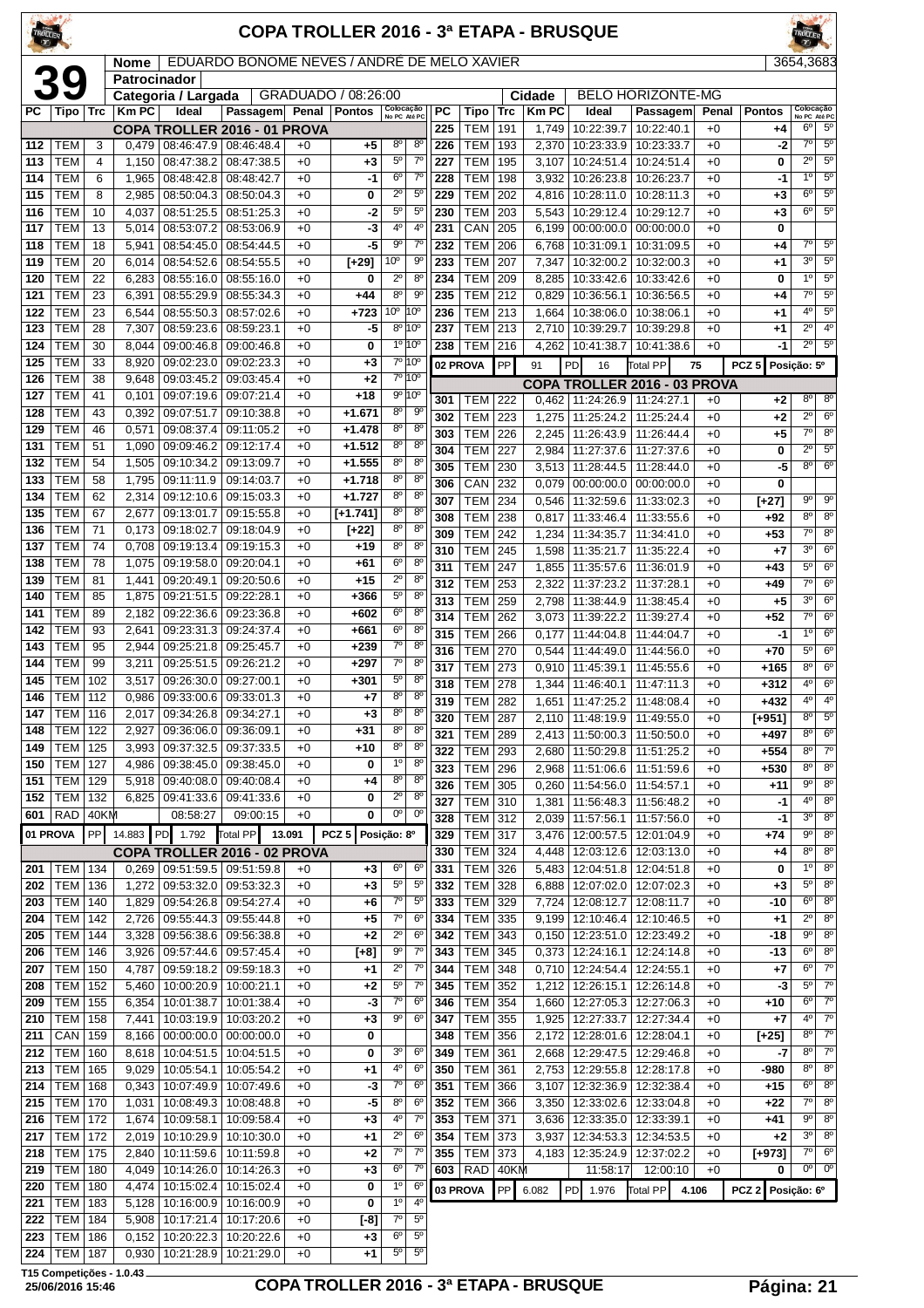| TROLLER <sup></sup> |                                     |          |                |                                   |                                                                |              | COPA TROLLER 2016 - 3ª ETAPA - BRUSQUE |                          |                             |            |                          |            |                |                                                                      |                              |              |                  |                             |                                  |
|---------------------|-------------------------------------|----------|----------------|-----------------------------------|----------------------------------------------------------------|--------------|----------------------------------------|--------------------------|-----------------------------|------------|--------------------------|------------|----------------|----------------------------------------------------------------------|------------------------------|--------------|------------------|-----------------------------|----------------------------------|
|                     |                                     |          |                |                                   |                                                                |              |                                        |                          |                             |            |                          |            |                |                                                                      |                              |              |                  | <b>ROLLER</b>               |                                  |
|                     |                                     |          | <b>Nome</b>    |                                   | GUSTAVO PAULI / GUSTAVO HENRIQUE KATZER                        |              |                                        |                          |                             |            |                          |            |                |                                                                      |                              |              |                  | 3510,3644                   |                                  |
|                     | 40                                  |          | Patrocinador   |                                   |                                                                |              |                                        |                          |                             |            |                          |            |                |                                                                      |                              |              |                  |                             |                                  |
|                     |                                     |          |                | Categoria / Largada               |                                                                |              | GRADUADO / 08:27:00                    | Colocação                |                             |            |                          |            | Cidade         | <b>BLUMENAU-SC</b>                                                   |                              |              |                  | Colocação                   |                                  |
| РC                  | Tipo                                | ∣ Trc    | <b>Km PC</b>   | Ideal                             | Passagem                                                       | Penal        | <b>Pontos</b>                          | No PC Até PC             |                             | РC         | Tipo                     | Trc        | <b>KmPC</b>    | Ideal                                                                | Passagem                     | Penal        | <b>Pontos</b>    | No PC Até PC<br>$5^{\circ}$ | $4^{\rm o}$                      |
| 112                 |                                     |          |                |                                   | <b>COPA TROLLER 2016 - 01 PROVA</b>                            |              |                                        | $9^{\circ}$              | 90                          | 225        | <b>TEM</b>               | 191        | 1,749          | 10:23:39.7                                                           | 10:23:40.1                   | $+0$         | +4               | 1 <sup>0</sup>              | 4 <sup>0</sup>                   |
| 113                 | TEM<br>TEM                          | 3<br>4   | 0,479          | 08:48:38.2                        | 08:47:47.9 08:47:48.5<br>08:48:38.5                            | $+0$<br>$+0$ | $+6$                                   | $6^{\circ}$              | $8^{\circ}$                 | 226<br>227 | <b>TEM</b><br><b>TEM</b> | 193<br>195 | 2,370<br>3,107 | 10:24:33.9   10:24:33.8<br>10:25:51.4                                | 10:25:51.4                   | $+0$<br>$+0$ | -1<br>0          | 3 <sup>0</sup>              | $4^{\circ}$                      |
| 114                 | <b>TEM</b>                          | 6        | 1,150<br>1,965 | 08:49:42.8                        | 08:49:42.8                                                     | $+0$         | +3<br>0                                | 3 <sup>o</sup>           | 6 <sup>o</sup>              | 228        | <b>TEM</b>               | 198        | 3,932          | 10:27:23.8                                                           | 10:27:22.9                   | $+0$         | $[-9]$           | 성                           | 4 <sup>0</sup>                   |
| 115                 | <b>TEM</b>                          | 8        | 2,985          | 08:51:04.3                        | 08:51:04.3                                                     | $+0$         | 0                                      | 3 <sup>o</sup>           | $6^{\circ}$                 | 229        | TEM                      | 202        | 4,816          | 10:29:11.0                                                           | 10:29:11.0                   | $+0$         | 0                | 3 <sup>0</sup>              | $4^{\circ}$                      |
| 116                 | <b>TEM</b>                          | 10       | 4,037          | 08:52:25.5                        | 08:52:25.3                                                     | $+0$         | -2                                     | 3 <sup>o</sup>           | 4°                          | 230        | <b>TEM</b>               | 203        | 5,543          | 10:30:12.4                                                           | 10:30:12.4                   | $+0$         | 0                | 1 <sup>0</sup>              | $2^{\circ}$                      |
| 117                 | TEM                                 | 13       | 5,014          | 08:54:07.2                        | 08:54:07.1                                                     | $+0$         | -1                                     | $2^{\circ}$              | $2^{\circ}$                 | 231        | CAN                      | 205        | 6,199          | 00:00:00.0                                                           | 00:00:00.0                   | $+0$         | 0                |                             |                                  |
| 118                 | TEM                                 | 18       | 5,941          | 08:55:45.0                        | 08:55:45.0                                                     | $+0$         | 0                                      | $2^{\circ}$              | 1 <sup>0</sup>              | 232        | <b>TEM</b>               | 206        | 6,768          | 10:32:09.1                                                           | 10:32:09.2                   | $+0$         | +1               | $3^{\circ}$                 | 3 <sup>o</sup>                   |
| 119                 | TEM                                 | 20       | 6,014          | 08:55:52.6                        | 08:55:54.5                                                     | $+0$         | $[+19]$                                | $8^{\circ}$              | 4 <sup>0</sup>              | 233        | <b>TEM</b>               | 207        | 7,347          | 10:33:00.2   10:32:59.9                                              |                              | $+0$         | -3               | 4 <sup>0</sup>              | 3 <sup>0</sup>                   |
| 120                 | TEM                                 | 22       | 6,283          | 08:56:16.0                        | 08:56:15.3                                                     | $+0$         | -7                                     | $7^\circ$                | 4°                          | 234        | TEM                      | 209        | 8,285          | 10:34:42.6                                                           | 10:34:42.2                   | $+0$         | -4               | $7^{\circ}$                 | $4^{\circ}$                      |
| 121                 | <b>TEM</b>                          | 23       | 6,391          | 08:56:29.9                        | 08:56:33.3                                                     | $+0$         | $+34$                                  | 4°                       | $2^{\circ}$                 | 235        | TEM                      | 212        | 0,829          | 10:37:56.1                                                           | 10:37:56.1                   | $+0$         | 0                | $1^{\circ}$                 | 3 <sup>o</sup>                   |
| 122                 | TEM                                 | 23       | 6,544          | 08:56:50.3                        | 08:56:59.7                                                     | $+0$         | +94                                    | 6 <sup>o</sup>           | 4°                          | 236        | <b>TEM</b>               | 213        | 1,664          | 10:39:06.0                                                           | 10:39:05.9                   | $+0$         | -1               | $5^{\circ}$                 | 3 <sup>o</sup>                   |
| 123                 | <b>TEM</b>                          | 28       | 7,307          | 09:00:23.6                        | 09:00:23.6                                                     | $+0$         | 0                                      | 1 <sup>0</sup>           | 4°                          | 237        | <b>TEM</b>               | 213        | 2,710          | 10:40:29.7                                                           | 10:40:29.6                   | $+0$         | -1               | $5^{\circ}$                 | 3 <sup>0</sup>                   |
| 124                 | <b>TEM</b>                          | 30       | 8,044          | 09:01:46.8                        | 09:01:46.5                                                     | $+0$         | -3                                     | $6^{\circ}$              | $4^{\circ}$                 | 238        | <b>TEM</b>               | 216        |                | 4,262 10:42:38.7                                                     | 10:42:38.5                   | $+0$         | -2               | $5^{\circ}$                 | 3 <sup>o</sup>                   |
| 125                 | <b>TEM</b>                          | 33       | 8,920          | 09:03:23.0                        | 09:03:23.0                                                     | $+0$         | 0                                      | $1^{\circ}$              | 4°                          | 02 PROVA   |                          | PP         | 84             | PD<br>15                                                             | <b>Total PP</b>              | 69           | PCZ <sub>5</sub> | Posição: 4º                 |                                  |
| 126                 | TEM                                 | 38       | 9,648          | 09:04:45.2                        | 09:04:45.1                                                     | $+0$         | -1                                     | $2^{\circ}$              | $4^{\circ}$                 |            |                          |            |                |                                                                      | COPA TROLLER 2016 - 03 PROVA |              |                  |                             |                                  |
| 127                 | <b>TEM</b>                          | 41       | 0,101          | 09:08:19.6                        | 09:08:23.2                                                     | $+0$         | $+36$                                  | 10°                      | $6^{\circ}$                 | 301        | TEM                      | 222        |                | $0,462$   11:25:26.9   11:25:26.8                                    |                              | $+0$         | -1               | $4^{\circ}$                 | 4°                               |
| 128                 | <b>TEM</b>                          | 43       | 0,392          | 09:08:51.7                        | 09:10:44.6                                                     | $+0$         | $+1.129$                               | $7^\circ$                | 7 <sup>0</sup>              | 302        | <b>TEM</b>               | 223        | 1,275          | 11:26:24.2                                                           | 11:26:24.4                   | $+0$         | +2               | 4°                          | 3 <sup>o</sup>                   |
| 129                 | <b>TEM</b>                          | 46       | 0,571          | 09:09:37.4                        | 09:11:11.9                                                     | $+0$         | $+945$                                 | $7^\circ$                | 7 <sup>0</sup>              | 303        | <b>TEM</b>               | 226        | 2,245          | 11:27:43.9                                                           | 11:27:44.1                   | $+0$         | +2               | 4°                          | 3 <sup>0</sup>                   |
| 131                 | TEM                                 | 51       | 1,090          | 09:10:46.2                        | 09:12:24.7                                                     | $+0$         | $+985$                                 | $7^\circ$                | $7^{\circ}$                 | 304        | <b>TEM</b>               | 227        | 2,984          | 11:28:37.6                                                           | 11:28:37.8                   | $+0$         | +2               | $5^{\circ}$                 | $\overline{3^0}$                 |
| 132                 | <b>TEM</b>                          | 54       | 1,505          | 09:11:34.2                        | 09:13:14.8                                                     | $+0$         | $+1.006$                               | $7^\circ$<br>$7^\circ$   | $7^\circ$<br>7 <sup>0</sup> | 305        | <b>TEM</b>               | 230        | 3,513          | 11:29:44.5   11:29:44.5                                              |                              | $+0$         | 0                | $1^{\circ}$                 | 3 <sup>0</sup>                   |
| 133                 | TEM                                 | 58       | 1,795          | 09:12:11.9                        | 09:14:11.2                                                     | $+0$         | $[-1.193]$                             | $7^\circ$                | $7^{\circ}$                 | 306        | CAN                      | 232        |                | 0.079   00:00:00.0                                                   | 00:00:00.0                   | $+0$         | 0                |                             |                                  |
| 134<br>135          | TEM<br>TEM                          | 62<br>67 | 2,314<br>2,677 | 09:13:10.6<br>09:14:01.7          | 09:15:06.6<br>09:15:58.8                                       | $+0$<br>$+0$ | +1.160<br>$+1.171$                     | $7^\circ$                | 7 <sup>0</sup>              | 307        | <b>TEM</b>               | 234        | 0,546          | 11:33:59.6                                                           | 11:34:02.1                   | $+0$         | $[+25]$          | $8^{\circ}$                 | $6^{\circ}$                      |
| 136                 | TEM                                 | 71       | 0,173          | 09:19:02.7                        | 09:19:03.0                                                     | $+0$         | +3                                     | 3 <sup>o</sup>           | $7^\circ$                   | 308        | <b>TEM</b>               | 238        | 0,817          | 11:34:46.4                                                           | 11:34:52.3                   | $+0$         | +59              | $6^{\circ}$                 | $6^{\circ}$                      |
| 137                 | <b>TEM</b>                          | 74       | 0,708          | 09:20:13.4                        | 09:20:14.1                                                     | $+0$         | $+7$                                   | 4°                       | $7^{\circ}$                 | 309        | <b>TEM</b>               | 242        | 1,234          | 11:35:35.7                                                           | 11:35:35.5                   | $+0$         | -2               | $4^{\circ}$<br>$6^{\circ}$  | $5^{\circ}$<br>$5^{\circ}$       |
| 138                 | TEM                                 | 78       | 1,075          | 09:20:58.0                        | 09:21:06.1                                                     | $+0$         | +81                                    | $7^\circ$                | $7^\circ$                   | 310<br>311 | <b>TEM</b>               | 245<br>247 | 1,598          | 11:36:21.7                                                           | 11:36:24.1<br>11:37:02.8     | $+0$         | $+24$            | $6^{\circ}$                 | $5^{\circ}$                      |
| 139                 | <b>TEM</b>                          | 81       | 1,441          | 09:21:49.1                        | 09:21:55.4                                                     | $+0$         | $+63$                                  | $6^{\circ}$              | $7^{\circ}$                 | 312        | <b>TEM</b><br><b>TEM</b> | 253        | 1,855<br>2,322 | 11:36:57.6<br>11:38:23.2                                             | 11:38:24.9                   | $+0$<br>$+0$ | $+52$<br>$+17$   | 3 <sup>0</sup>              | $5^{\circ}$                      |
| 140                 | TEM                                 | 85       | 1,875          | 09:22:51.5                        | 09:23:23.6                                                     | $+0$         | $+321$                                 | $4^{\rm o}$              | 7 <sup>0</sup>              | 313        | <b>TEM</b>               | 259        | 2,798          | 11:39:44.9                                                           | 11:39:41.2                   | $+0$         | $-37$            | $8^{\circ}$                 | $5^{\circ}$                      |
| 141                 | TEM                                 | 89       | 2,182          | 09:23:36.6                        | 09:24:19.5                                                     | $+0$         | $+429$                                 | 3 <sup>o</sup>           | $7^\circ$                   | 314        | TEM                      | 262        | 3,073          | 11:40:22.2                                                           | 11:40:24.7                   | $+0$         | $+25$            | $4^{\circ}$                 | $5^{\circ}$                      |
| 142                 | TEM                                 | 93       | 2,641          | 09:24:31.3                        | 09:25:16.0                                                     | $+0$         | $+447$                                 | 3 <sup>o</sup>           | 7 <sup>0</sup>              | 315        | TEM                      | 266        | 0,177          | 11:45:04.8                                                           | 11:45:04.2                   | $+0$         | -6               | 8 <sup>o</sup>              | $\overline{5^0}$                 |
| 143                 | <b>TEM</b>                          | 95       | 2,944          | 09:26:21.8                        | 09:26:24.4                                                     | $+0$         | $[+26]$                                | 3 <sup>o</sup>           | $7^\circ$                   | 316        | <b>TEM</b>               | 270        | 0.544          | 11:45:49.0                                                           | 11:45:57.2                   | $+0$         | +82              | $6^{\circ}$                 | $5^{\circ}$                      |
| 144                 | <b>TEM</b>                          | 99       | 3,211          | 09:26:51.5                        | 09:26:59.0                                                     | $+0$         | $+75$                                  | 3 <sup>o</sup>           | 7 <sup>0</sup>              | 317        | TEM                      | 273        |                | $0.910$   11:46:39.1                                                 | 11:46:47.5                   | $+0$         | +84              | 4 <sup>0</sup>              | $5^{\circ}$                      |
|                     | 145 TEM 102                         |          |                | 3,517 09:27:30.0 09:27:40.0       |                                                                | $+0$         | $+100$                                 | 3 <sup>o</sup>           | $\prime$                    |            | 318   TEM   278          |            |                | 1,344   11:47:40.1   11:47:58.8                                      |                              | $+0$         | +187             | $2^{\circ}$                 | 3 <sup>o</sup>                   |
|                     | 146   TEM   112                     |          |                |                                   | $0,986$   $09:34:00.6$   $09:34:00.9$                          | $+0$         | $+3$                                   | 3 <sup>o</sup>           | $7^\circ$                   | 319        | TEM                      | 282        |                | 1,651   11:48:25.2   11:48:53.0                                      |                              | $+0$         | [+278]           | $2^{\circ}$                 | $2^{\circ}$                      |
| 147                 | <b>TEM   116</b>                    |          | 2,017          |                                   | 09:35:26.8 09:35:26.9                                          | $+0$         | $+1$                                   | $7^{\circ}$              | $7^\circ$                   | 320        | <b>TEM 287</b>           |            |                | 2,110   11:49:19.9   11:50:18.6                                      |                              | $+0$         | [+587]           | $4^{\circ}$                 | $2^{\circ}$                      |
| 148                 | TEM                                 | 122      | 2,927          |                                   | 09:37:06.0   09:37:06.0                                        | $+0$         | 0                                      | $1^{\circ}$              | $7^\circ$                   | 321        | TEM                      | 289        |                | 2,413   11:51:00.3   11:51:14.6                                      |                              | $+0$         | +143             | $4^{\circ}$                 | 3 <sup>o</sup>                   |
| 149                 | TEM                                 | 125      | 3,993          |                                   | 09:38:32.5 09:38:32.5                                          | $+0$         | 0                                      | $1^{\circ}$              | $7^\circ$                   | 322        | <b>TEM</b>               | 293        |                | 2,680 11:51:29.8 11:51:51.4                                          |                              | $+0$         | +216             | $4^{\circ}$                 | 3 <sup>o</sup>                   |
| 150                 | <b>TEM 127</b>                      |          |                |                                   | 4,986   09:39:45.0   09:39:44.9                                | $+0$         | -1                                     | $3^{\circ}$              | $7^\circ$                   | 323        | TEM                      | 296        |                | 2,968 11:52:06.6   11:52:29.5                                        |                              | $+0$         | $+229$           | 4º                          | 3 <sup>o</sup>                   |
| 151                 | TEM   129                           |          | 5,918          | 09:41:08.0                        | 09:41:08.2                                                     | $+0$         | +2                                     | $6^{\circ}$              | $7^\circ$                   | 326        | TEM                      | 305        |                | $0,260$   11:55:56.0   11:55:56.5                                    |                              | $+0$         | +5               | $8^{\circ}$                 | 3 <sup>o</sup>                   |
|                     | 152 TEM                             | 132      | 6,825          |                                   | 09:42:33.6   09:42:33.6                                        | $+0$         | 0                                      | $1^{\circ}$              | $7^\circ$<br>$0^{\circ}$    | 327        | TEM 310                  |            |                | 1,381   11:57:48.3   11:57:48.4                                      |                              | $+0$         | $+1$             | $6^{\circ}$                 | 3 <sup>o</sup>                   |
|                     | $601$ RAD                           | 40KM     |                | 08:59:23                          | 09:01:14                                                       | $+0$         | 0                                      | 0°                       |                             | 328        | <b>TEM</b>               | 312        |                | 2,039   11:58:56.1   11:58:55.9                                      |                              | $+0$         | -2               | $5^{\circ}$                 | 3 <sup>o</sup>                   |
| 01 PROVA            |                                     | PP       | 9.354          | PD 1.238                          | Total PP                                                       | 8.116        | PCZ <sub>8</sub>                       | Posição: 7º              |                             | 329        | <b>TEM</b>               | 317        |                | 3,476   12:01:57.5   12:02:01.0                                      |                              | $+0$         | $+35$            | $6^{\circ}$                 | 3 <sup>0</sup>                   |
|                     |                                     |          |                |                                   | COPA TROLLER 2016 - 02 PROVA                                   |              |                                        |                          |                             | 330        | TEM                      | 324        |                | 4,448   12:04:12.6   12:04:12.6                                      |                              | $+0$         | 0                | 1 <sup>0</sup>              | 3 <sup>0</sup>                   |
|                     | 201   TEM   134                     |          |                | $0,269$   09:52:59.5   09:52:59.7 |                                                                | $+0$         | +2                                     | $5^{\circ}$              | $5^{\circ}$                 | 331        | <b>TEM</b>               | 326        |                | 5,483   12:05:51.8   12:05:51.4                                      |                              | $+0$         | -4               | $7^\circ$<br>$7^\circ$      | 3 <sup>o</sup><br>3 <sup>o</sup> |
|                     | 202   TEM   136                     |          |                |                                   | 1,272   09:54:32.0   09:54:32.5                                | $+0$         | $+5$                                   | $7^\circ$<br>$5^{\circ}$ | $6^{\circ}$<br>$6^{\circ}$  | 332        | TEM 328                  |            |                | 6,888   12:08:02.0   12:08:01.5                                      |                              | $+0$         | -5               | $7^\circ$                   | 3 <sup>o</sup>                   |
| 204                 | 203   TEM   140<br><b>TEM   142</b> |          |                |                                   | 1,829 09:55:26.8 09:55:27.4<br>2,726   09:56:44.3   09:56:44.6 | $+0$<br>$+0$ | +6<br>$+3$                             | $2^{\circ}$              | $5^{\circ}$                 | 333<br>334 | TEM<br><b>TEM</b>        | 329<br>335 |                | 7,724   12:09:12.7   12:09:11.7<br>$9,199$   12:11:46.4   12:11:46.8 |                              | $+0$<br>$+0$ | -10<br>+4        | $7^{\circ}$                 | 3 <sup>0</sup>                   |
| 205                 | <b>TEM   144</b>                    |          |                |                                   | 3,328   09:57:38.6   09:57:38.8                                | $+0$         | +2                                     | 3 <sup>o</sup>           | $5^{\circ}$                 | 342        | <b>TEM</b>               | 343        |                | $0,150$   12:24:51.0   12:24:51.3                                    |                              | $+0$         | +3               | $4^{\circ}$                 | 3 <sup>o</sup>                   |
|                     | 206   TEM   146                     |          |                |                                   | 3,926   09:58:44.6   09:58:45.2                                | $+0$         | [+6]                                   | $7^\circ$                | $6^{\circ}$                 |            | $343$ TEM 345            |            |                | $0,373$   12:25:16.1   12:25:15.5                                    |                              | $+0$         | -6               | $2^{\circ}$                 | 3 <sup>o</sup>                   |

 TEM 150 4,787 10:00:18.2 10:00:18.4 +0 **+2** 4º 6º TEM 152 5,460 10:01:20.9 10:01:21.1 +0 **+2** 6º 6º TEM 155 6,354 10:02:38.7 10:02:38.6 +0 **-1** 3º 5º TEM 158 7,441 10:04:19.9 10:04:19.8 +0 **-1** 5º 5º  $|$  CAN | 159 | 8,166 | 00:00:00.0 | 00:00:00.0 | +0 | **0**  TEM 160 8,618 10:05:51.5 10:05:51.3 +0 -2 7<sup>°</sup> 5 TEM 165 9,029 10:06:54.1 10:06:54.3 +0 **+2** 6º 5º TEM 168 0,343 10:08:49.9 10:08:50.1 +0 **+2** 4º 4º TEM 170 1,031 10:09:49.3 10:09:49.3 +0 **0** 1º 3º TEM 172 1,674 10:10:58.1 10:10:58.0 +0 **-1** 3º 3º TEM 172 2,019 10:11:29.9 10:11:30.2 +0 **+3** 8<sup>o</sup><br>218 TEM 175 2 840 10:12:59 6 10:12:59 3 +0 -3 9<sup>o</sup> TEM 175 2,840 10:12:59.6 10:12:59.3 +0 **-3** 9º 4º TEM 180 4,049 10:15:26.0 10:15:26.1 +0 **+1** 2º 3º TEM 180 4,474 10:16:02.4 10:16:02.5 +0 **+1** 3º 2º TEM 183 5,128 10:17:00.9 10:17:00.5 +0 **-4** 8º 3º TEM 184 5,908 10:18:21.4 10:18:20.8 +0 **-6** 6º 3º TEM 186 0,152 10:21:22.3 10:21:22.4 +0 **+1** 4º 3º

### **25/06/2016 15:46 COPA TROLLER 2016 - 3ª ETAPA - BRUSQUE Página: 22**

 TEM 348 0,710 12:25:54.4 12:25:54.2 +0 **-2** 4º 3º TEM 352 1,212 12:27:15.1 12:27:15.2 +0 **+1** 1º 3º TEM 354 1,660 12:28:05.3 12:28:05.5 +0 **+2** 2º 3º TEM 355 1,925 12:28:33.7 12:28:32.5 +0 **-12** 6º 3º TEM 356 2,172 12:29:01.6 12:29:01.6 +0 **0** 1<sup>°</sup> <sup>39</sup><br>**349** TEM 361 2 668 12:30:47.5 12:30:47.3 +0 **-2** 3<sup>°</sup> 3<sup>°</sup> TEM 361 2,668 12:30:47.5 12:30:47.3 +0 **-2** 3º 3º TEM 361 2,753 12:30:55.8 12:30:55.5 +0 **-3** 4º 3º TEM 366 3,107 12:33:36.9 12:33:37.0 +0 **+1** 1º 3º TEM 366 3,350 12:34:02.6 12:34:02.5 +0 **-1** 1º 3º TEM 371 3,636 12:34:35.0 12:34:37.9 +0 **[+29]** 6º 3º TEM 373 3,937 12:35:53.3 12:36:10.2 +0 **+169** 7º 3º TEM 373 4,183 12:36:24.9 00:00:00.0 +0 **\*6.000** 0º 0º RAD 40KM 11:59:18 12:01:10 +0 **0** 0<sup>o</sup> 0<sup>o</sup> **03 PROVA** PP 8.357 PD 919 Total PP **7.438 PCZ 3 Posição: 8º**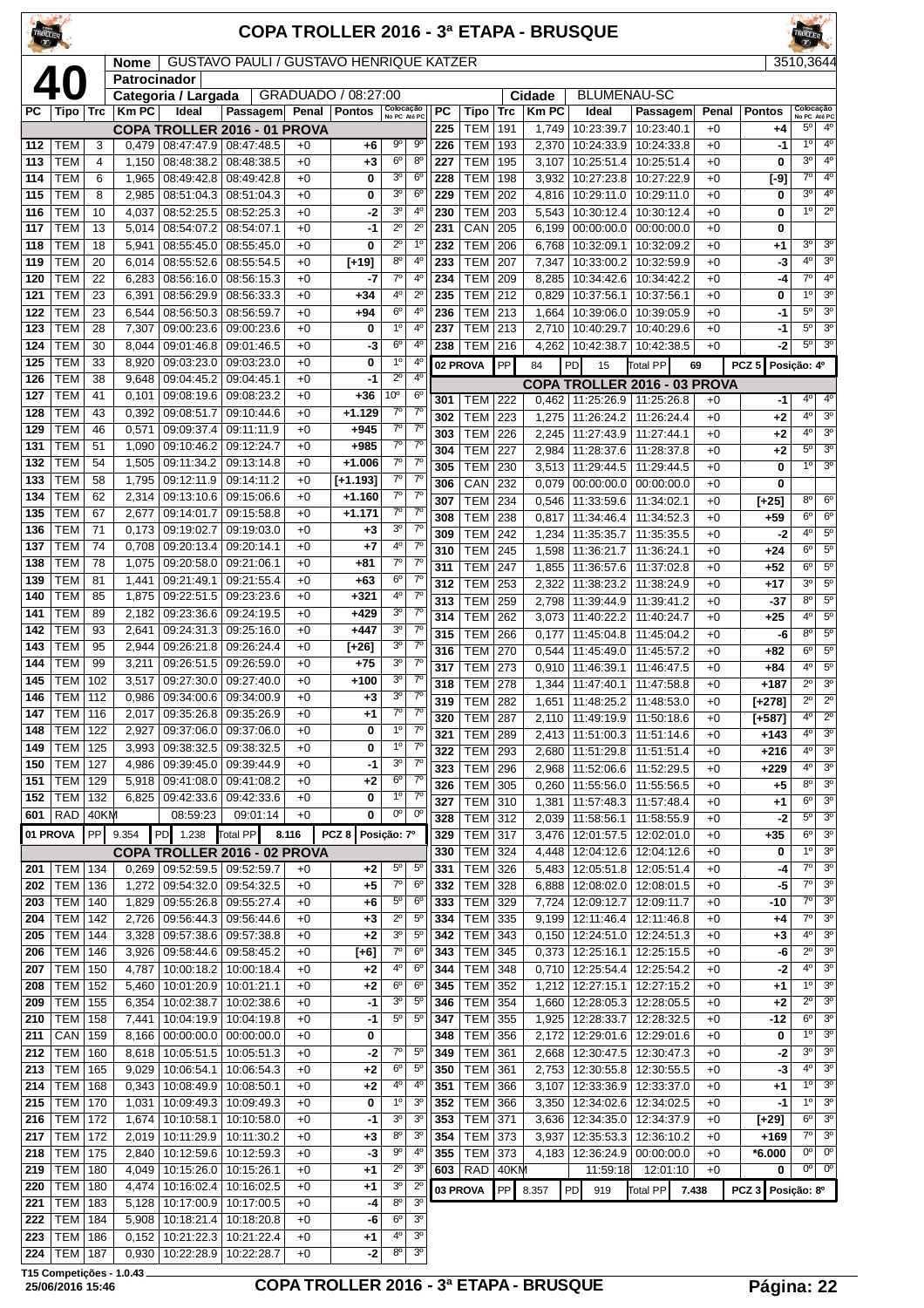| <b>FROLLER</b>     |                                |                |                      |                                 |                                                    |              | <b>COPA TROLLER 2016 - 3ª ETAPA - BRUSQUE</b> |                            |                               |            |                                      |            |                |                                                       |                              |              |                    | TROLLER <sup>CON</sup>                                      |
|--------------------|--------------------------------|----------------|----------------------|---------------------------------|----------------------------------------------------|--------------|-----------------------------------------------|----------------------------|-------------------------------|------------|--------------------------------------|------------|----------------|-------------------------------------------------------|------------------------------|--------------|--------------------|-------------------------------------------------------------|
|                    |                                |                | Nome<br>Patrocinador |                                 | DINAEL CHIODINI / CARLOS BRANDEMBURG               |              |                                               |                            |                               |            |                                      |            |                |                                                       |                              |              |                    | 3698,3687                                                   |
| $\boldsymbol{\mu}$ |                                |                |                      | Categoria / Largada             |                                                    |              | GRADUADO / 08:28:00                           |                            |                               |            |                                      |            | Cidade         |                                                       | <b>GUARAMIRIM-SC</b>         |              |                    |                                                             |
| PC.                | Tipo                           | Trc            | <b>Km PC</b>         | Ideal                           | Passagem                                           | Penal        | Pontos                                        | Colocação<br>No PC Até PC  |                               | PC         | Tipo                                 | Trc        | <b>Km PC</b>   | Ideal                                                 | Passagem                     | Penal        | <b>Pontos</b>      | Colocação<br>No PC Até PC<br>1 <sup>0</sup><br>40           |
| 112                | TEM                            | 3              | 0,479                | 08:48:47.9 08:48:48.0           | COPA TROLLER 2016 - 01 PROVA                       | $+0$         | $+1$                                          | $1^{\circ}$                | $1^{\circ}$                   | 225<br>226 | <b>TEM</b><br>TEM                    | 191<br>193 | 1,749          | 10:24:39.7<br>2,370   10:25:33.9                      | 10:24:40.1<br>10:25:34.0     | $+0$<br>$+0$ | +4<br>+1           | 3 <sup>o</sup><br>1 <sup>0</sup>                            |
| 113                | <b>TEM</b>                     | $\overline{4}$ | 1,150                | 08:49:38.2                      | 08:49:38.4                                         | $+0$         | $+2$                                          | $4^{\circ}$                | $2^{\circ}$                   | 227        | TEM                                  | 195        | 3,107          | 10:26:51.4                                            | 10:26:51.4                   | $+0$         | 0                  | 1 <sup>0</sup><br>1 <sup>0</sup>                            |
| 114                | <b>TEM</b>                     | 6              | 1,965                | 08:50:42.8                      | 08:50:42.8                                         | +0           | 0                                             | $4^{\circ}$                | $2^{\circ}$                   | 228        | TEM                                  | 198        | 3,932          | 10:28:23.8                                            | 10:28:23.7                   | $+0$         | -1                 | 1 <sup>o</sup><br>3 <sup>o</sup>                            |
| 115                | TEM                            | 8              | 2,985                | 08:52:04.3                      | 08:52:04.2                                         | $+0$         | -1                                            | 4°                         | $2^{\circ}$                   | 229        | TEM                                  | 202        | 4,816          | 10:30:11.0                                            | 10:30:11.0                   | $+0$         | 0                  | $2^{\circ}$<br>$1^{\circ}$                                  |
| 116                | <b>TEM</b>                     | 10             | 4,037                | 08:53:25.5                      | 08:53:24.9                                         | $+0$         | -6                                            | 7°                         | 3 <sup>o</sup>                | 230        | <b>TEM</b>                           | 203        | 5,543          | 10:31:12.4                                            | 10:31:12.5                   | $+0$         | +1                 | $2^{\circ}$<br>$1^{\circ}$                                  |
| 117                | <b>TEM</b>                     | 13             | 5.014                |                                 | 08:55:07.2   08:55:06.9                            | $+0$         | -3                                            | 6 <sup>o</sup><br>10       | 3 <sup>o</sup><br>$2^{\circ}$ | 231        | CAN                                  | 205        |                | $6,199$ 00:00:00.0                                    | 00:00:00.0                   | $+0$         | 0                  | $5^{\circ}$<br>$1^{\circ}$                                  |
| 118<br>119         | TEM<br>TEM                     | 18<br>20       | 5,941<br>6,014       | 08:56:52.6                      | 08:56:45.0   08:56:45.0<br>08:56:54.4              | $+0$<br>+0   | 0<br>$[-18]$                                  | $7^{\circ}$                | 3 <sup>o</sup>                | 232<br>233 | <b>TEM</b><br>TEM                    | 206<br>207 | 6,768<br>7,347 | 10:33:09.1<br>10:34:00.2                              | 10:33:09.3<br>10:34:00.3     | $+0$<br>$+0$ | $+2$<br>+1         | 10<br>1 <sup>0</sup>                                        |
| 120                | тем                            | 22             | 6,283                | 08:57:16.0                      | 08:57:15.2                                         | $+0$         | -8                                            | 90                         | $5^{\circ}$                   | 234        | TEM                                  | 209        | 8,285          | 10:35:42.6                                            | 10:35:42.8                   | $+0$         | +2                 | 4°<br>$1^{\circ}$                                           |
| 121                | <b>TEM</b>                     | 23             | 6,391                | 08:57:29.9                      | 08:57:33.5                                         | $+0$         | +36                                           | $6^{\circ}$                | 4°                            | 235        | <b>TEM</b>                           | 212        | 0,829          | 10:38:56.1                                            | 10:38:56.0                   | $+0$         | -1                 | 3 <sup>o</sup><br>$1^{\circ}$                               |
| 122                | <b>TEM</b>                     | 23             | 6,544                |                                 | 08:57:50.3   08:57:59.5                            | +0           | +92                                           | $5^{\circ}$                | $5^{\circ}$                   | 236        | TEM                                  | 213        |                | 1,664   10:40:06.0                                    | 10:40:05.9                   | $+0$         | -1                 | 3 <sup>o</sup><br>1 <sup>0</sup>                            |
| 123                | TEM                            | 28             | 7,307                | 09:01:23.6                      | 09:01:22.9                                         | $+0$         | -7                                            | 10 <sup>o</sup>            | $6^{\circ}$                   | 237        | TEM                                  | 213        |                | 2,710   10:41:29.7                                    | 10:41:29.7                   | $+0$         | 0                  | 1 <sup>0</sup><br>$1^{\circ}$                               |
| 124                | TEM                            | 30             | 8,044                | 09:02:46.8                      | 09:02:46.4                                         | $+0$         | -4                                            | $7^\circ$                  | $6^{\circ}$                   | 238        | <b>TEM 216</b>                       |            |                | 4,262   10:43:38.7                                    | 10:43:38.6                   | $+0$         | -1                 | 3 <sup>0</sup><br>1 <sup>0</sup>                            |
| 125                | TEM                            | 33             | 8,920                | 09:04:23.0                      | 09:04:23.0                                         | $+0$         | 0                                             | 4°                         | $6^{\circ}$                   | 02 PROVA   |                                      | PP         | 59             | PD<br>10                                              | <b>Total PP</b>              | 49           | PCZ <sub>6</sub>   | Posição: 1º                                                 |
| 126                | TEM                            | 38<br>41       | 9,648                |                                 | 09:05:45.2   09:05:45.0<br>09:09:19.6 09:09:20.8   | $+0$         | -2                                            | $8^{\circ}$<br>80          | $6^{\circ}$<br>$5^{\circ}$    |            |                                      |            |                |                                                       | COPA TROLLER 2016 - 03 PROVA |              |                    |                                                             |
| 127<br>128         | TEM<br>TEM                     | 43             | 0,101<br>0,392       | 09:09:51.7                      | 09:11:25.6                                         | $+0$<br>$+0$ | $[-12]$<br>+939                               | $6^{\circ}$                | $6^{\circ}$                   | 301        | TEM                                  | 222        |                | $0,462$   11:26:26.9                                  | 11:26:26.8                   | $+0$         | -1                 | $7^\circ$<br>$7^\circ$                                      |
| 129                | <b>TEM</b>                     | 46             | 0,571                |                                 | 09:10:37.4 09:11:53.6                              | +0           | +762                                          | $6^{\circ}$                | 6 <sup>o</sup>                | 302        | <b>TEM</b>                           | 223        |                | 1.275 11:27:24.2                                      | 11:27:24.4                   | $+0$         | +2                 | $5^{\circ}$<br>$4^{\circ}$<br>5 <sup>0</sup><br>$5^{\circ}$ |
| 131                | TEM                            | 51             | 1,090                | 09:11:46.2                      | 09:13:04.3                                         | $+0$         | $+781$                                        | $6^{\circ}$                | $6^{\circ}$                   | 303<br>304 | <b>TEM 226</b><br><b>TEM</b>         | 227        |                | 2,245   11:28:43.9<br>2.984 11:29:37.6                | 11:28:44.3<br>11:29:37.7     | $+0$<br>$+0$ | +4<br>+1           | $4^{\circ}$<br>3 <sup>o</sup>                               |
| 132                | TEM                            | 54             | 1,505                |                                 | 09:12:34.2 09:13:53.9                              | $+0$         | $+797$                                        | $6^{\circ}$                | $6^{\circ}$                   | 305        | <b>TEM</b>                           | 230        |                | 3,513   11:30:44.5                                    | 11:30:44.6                   | $+0$         | +1                 | 3 <sup>0</sup><br>$5^{\circ}$                               |
| 133                | TEM                            | 58             | 1,795                | 09:13:11.9 09:14:39.1           |                                                    | $+0$         | $+872$                                        | $6^{\circ}$                | $6^{\circ}$                   | 306        | CAN                                  | 232        |                | 0.079   00:00:00.0                                    | 00:00:00.0                   | $+0$         | 0                  |                                                             |
| 134                | TEM                            | 62             | 2,314                |                                 | 09:14:10.6   09:15:39.6                            | $+0$         | +890                                          | $6^{\circ}$                | $6^{\circ}$                   | 307        | <b>TEM</b>                           | 234        |                | $0.546$   11:34:59.6                                  | 11:35:01.6                   | $+0$         | +20                | $7^\circ$<br>$5^{\circ}$                                    |
| 135                | <b>TEM</b>                     | 67             | 2,677                | 09:15:01.7                      | 09:16:38.5                                         | +0           | [+968]                                        | $6^{\circ}$                | 6 <sup>o</sup>                | 308        | TEM                                  | 238        |                | $0,817$   11:35:46.4                                  | 11:35:54.1                   | $+0$         | +77                | $7^\circ$<br>$7^\circ$                                      |
| 136                | TEM                            | 71             | 0,173                | 09:20:02.7                      | 09:20:03.2                                         | $+0$         | +5                                            | $6^{\circ}$<br>$6^{\circ}$ | $6^{\circ}$<br>$6^{\circ}$    | 309        | <b>TEM</b>                           | 242        |                | 1,234   11:36:35.7                                    | 11:36:38.5                   | $+0$         | [+28]              | 6 <sup>o</sup><br>$6^{\circ}$                               |
| 137<br>138         | TEM<br>TEM                     | 74<br>78       | 0,708<br>1,075       | 09:21:13.4                      | 09:21:14.3<br>09:21:58.0   09:22:01.9              | $+0$<br>$+0$ | +9<br>$+39$                                   | $5^{\circ}$                | $6^{\circ}$                   | 310        | TEM                                  | 245        |                | 1,598   11:37:21.7                                    | 11:37:28.8                   | $+0$         | $+71$              | 8 <sup>o</sup><br>$7^\circ$                                 |
| 139                | TEM                            | 81             | 1,441                | 09:22:49.1                      | 09:23:02.5                                         | +0           | $+134$                                        | 70                         | $6^{\circ}$                   | 311        | TEM                                  | 247        | 1,855          | 11:37:57.6                                            | 11:38:11.6                   | $+0$         | +140               | $7^\circ$<br>$7^\circ$<br>$7^\circ$<br>$8^{\circ}$          |
| 140                | <b>TEM</b>                     | 85             | 1,875                | 09:23:51.5                      | 09:24:14.3                                         | +0           | +228                                          | $2^{\circ}$                | 6 <sup>o</sup>                | 312<br>313 | TEM<br><b>TEM</b>                    | 253<br>259 | 2,322          | 11:39:23.2<br>2,798   11:40:44.9                      | 11:39:30.0<br>11:40:46.5     | $+0$<br>$+0$ | +68<br>$+16$       | 6 <sup>o</sup><br>$8^{\circ}$                               |
| 141                | TEM                            | 89             | 2,182                | 09:24:36.6                      | 09:25:24.8                                         | $+0$         | +482                                          | 4°                         | $6^{\circ}$                   | 314        | TEM                                  | 262        | 3,073          | 11:41:22.2                                            | 11:41:27.4                   | $+0$         | +52                | 6 <sup>o</sup><br>$7^\circ$                                 |
| 142                | <b>TEM</b>                     | 93             | 2,641                | 09:25:31.3                      | 09:26:26.3                                         | +0           | $+550$                                        | $4^{\circ}$                | 6 <sup>o</sup>                | 315        | TEM                                  | 266        | 0,177          | 11:46:04.8                                            | 11:46:05.9                   | $+0$         | +11                | $9^{\circ}$<br>$8^{\circ}$                                  |
| 143                | TEM                            | 95             | 2,944                |                                 | 09:27:21.8 09:27:37.9                              | $+0$         | $+161$                                        | 4°                         | $6^{\circ}$                   | 316        | <b>TEM</b>                           | 270        | 0,544          | 11:46:49.0                                            | 11:46:57.2                   | $+0$         | +82                | $7^{\circ}$<br>$7^\circ$                                    |
| 144                | TEM                            | 99             | 3,211                | 09:27:51.5                      | 09:28:21.2                                         | +0           | $+297$                                        | $6^{\circ}$                | $6^{\circ}$                   | 317        | <b>TEM</b>                           | 273        |                | $0.910$   11:47:39.1                                  | 11:47:52.8                   | $+0$         | $+137$             | 7 <sup>o</sup><br>7 <sup>o</sup>                            |
| 145<br>146         | <b>TEM</b><br><b>TEM</b>       | 102<br>112     | 3,517<br>0,986       | 09:28:30.0                      | 09:29:01.9<br>09:35:00.6   09:35:00.8              | +0<br>$+0$   | +319<br>+2                                    | $7^\circ$<br>$1^{\circ}$   | 6 <sup>o</sup><br>$6^{\circ}$ | 318        | <b>TEM</b>                           | 278        | 1,344          | 11:48:40.1                                            | 11:49:20.1                   | $+0$         | +400               | $6^{\circ}$<br>$7^\circ$                                    |
|                    | 147 TEM 116                    |                | 2,017                | 09:36:26.8 09:36:26.7           |                                                    | $+0$         | -1                                            | $6^{\circ}$                | 6 <sup>o</sup>                | 319        | TEM                                  | 282        |                | 1,651   11:49:25.2                                    | 11:50:23.2                   | $+0$         | $+580$             | $7^\circ$<br>$7^\circ$                                      |
| 148                | <b>TEM   122</b>               |                | 2,927                |                                 | 09:38:06.0   09:38:06.3                            | $+0$         | $+3$                                          | $4^{\circ}$                | $6^{\circ}$                   | 321        | 320   TEM   287<br>TEM   289         |            |                | 2,110   11:50:19.9   11:52:07.4<br>2,413   11:52:00.3 | 11:53:01.8                   | $+0$<br>$+0$ | $[+1.075]$<br>+615 | $9^{\circ}$<br>$9^{\circ}$<br>90<br>90                      |
| 149                | <b>TEM</b>                     | 125            | 3,993                |                                 | 09:39:32.5   09:39:33.0                            | $+0$         | +5                                            | $4^{\circ}$                | $6^{\circ}$                   | 322        | TEM   293                            |            |                | 2,680   11:52:29.8                                    | 11:53:40.4                   | +0           | +706               | $9^{\circ}$<br>$9^{\circ}$                                  |
| 150                | TEM                            | 127            | 4,986                |                                 | 09:40:45.0   09:40:44.6                            | $+0$         | -4                                            | $7^{\circ}$                | 6 <sup>o</sup>                |            | 323   TEM   296                      |            |                | 2,968   11:53:06.6                                    | 11:54:19.0                   | +0           | [+724]             | $9^{\circ}$<br>90                                           |
| 151                | <b>TEM</b>                     | 129            | 5,918                | 09:42:08.0   09:42:08.1         |                                                    | $+0$         | +1                                            | $3^{\circ}$                | $6^{\circ}$                   | 326        | TEM   305                            |            |                | $0,260$   11:56:56.0                                  | 11:56:55.7                   | $+0$         | -3                 | $5^{\circ}$<br>90                                           |
|                    | 152   TEM                      | 132            | 6.825                |                                 | 09:43:33.6   09:43:32.9                            | $+0$         | -7                                            | 7°                         | $6^{\circ}$                   | 327        | TEM 310                              |            |                | 1,381   11:58:48.3                                    | 11:58:48.3                   | +0           | 0                  | 1 <sup>0</sup><br>$9^{\circ}$                               |
|                    | 601   RAD                      | 40KM           |                      | 09:00:22                        | 09:02:14                                           | $+0$         | 0                                             | 0 <sup>0</sup>             | 0°                            | 328        | TEM 312                              |            |                | 2,039   11:59:56.1                                    | 11:59:55.8                   | +0           | -3                 | 90<br>$6^{\circ}$                                           |
| 01 PROVA           |                                | <b>PP</b>      | 8.448                | PD<br>998                       | Total PP<br>7.450                                  |              | PCZ <sub>3</sub>                              | Posição: 6º                |                               | 329        | TEM 317                              |            |                | 3,476   12:02:57.5                                    | 12:03:00.6                   | +0           | +31                | $5^\circ$<br>$9^{\circ}$                                    |
|                    |                                |                |                      |                                 | COPA TROLLER 2016 - 02 PROVA                       |              |                                               | $4^{\circ}$                | $4^{\circ}$                   | 330        | <b>TEM 324</b>                       |            |                | 4,448   12:05:12.6                                    | 12:05:12.5                   | $+0$         | -1                 | 3 <sup>o</sup><br>$9^{\circ}$<br>$4^{\circ}$<br>90          |
| 201  <br>202       | <b>TEM</b><br>TEM              | 134<br>136     | 0,269<br>1,272       |                                 | 09:53:59.5   09:53:59.6<br>09:55:32.0 09:55:32.1   | $+0$<br>$+0$ | $+1$<br>$+1$                                  | $4^{\circ}$                | $4^{\circ}$                   | 331<br>332 | TEM 326<br>TEM   328                 |            |                | 5,483   12:06:51.8<br>6,888   12:09:02.0              | 12:06:51.7<br>  12:09:01.9   | +0<br>+0     | -1<br>-1           | $2^{\circ}$<br>90                                           |
| 203                | <b>TEM</b>                     | 140            | 1,829                |                                 | 09:56:26.8   09:56:27.2                            | $+0$         | +4                                            | $3^{\circ}$                | $4^{\circ}$                   | 333        | TEM                                  | 329        |                | 7,724   12:10:12.7                                    | 12:10:11.2                   | +0           | -15                | 90<br>$8^{\circ}$                                           |
| 204                | <b>TEM</b>                     | 142            | 2,726                | 09:57:44.3   09:57:44.6         |                                                    | $+0$         | +3                                            | $1^{\circ}$                | 3 <sup>o</sup>                | 334        | TEM 335                              |            |                | 9,199   12:12:46.4                                    | 12:12:46.2                   | +0           | -2                 | $4^{\circ}$<br>$9^{\circ}$                                  |
| 205                | TEM                            | 144            | 3,328                |                                 | 09:58:38.6   09:58:39.0                            | $+0$         | [+4]                                          | $7^\circ$                  | 4°                            | 342        | TEM 343                              |            |                | $0,150$   12:25:51.0                                  | 12:25:52.0                   | +0           | +10                | $8^{\circ}$<br>90                                           |
| 206                | <b>TEM</b>                     | 146            | 3,926                |                                 | 09:59:44.6   09:59:44.8                            | $+0$         | +2                                            | $2^{\circ}$                | 3 <sup>o</sup>                | 343        | TEM 345                              |            |                | $0,373$   12:26:16.1                                  | 12:26:14.0                   | $+0$         | [-21]              | 90<br>90                                                    |
| 207                | <b>TEM</b>                     | 150            | 4,787                |                                 | 10:01:18.2   10:01:18.4                            | $+0$         | +2                                            | $6^{\circ}$                | 3 <sup>o</sup>                | 344        | TEM   348                            |            |                | 0,710   12:26:54.4                                    | 12:26:53.3                   | +0           | -11                | $8^{\circ}$<br>$8^{\circ}$                                  |
| 208                | <b>TEM</b>                     | 152            | 5,460                |                                 | 10:02:20.9   10:02:20.8                            | $+0$         | -1                                            | $2^{\circ}$                | $2^{\circ}$                   | 345        | TEM                                  | 352        |                | 1,212   12:28:15.1                                    | 12:28:15.4                   | +0           | +3                 | $8^{\circ}$<br>$4^{\circ}$                                  |
| 209                | <b>TEM</b>                     | 155            | 6,354                | 10:03:38.7   10:03:38.7         |                                                    | $+0$         | 0                                             | $1^{\circ}$                | $1^{\circ}$                   | 346        | TEM 354                              |            |                | 1,660   12:29:05.3                                    | 12:29:05.6                   | +0           | +3                 | 3 <sup>o</sup><br>$8^{\circ}$<br>3 <sup>o</sup><br>80       |
| 210<br>211         | <b>TEM</b><br>CAN              | 158<br>159     | 7,441<br>8,166       |                                 | 10:05:19.9   10:05:19.9<br>00:00:00.0   00:00:00.0 | $+0$<br>$+0$ | 0<br>0                                        | $4^{\circ}$                | $1^{\circ}$                   | 347<br>348 | TEM   355<br>TEM 356                 |            |                | 1,925   12:29:33.7<br>2,172   12:30:01.6              | 12:29:33.3<br>12:30:01.9     | $+0$<br>$+0$ | -4<br>+3           | $8^{\circ}$<br>$5^{\circ}$                                  |
| 212                | <b>TEM</b>                     | 160            | 8,618                |                                 | 10:06:51.5   10:06:51.7                            | $+0$         | +2                                            | $8^{\circ}$                | $1^{\circ}$                   | 349        | TEM                                  | 361        |                | 2,668   12:31:47.5                                    | 12:31:47.0                   | +0           | -5                 | $5^{\circ}$<br>$8^{\circ}$                                  |
| 213                | TEM                            | 165            | 9,029                |                                 | 10:07:54.1   10:07:54.2                            | +0           | +1                                            | $2^{\circ}$                | $1^{\circ}$                   | 350        | TEM                                  | 361        |                | 2,753   12:31:55.8                                    | 12:31:55.8                   | +0           | 0                  | $2^{\circ}$<br>$7^\circ$                                    |
| 214                | TEM                            | 168            | 0,343                | 10:09:49.9   10:09:49.7         |                                                    | $+0$         | -2                                            | $5^{\circ}$                | $1^{\circ}$                   | 351        | TEM 366                              |            |                | 3,107   12:34:36.9                                    | 12:34:38.6                   | $+0$         | $+17$              | $7^\circ$<br>7 <sup>0</sup>                                 |
| 215                | TEM                            | 170            | 1,031                |                                 | 10:10:49.3   10:10:49.2                            | $+0$         | -1                                            | $2^{\circ}$                | $1^{\circ}$                   |            | 352   TEM   366                      |            |                | 3,350   12:35:02.6                                    | 12:35:04.0                   | $+0$         | +14                | $5^{\circ}$<br>$7^\circ$                                    |
| 216                | <b>TEM</b>                     | 172            | 1,674                | 10:11:58.1   10:11:58.7         |                                                    | +0           | [+6]                                          | $9^{\circ}$                | $1^{\circ}$                   | 353        | TEM 371                              |            |                | 3,636   12:35:35.0                                    | 12:35:36.7                   | $+0$         | +17                | 3 <sup>o</sup><br>$7^\circ$                                 |
| 217                | <b>TEM</b>                     | 172            |                      | 2,019   10:12:29.9   10:12:30.1 |                                                    | $+0$         | +2                                            | $4^{\circ}$                | $1^{\circ}$                   | 354        | TEM 373                              |            |                | 3,937   12:36:53.3                                    | 12:36:52.6                   | +0           | -7                 | $5^{\circ}$<br>$7^\circ$                                    |
| 218<br>219         | <b>TEM</b><br><b>TEM   180</b> | 175            | 2,840<br>4,049       | 10:16:26.0   10:16:25.9         | 10:13:59.6   10:13:59.6                            | +0<br>$+0$   | 0<br>-1                                       | $4^{\circ}$<br>$4^{\circ}$ | $1^{\circ}$<br>$1^{\circ}$    |            | 355   TEM   373<br>603   RAD $ 40KM$ |            |                | 4,183   12:37:24.9<br>12:00:19                        | 12:37:30.1<br>12:02:09       | +0<br>$+0$   | +52<br>0           | $2^{\circ}$<br>$5^{\circ}$<br>0 <sup>o</sup><br>$0^{\circ}$ |
| 220                | <b>TEM   180</b>               |                | 4,474                | 10:17:02.4   10:17:02.1         |                                                    | +0           | -3                                            | 6°                         | $1^{\circ}$                   |            | 03 PROVA                             |            | PP 5.035       | PD 1.848                                              | Total PP 3.187               |              | PCZ 2 Posição: 5º  |                                                             |

 TEM 183 5,128 10:18:00.9 10:18:00.6 +0 **-3** <sup>7°</sup> 222 TEM 184 5,908 10:19:21.4 10:19:21.1 +0 **-3** 4<sup>0</sup> TEM 184 5,908 10:19:21.4 10:19:21.1 +0 **-3** 4º 1º TEM 186 0,152 10:22:22.3 10:22:22.4 +0 **+1**<br>**224** TEM 187 0,930 10:23:28.9 10:23:28.8 +0 -1 TEM 187 0,930 10:23:28.9 10:23:28.8 +0 **-1** 6º 1º